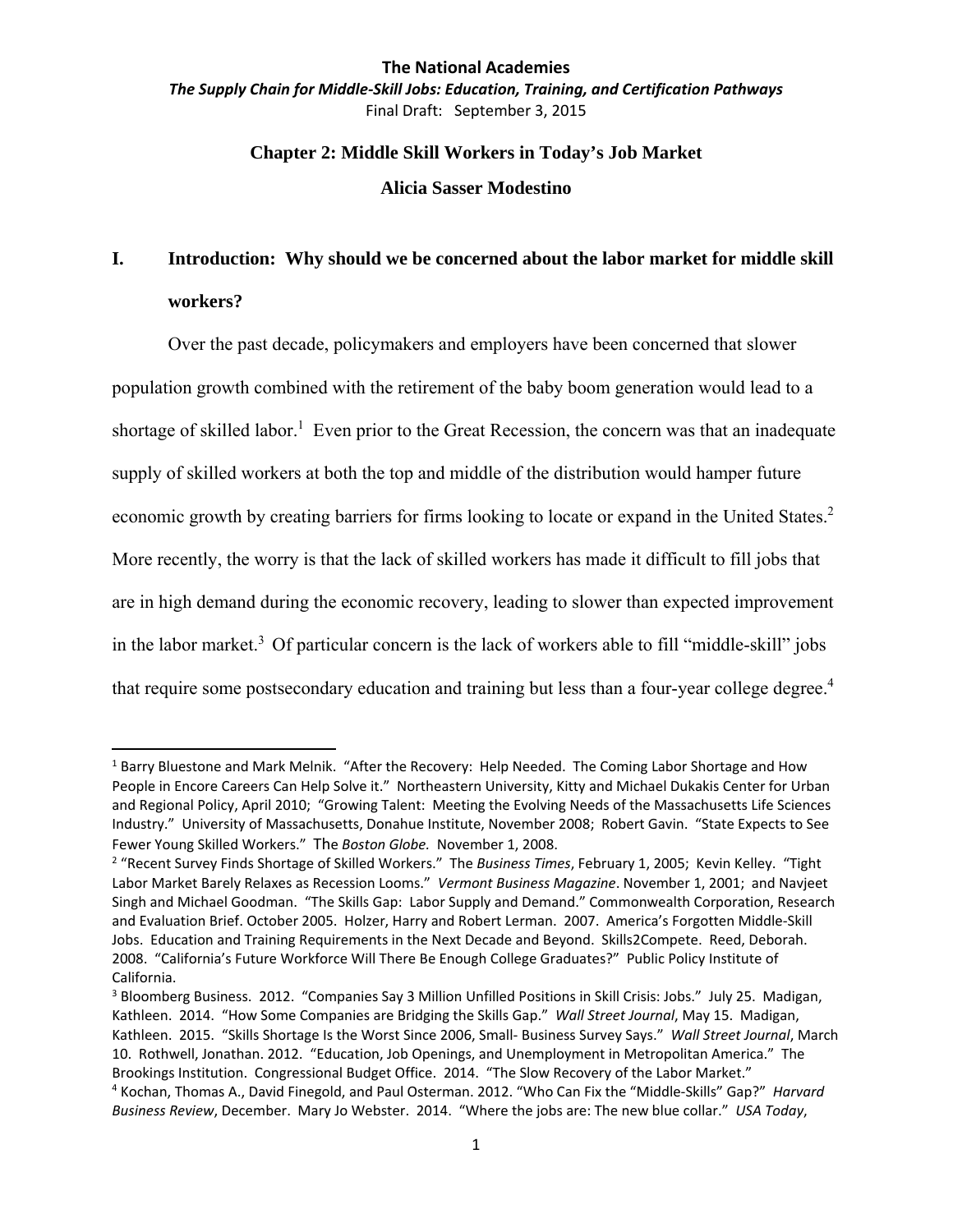## *The Supply Chain for Middle‐Skill Jobs: Education, Training, and Certification Pathways* Final Draft: September 3, 2015

This means having not only a sufficient *number* of workers but also a workforce with the right *mix of skills* to meet the diverse needs of the nation's economy.

The concern over having a sufficient *number* of skilled workers reflects the apprehension that when workers are in short supply, the rate at which employment and output can grow is constrained. For employers, slower employment growth means tighter labor markets that may require firms to find innovative ways to increase productivity in the face of rising labor costs. For policymakers, it means slower economic growth and tax revenues at a time when a greater share of the population will be retired and drawing support from public programs such as Social Security and Medicare. Additionally, firms may choose to increase productivity through greater automation or offshoring of production, raising concerns about the types of jobs that will be created and the possibility of lost opportunities for the nation's workers.

Indeed, the U.S. could possibly have a shortage of skilled workers in the not-so-distant future. According to the Census Bureau's most recent population projections, the U.S. population is expected to grow more slowly, to grow older, and to become more racially and ethnically diverse over the next several decades.<sup>5</sup> Current Census projections for 2020 show that the number of individuals aged 15 to 24 years who are slated to enter the labor force in the coming decade will just offset the number of individuals aged 55 to 64 years who are likely to leave the labor force as they retire.<sup>6</sup> In some regions of the country, such as New England, state projections actually show a decline in in the working age population due to fewer births, greater

September 30. Holzer, Harry. 2015. "Job Market Polarization and U.S. Worker Skills: A Tale of Two Middles." The Brookings Institution, April.

<sup>&</sup>lt;sup>5</sup> Sandra L. Colby and Jennifer M. Ortman. 2014. "Projections of the Size and Composition of the U.S. Population: 2014 to 2060." Current Population Reports: P 25‐1143. U.S. Census Bureau.

<sup>6</sup> U.S. Census Bureau. Table 9. Projections of the Population by Sex and Age for the United States: 2015 to 2060.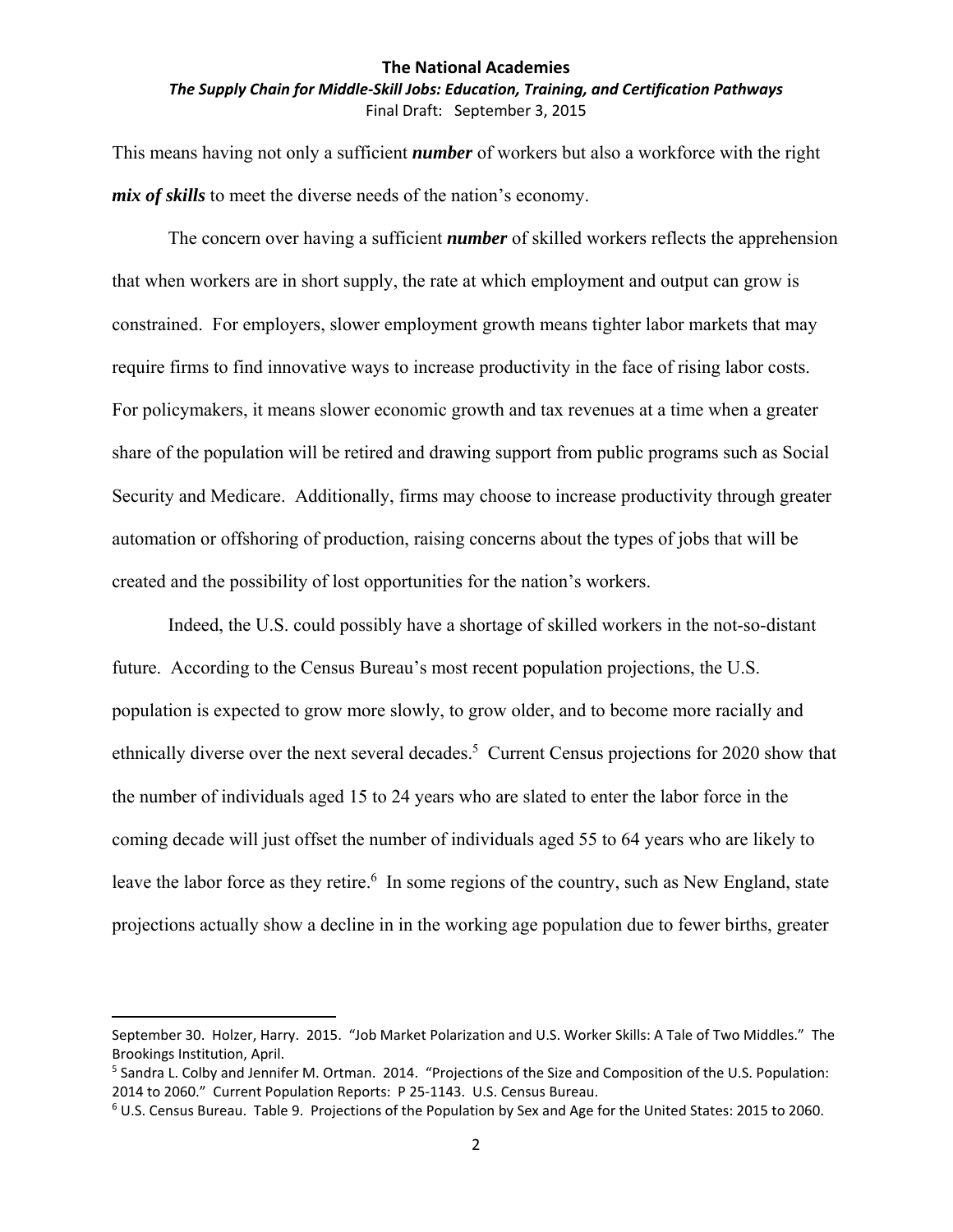## *The Supply Chain for Middle‐Skill Jobs: Education, Training, and Certification Pathways* Final Draft: September 3, 2015

deaths, and little, if any, in-migration.<sup>7</sup> While in other regions, such as the South Atlantic, this population is growing more rapidly than the nation as a whole. $8$ 

Slowing labor force growth makes it all the more important to ensure that the nation's workforce will have the right *mix of skills* for the jobs that are likely to be generated in the future. The reduced role of the manufacturing sector, the increased importance of the professional service and knowledge sectors, advancements in technology, and the spread of globalization are evidence that the ways in which we "do work" have fundamentally changed.<sup>9</sup> As a result, employers are demanding that workers obtain more formal education and training often requiring some type of postsecondary degree or certificate—in addition to greater technical proficiency and interpersonal skills than in the past. In addition, there has long been a concern that shortages sometimes develop and persist in specific industries or occupations, leading to inefficiencies in the U.S. economy.

However, it is unclear how large any potential labor mismatch might be and whether this issue is unique to particular regions of the U.S. or is pervasive across the nation. Even less welldocumented is whether the looming shortages or mismatch that receive so much media attention are isolated to a few key industries or occupations or are expected to be more widespread. Finally, many scholars and practitioners point to a lack of "middle skill" workers, yet one can obtain vastly different estimates of shortages and mismatch based on how this group is defined.

 $<sup>7</sup>$  For example, Maine, with one of the oldest populations in the nation, is projecting a 12 percent decrease</sup> between 2012 and 2022 in the number of working age individuals (age 25 to 54 years). http://www.maine.gov/economist/projections/index.shtml

<sup>&</sup>lt;sup>8</sup> For example, North Carolina is projecting a 6 percent increase between 2012 and 2022 in the number of working age individuals (age 25 to 54 years).

<sup>9</sup> David Autor, Frank Levy, and Richard Murnane. "The Skill Content of Recent Technological Change: An Empirical Exploration." *Quarterly Journal of Economics*, Vol. 118, No. 4. November 2003; and David Autor and Daron Acemoglu. "Skills, Tasks and Technologies: Implications for Employment and Earnings." *Handbook of Labor Economics* Vol. 4. Orley Ashenfelter and David Card, eds. Elsevier. 2010.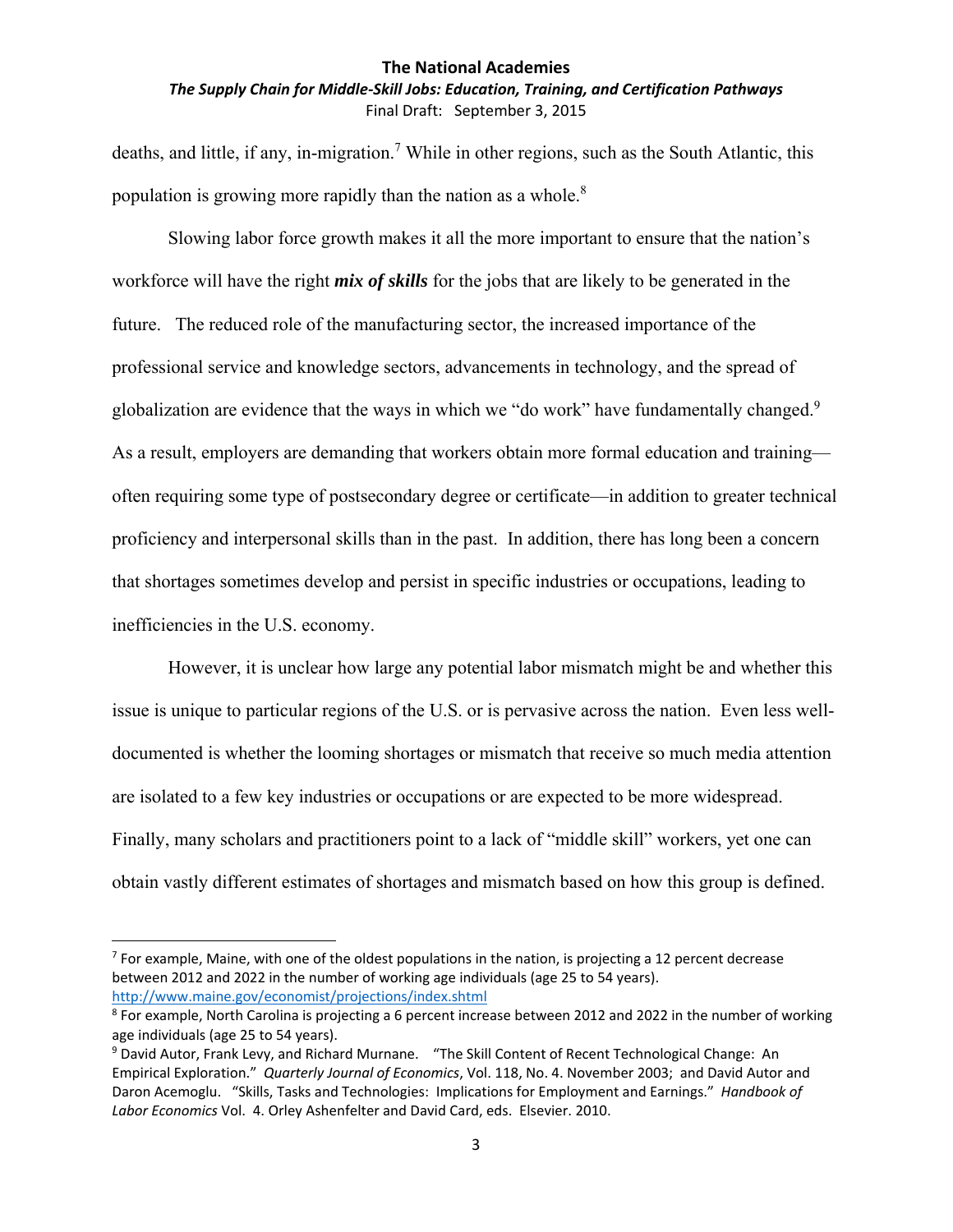## *The Supply Chain for Middle‐Skill Jobs: Education, Training, and Certification Pathways* Final Draft: September 3, 2015

This report provides a framework for analyzing the potential mismatch between the supply of and demand for middle-skill workers over the next two decades. The goal is to understand the magnitude of the problem as well as the efficacy of alternative approaches aimed at addressing the skills gap, including the types of skills in which future investments in education and training may be warranted. Specifically, this research will explore several key questions:

- **How should we think about the demand for middle-skill workers?** What do we mean when we use the term "labor shortage" or "skills mismatch"? How do we define "middle" skill" workers? How do we think about shortage or mismatch nationally versus regionally? Across industry sectors or occupations? In the short-term versus the long-term?
- **What has already been reported about the labor market for middle skill workers?** What evidence of labor market mismatch can be found in the economics literature? What has been reported about employer and industry concerns regarding shortages of qualified individuals for middle-skill jobs? Why do these two viewpoints often come to conflicting conclusions?
- **For what industry sectors and occupations do skills appear to be in short supply, either nationally or regionally?** What can be observed from current data and long-term future projections of employment demand and educational attainment? What do job vacancy data indicate regarding industry sectors and middle-skill technical occupations with persistently tight labor demand relative to supply? What types of skills appear to be in demand for entry level and for career advancement?
- **What actions, if any, should policymakers consider given the evidence?** What can be done in the short-term to address potential shortages in particular regions, industry sectors, or occupations within the skilled technical workforce? What do policymakers need to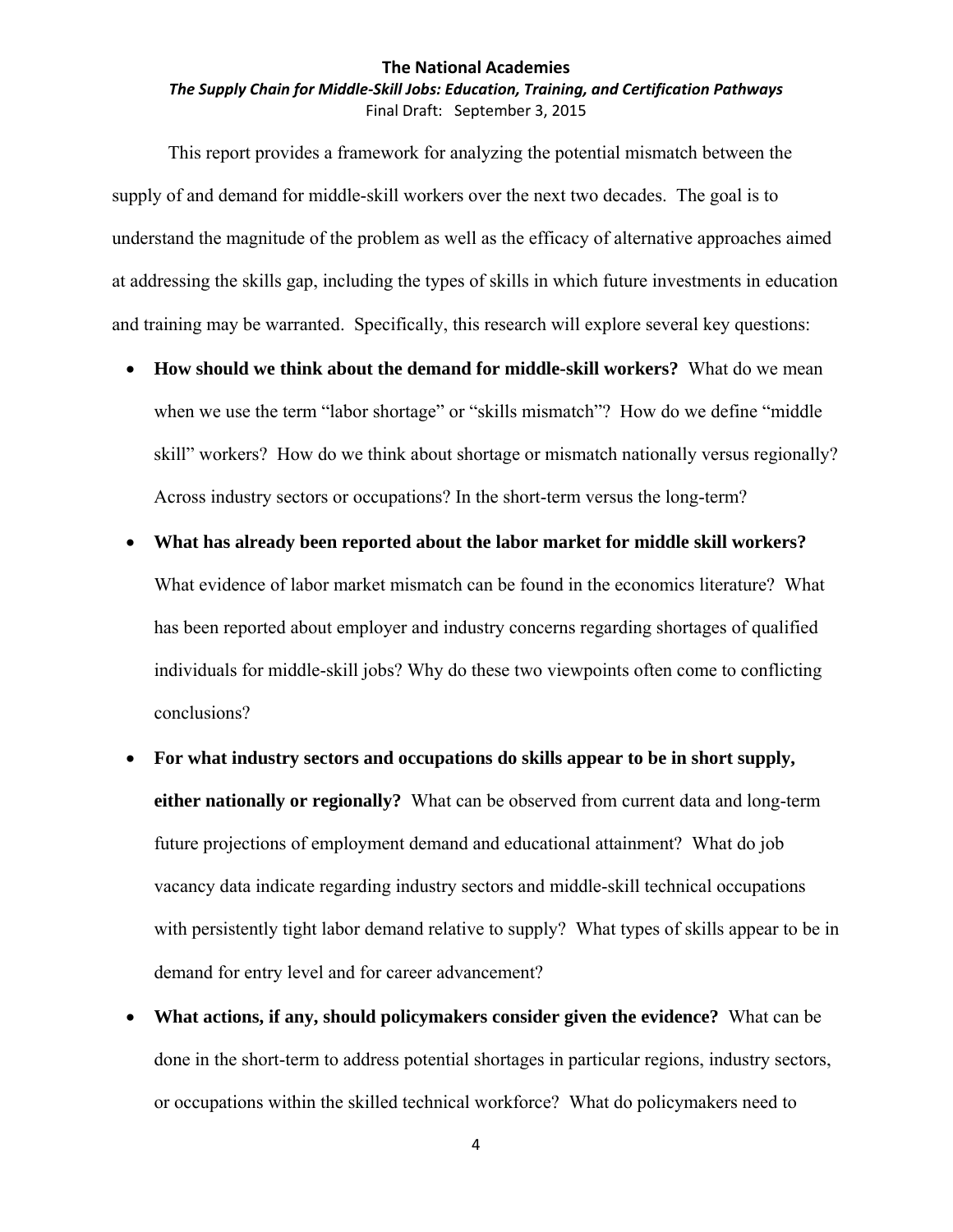## *The Supply Chain for Middle‐Skill Jobs: Education, Training, and Certification Pathways* Final Draft: September 3, 2015

consider in the long-term to alleviate a potential mismatch between skills demanded and skills of the population/labor force as the baby boom generation retires?

This report seeks to answer these questions by taking a more detailed approach than previous studies, exploring changes in the balance between labor supply and labor demand at multiple skill levels across the nation. Drawing on a wide range of data, we examine both historical trends as well as future projections in the supply of and demand for middle-skill workers. This approach eliminates the immediate effects of the Great Recession, which involves greater labor market slack than is the case at other points in the business cycle. Assessing whether there is a shortage of skilled labor before and after the trough of the downturn provides a better indication of the number of skilled workers that will be needed in the future as the economy recovers.

The report concludes with a discussion of several policy solutions aimed at addressing the potential skills gap in the region's workforce. Although the replacement of jobs lost during the Great Recession is of the highest priority, in the longer term the key issue will be whether workers have the right mix of skills to fill the jobs being generated by the U.S. economy. This suggests that the focus should be on providing workers with the skills they need to qualify for occupations that are likely to be in high demand in the future. Despite the labor market's sluggish recovery, it would appear that now is an excellent time to rethink how best to invest in our education and training programs. Keeping a long-term perspective on the potential consequences of a labor mismatch will be crucial in determining the future welfare of the nation and how its citizens will share in it.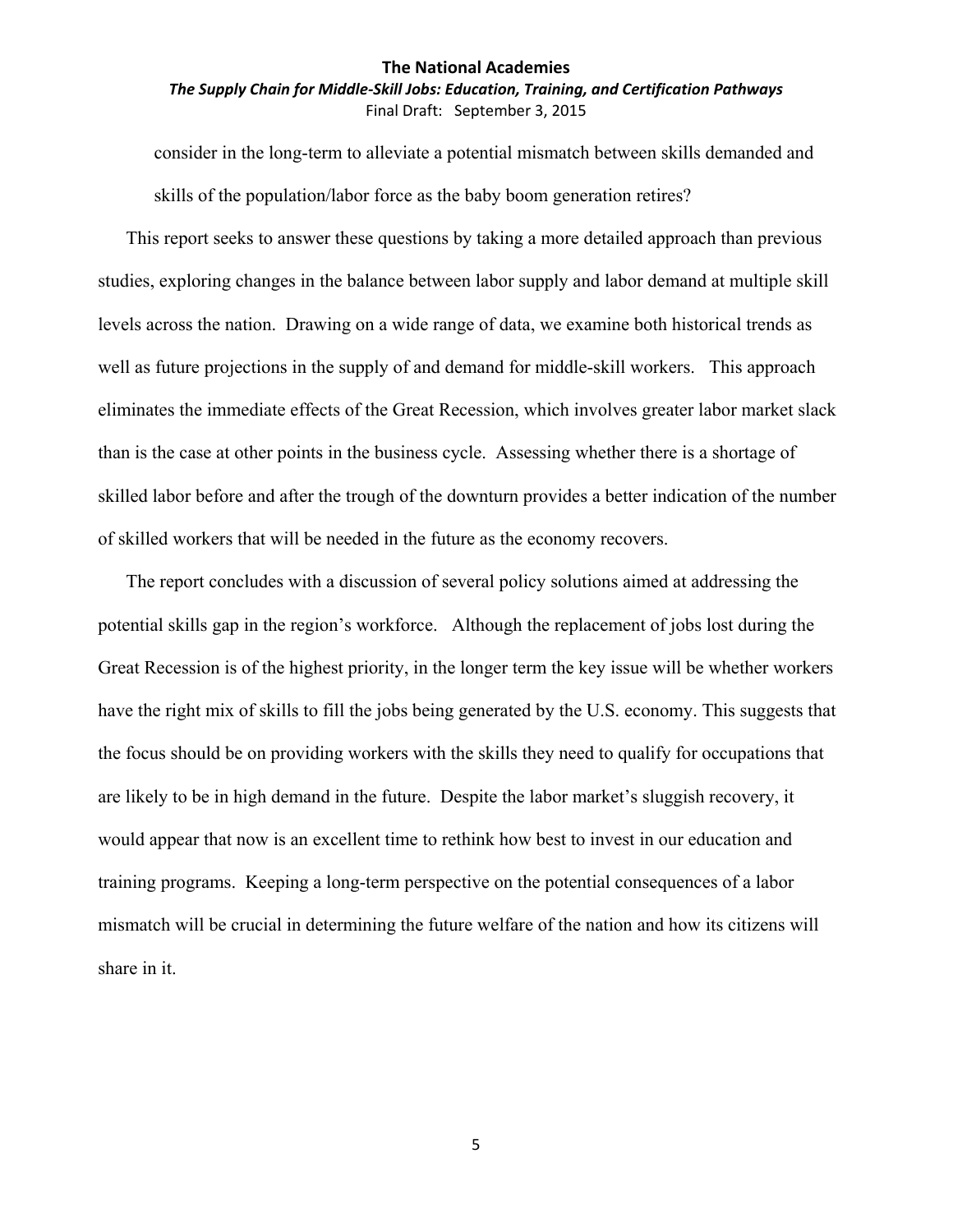*The Supply Chain for Middle‐Skill Jobs: Education, Training, and Certification Pathways* Final Draft: September 3, 2015

## **II. Framework: How should we think about labor market imbalances for middle-skill workers?**

There are several ways to characterize an imbalance between labor supply and demand, each giving rise to its own definition. In this report, the term *"labor shortage"* will be used to refer to a situation where we do not have a sufficient number of workers. We will use the term *"skills mismatch"* will be used to refer to a situation where we do not have a sufficient number of workers with a specific set of skills. Moreover, the set of "middle-skill" jobs has been loosely defined in a number of ways based on either the formal education levels of incumbent workers or the part of the wage distribution represented by the occupation. This section describes these concepts further as well as how they are typically measured.

## A. What do we mean when we use the term "labor shortage" or "skills mismatch"?

In the popular press, the terms "labor shortage" and "skills mismatch" are often used to describe situations that reflect tight labor market conditions but not actual shortages or mismatches. For example, when labor is plentiful, employers become accustomed to hiring a particular caliber of candidates with specific training or level of experience. However, when the labor market tightens, the number of job applicants is likely to shrink and employers may have difficulty finding the same caliber of candidates. From the employers' perspective, a shortage or mismatch of workers exists. From the economists' perspective, the existence of a shortage is questionable because the job could be filled by another qualified, if not ideal, worker.

Indeed, there is no universally agreed upon definition of "labor shortage" or "skills mismatch"—even among economists. The most widely used definition identifies such imbalances in a dynamic sense as occurring "when the number of workers available (the supply) increases less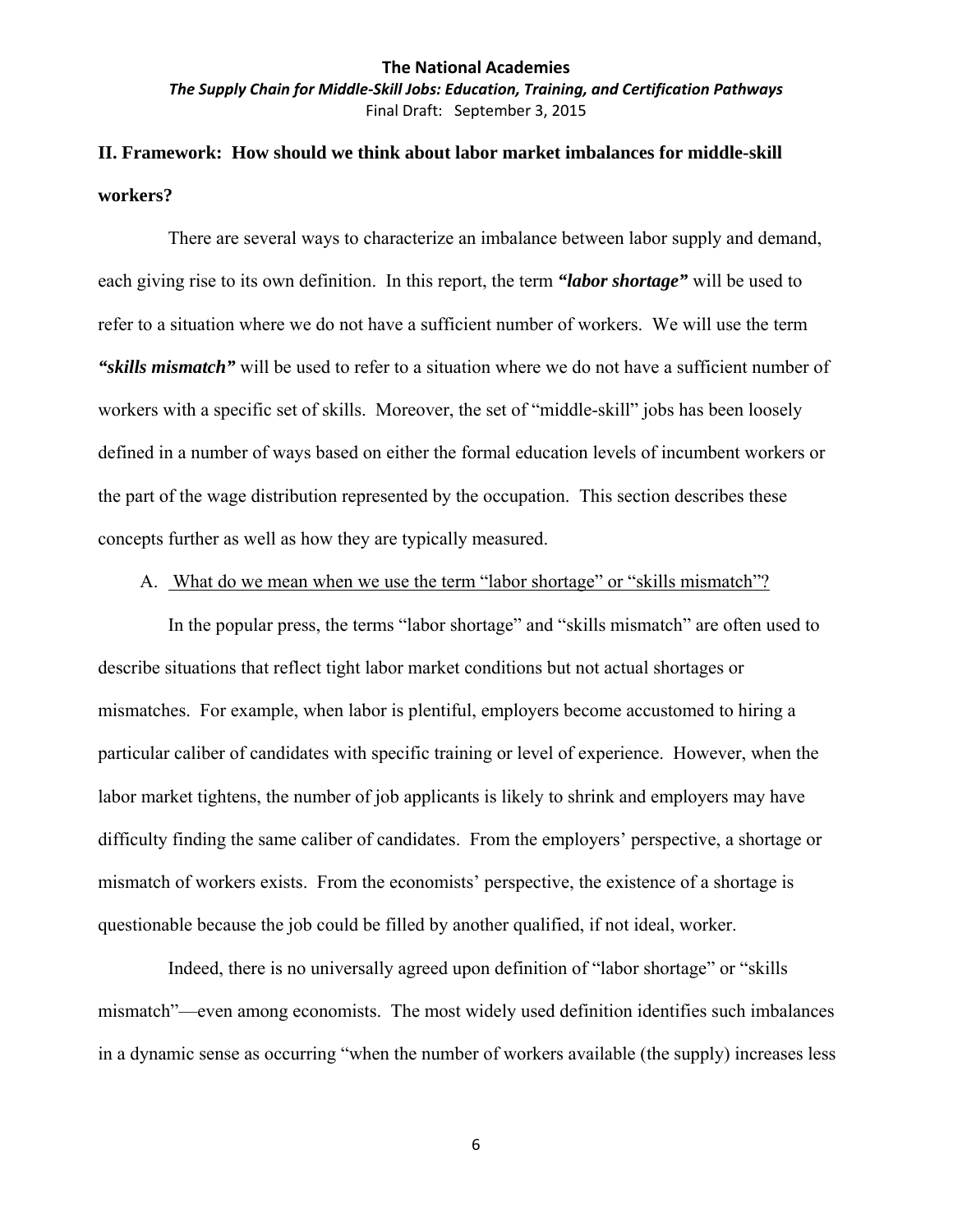#### *The Supply Chain for Middle‐Skill Jobs: Education, Training, and Certification Pathways* Final Draft: September 3, 2015

rapidly than the number demanded at the salaries paid in the recent past."<sup>10</sup> Even using this broad definition, economists will argue that most labor imbalances are temporary in nature, as markets will adjust—albeit perhaps slowly—to alleviate the gap. For example, when the demand for skilled labor exceeds supply, the economy will adjust as the wages of skilled workers increase relative to those of unskilled workers. In the short run, rising wages will encourage greater labor market participation and in-migration on the part of skilled workers to help alleviate the shortage. In the long run, higher returns to skilled labor will encourage individuals to obtain more education and training and create incentives for firms to find innovative ways to increase labor productivity.

However, under some conditions, an imbalance between labor supply and demand may persist for long periods of time. How might this occur? One possibility is if wages are constrained by wage controls, pricing regulations, competitive pressures, equity concerns, or imperfect information such that they cannot rise in response to an increase in labor demand.<sup>11</sup> Another possibility is if demand continually grows more rapidly than supply (Arrrow and Capron 1959). For example, technological advancements such as the widespread use of computers have been shown simultaneously to increase the demand for educated workers while replacing those who are less skilled through automation. Globalization has also led to increased demand for goods and services provided by skilled workers in the United States while displacing less-educated workers in production jobs through outsourcing to other countries. Conversely, supply-side constraints such

<sup>&</sup>lt;sup>10</sup> David M. Blank & George J. Stigler, 1957. The Demand and Supply of Scientific Personnel. Cambridge, MA: National Bureau of Economic Research, no. 57‐1, April.

 $11$  Other situations that might give rise to labor shortages include monosonistic labor markets and occupations with higher than average rates of return to education and training. Yet the first is likely to be a rare occurrence while the latter presents intractable measurement problems. The final situation that could arise would be that arising from a social demand problem whereby the labor supply is deemed insufficient to meet society's needs (e.g. having enough nurses) (Barnow, Trutko, and Piatak 2013). Yet this type of situation is outside the scope of this study.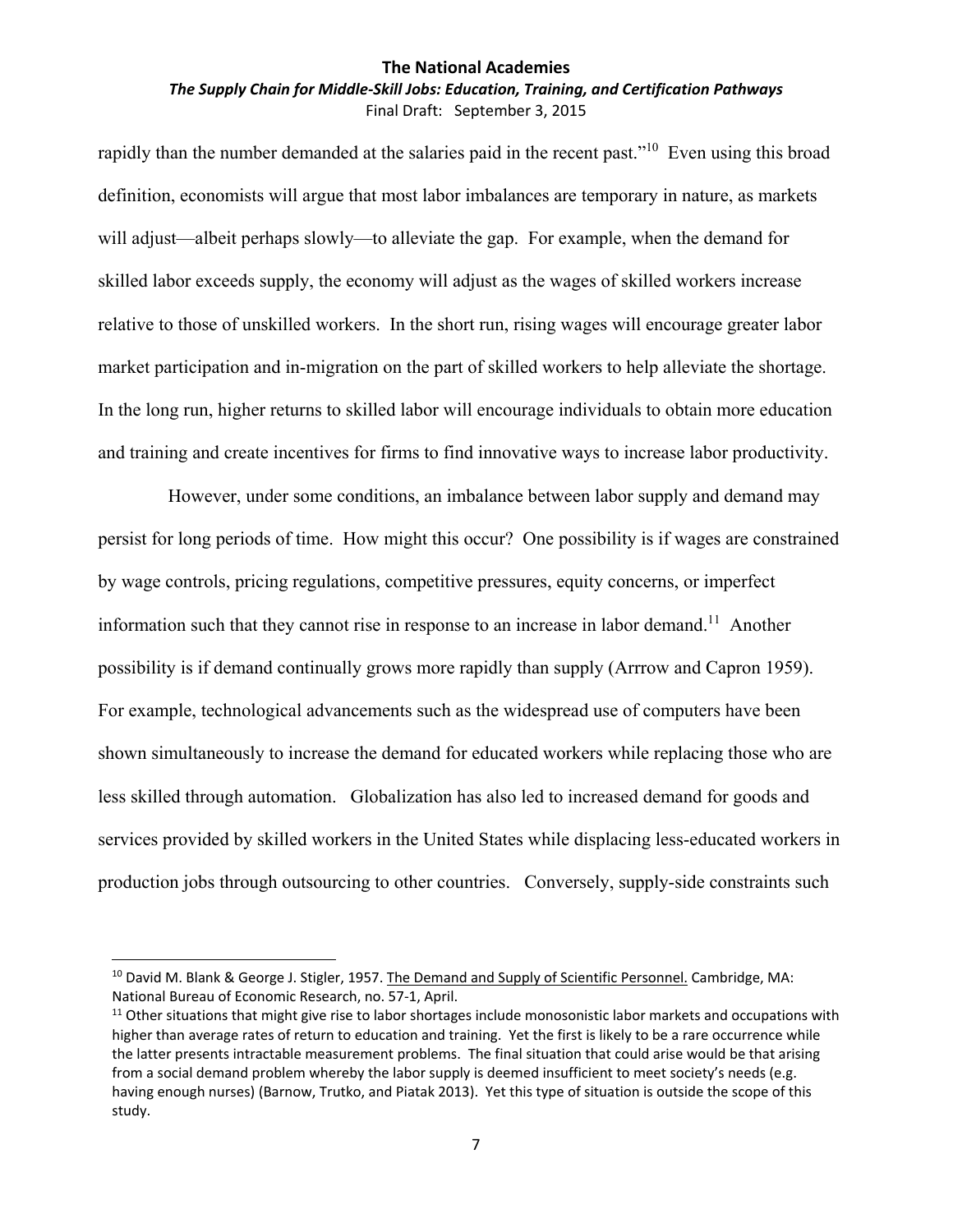### *The Supply Chain for Middle‐Skill Jobs: Education, Training, and Certification Pathways* Final Draft: September 3, 2015

as lengthy training requirements, licensing laws, or demographic shifts (e.g., slower population growth) may restrict the supply of skilled labor for long periods of time in key occupations such as nursing.

#### B. How do we define "middle skill" jobs and workers?

Although in theory there are many possible classification schemes that can be used to define "middle-skill," in practice there are two basic approaches that most researchers employ when quantifying the number of jobs and workers that fall into this category. Yet due to data limitations, few methods are able to be employed consistently across both jobs and workers to get a clear picture of how demand and supply match up.

To classify middle-skill *jobs*, researchers have used either a relative or absolute ranking to determine skill-level. Relative rankings classify occupations by skill level from lowest to highest and then use cut-offs at specific percentiles of the distribution to determine what falls into the "middle" (e.g. occupations falling into the  $20<sup>th</sup>$  to the  $80<sup>th</sup>$  percentiles). For example, Autor, Katz and Kearney (2006) sort (3-digit) occupations into percentiles by mean years of schooling in 1980 using data on incumbent workers in those jobs. Alternatively, Autor (2010) uses the average wage of workers in 1980 as a proxy for skill to classify occupations at the three-digit level and subsequently examine employment and wage trends.

Absolute rankings of middle-skill jobs use pre-defined skills criteria for specific jobs and then categorize occupations accordingly. For example, Autor et al. (2003) use data on task content from the Dictionary of Occupational Titles to classify jobs into a two-by-two matrix of routine versus non-routine and cognitive versus manual tasks. They classify middle-skill jobs as those involving routine cognitive tasks that are easily replaced by outsourcing or automation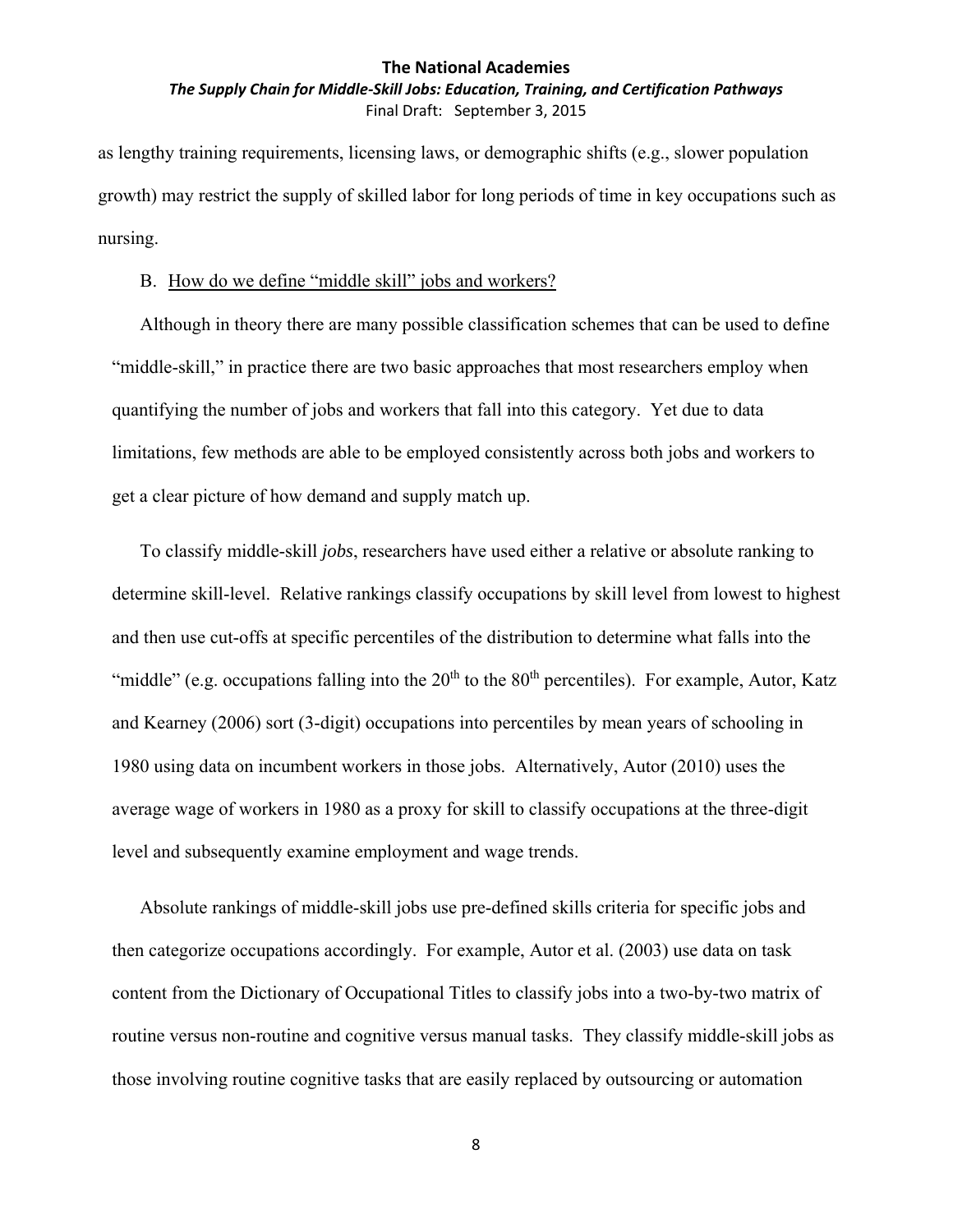### *The Supply Chain for Middle‐Skill Jobs: Education, Training, and Certification Pathways* Final Draft: September 3, 2015

such as telemarketing or bookkeeping. Alternatively, Holzer and Lerman (2007) define middleskill jobs as those that generally require some significant education and training beyond high school but less than a bachelor's degree. These postsecondary education or training requirements can include associate's degrees, vocational certificates, significant on-the-job training, previous work experience, or generally "some college" without having earned a degree and typically fall into the clerical, sales, construction, installation/repair, production, and transportation/material moving major occupational groupings. Data on the education levels of incumbent workers or education requirements developed by the Department of Labor (O\*NET) are then used to classify particular occupations as "middle-skill." For example, using data on the educational attainment of incumbent workers from approximately 485 occupations available in the American Community Survey, Modestino (2010) identifies 272 "middle-skill" occupations as those occupations in which more than one-third of the workers have some college or an associate's degree.

To classify middle-skill *workers*, researchers typically rely on the education level of the population or the workforce as a proxy for skill. This is largely due to data limitations as nationally representative demographic surveys that cover work and education experiences do not ask about their other types of training or particular skills acquired. In addition, although degree or field of study is collected for bachelor degree recipients, no such data is collected for associate's degrees. As a result, using education as a proxy can mask the variation in skill level *within* educational categories, such as experience (Lemieux 2006).

Finally, there is even less agreement as to how to classify middle-skill *technical* workers the topic of Chapter 1 of this study. In that chapter, Jonathan Rothwell constructs a new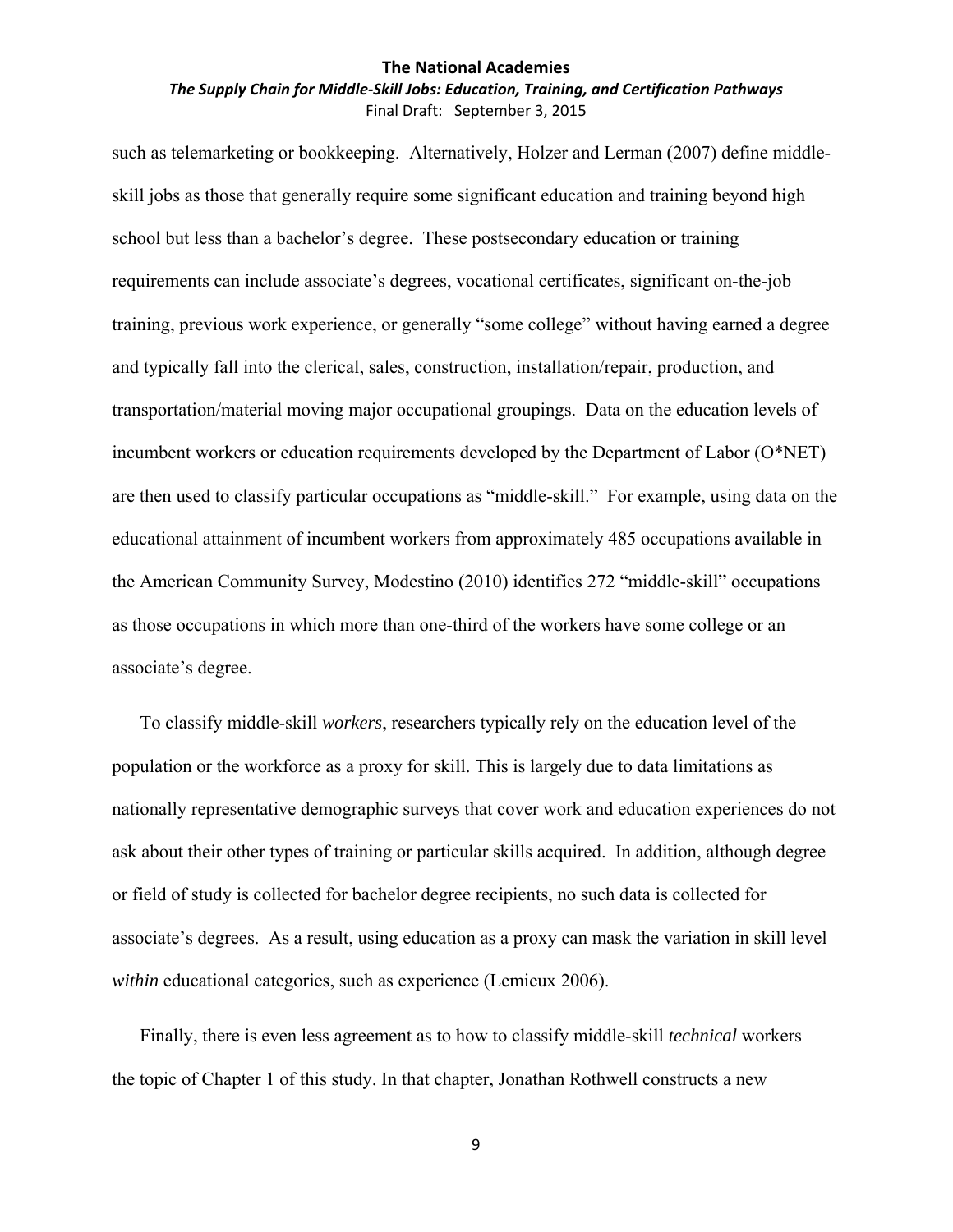*The Supply Chain for Middle‐Skill Jobs: Education, Training, and Certification Pathways* Final Draft: September 3, 2015

definition of middle-skill technical jobs as those that (1) require a high level of knowledge in a technical domain and also (2) do not require a bachelor's degree for entry.

## **III. Literature Review: What do we know about the labor market mismatch for middleskill workers?**

Some have pointed to recent labor market indicators suggesting that a potential mismatch already exists in the *short-run* between the skills of those looking for work and the needs of employers looking to fill vacant jobs. Typically, as the economy expands, the unemployment rate falls and the job vacancy rate rises—a relationship known as the Beveridge Curve.<sup>12</sup> This is exactly what happened in the years immediately following the 2001 recession (see Figure 1). However, in the wake of the Great Recession in 2009, as employers reported more vacant positions, the unemployment rate hardly budged. This resulted in a notable upwards shift in the Beveridge curve, such that the unemployment rate was now higher for a given vacancy rate than one would project from the pre-recession relationship (Diamond and Sahin 2014).

This shift has received a great deal of attention and started a debate regarding the nature of unemployment in the U.S. as some have interpreted it as a deterioration in the matching/hiring process in the economy.<sup>13</sup> On the one hand, the persistently high rate of unemployment coupled with a rising share of vacancies would seem to indicate some type of mismatch in the labor market. Indeed, Figure 2 shows that during this period, the share of workers with a college degree increased rapidly within middle- skill occupations. Yet on the other, the lack of wage growth

 $12$  As the economy expands, the unemployment rate generally falls, reflecting a decreased pool of excess workers. Simultaneously, the job vacancy rate is expected to increase as businesses seek workers to fill new and existing jobs.

 $13$  See, for example: "Evidence that factors other than weakness in overall demand for goods and services are boosting the unemployment rate comes in part from a shift in what is known as the Beveridge curve" (Congressional Budget Office, 2014, page 8).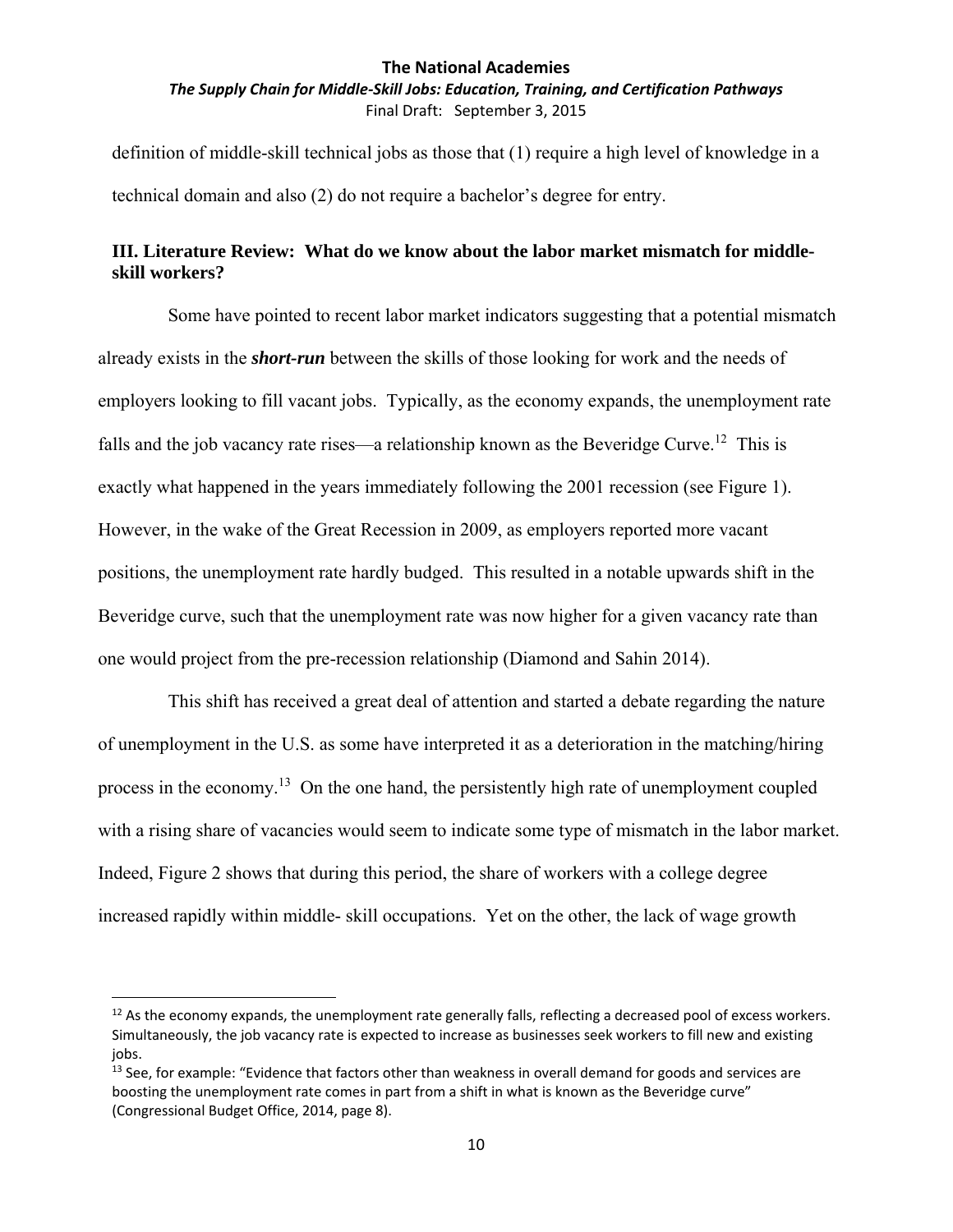## *The Supply Chain for Middle‐Skill Jobs: Education, Training, and Certification Pathways* Final Draft: September 3, 2015

observed even within industries and occupations with relatively strong demand would suggest otherwise. As a result, economists have been searching for ways to measure the degree to which the mismatch as evidenced by the shift in the Beveridge Curve might be due to *cyclical* (e.g. shortterm or temporary adjustments) versus *structural* (e.g. long-term or sustained trends) forces. Unlike mismatch due to cyclical causes, structural mismatch will persist even as economic conditions improve, possibly warranting a change in labor market policies.

Aside from the short-term fluctuations associated with business cycle, significant demographic changes suggest that the supply of skilled workers may not keep pace with demand in the *long-run.* The retirement of the baby boomers—a well-educated group—will result in large numbers of skilled workers leaving the labor force. In addition, the population of native workers who are needed to replace those retiring has been growing more slowly over time such that net international migration is projected to be the dominant component of population growth by  $2025$ .<sup>14</sup> This shift towards greater reliance of immigration as a source of population will alter the composition of the labor force in terms of educational attainment. Although the share of individuals with a bachelor's degree or higher is similar across immigrant and native populations, immigrants are more likely to be a high school dropout or to lack additional postsecondary education beyond high school such as an associate's degree such that these individuals often lack the formal education and English language skills that employers require. As a result, some suggest that there is likely to be a potential mismatch between the level of education and skill among the population and that which will be demanded by employers in the coming decades.<sup>15</sup>

<sup>&</sup>lt;sup>14</sup> U.S. Bureau of the Census. Table 1. Projections of the Population and Components of Change for the United States: 2015 to 2060.

<sup>15</sup> Navjeet Singh and Michael Goodman. "Skills Gap: Where Are the Jobs?" Commonwealth Corporation, Research Evaluation and Brief. Vol. 4, No. 1. August 2006.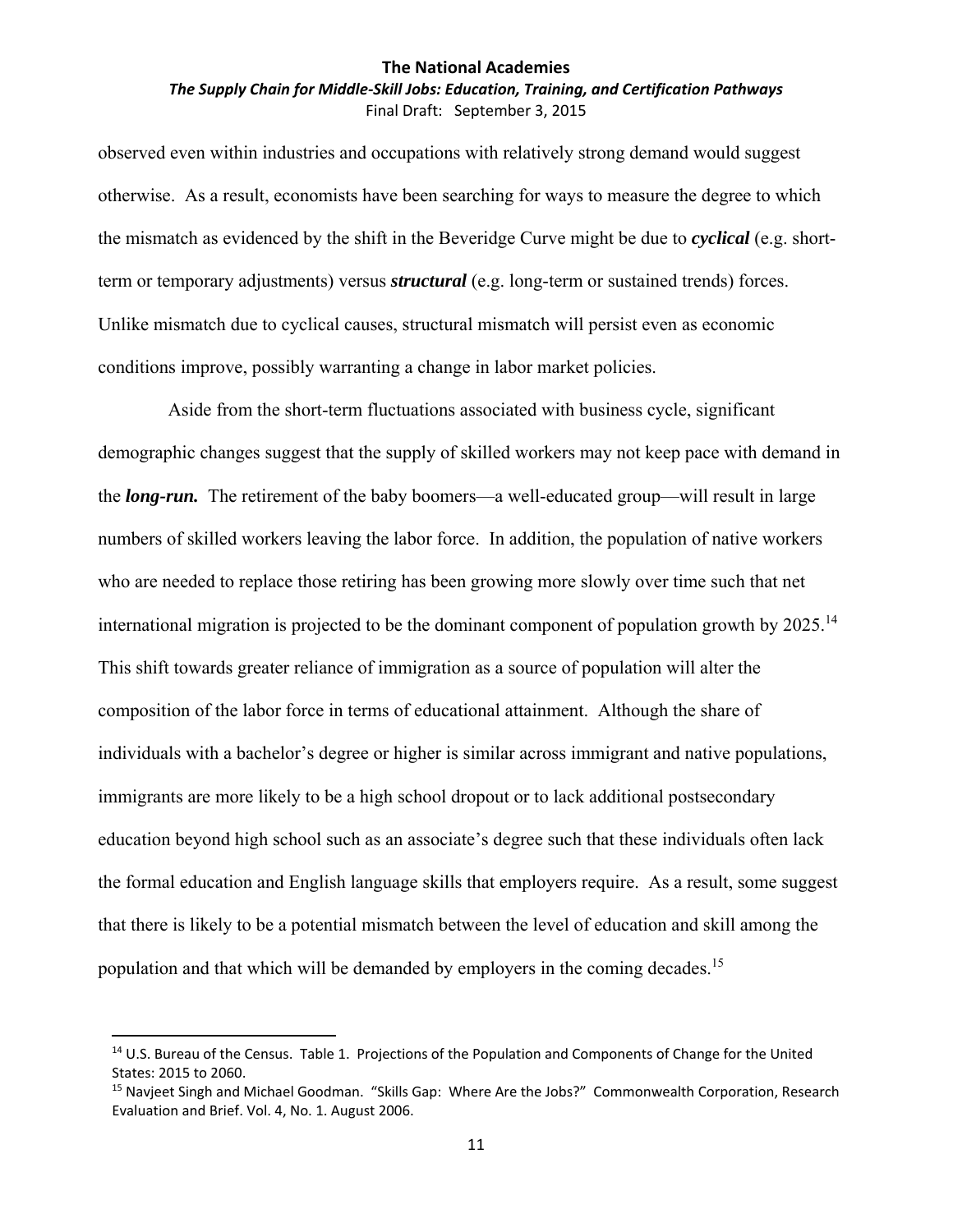## **The National Academies** *The Supply Chain for Middle‐Skill Jobs: Education, Training, and Certification Pathways* Final Draft: September 3, 2015

## A. Academic Literature: Peer reviewed publications

Because it is inherently difficult to measure the imbalance between labor supply and demand as both forces are changing over time and the movement of one affects the movement of the other, there are several different approaches that can be used to quantify the level of structural mismatch. This typically involves constructing some sort of index using one of two basic methodologies. The first methodology is derived from the Beveridge Curve and consists of calculating the ratio of unemployment to vacancies (U/V) and comparing this measure across industries or occupations. In a perfectly balanced labor market, the U/V ratios should be very similar across industries or occupations—otherwise we could move some of the unemployed from one sector to fill jobs in another sector, thereby lowering the aggregate unemployment rate and increasing output. Thus the variation in U/V ratios across industries or occupations is often interpreted as a measurement of the degree of mismatch in the labor market.

Using this methodology, economists have estimated that between one-third and one-half of the increase in unemployment during the Great Recession can be attributed to structural factors related to labor market mismatch. Sahin et al. (2012) measure U/V ratios across both major industry groupings using vacancies from the JOLTS survey as well as major occupation groupings using online vacancies from HWOL. They find that mismatch across industries and occupations explains at most one-third of the total observed increase in the unemployment rate, and geographical mismatch due to a lack of mobility plays no apparent role. Canon, Chen, and Marifian (2013) calculate several alternative U/V indices and conclude that mismatch could explain up to 51 percent of the increase in unemployment during the Great Recession. Although Sahin et al (2012) emphasize that they find a greater role for cyclical factors, both papers suggest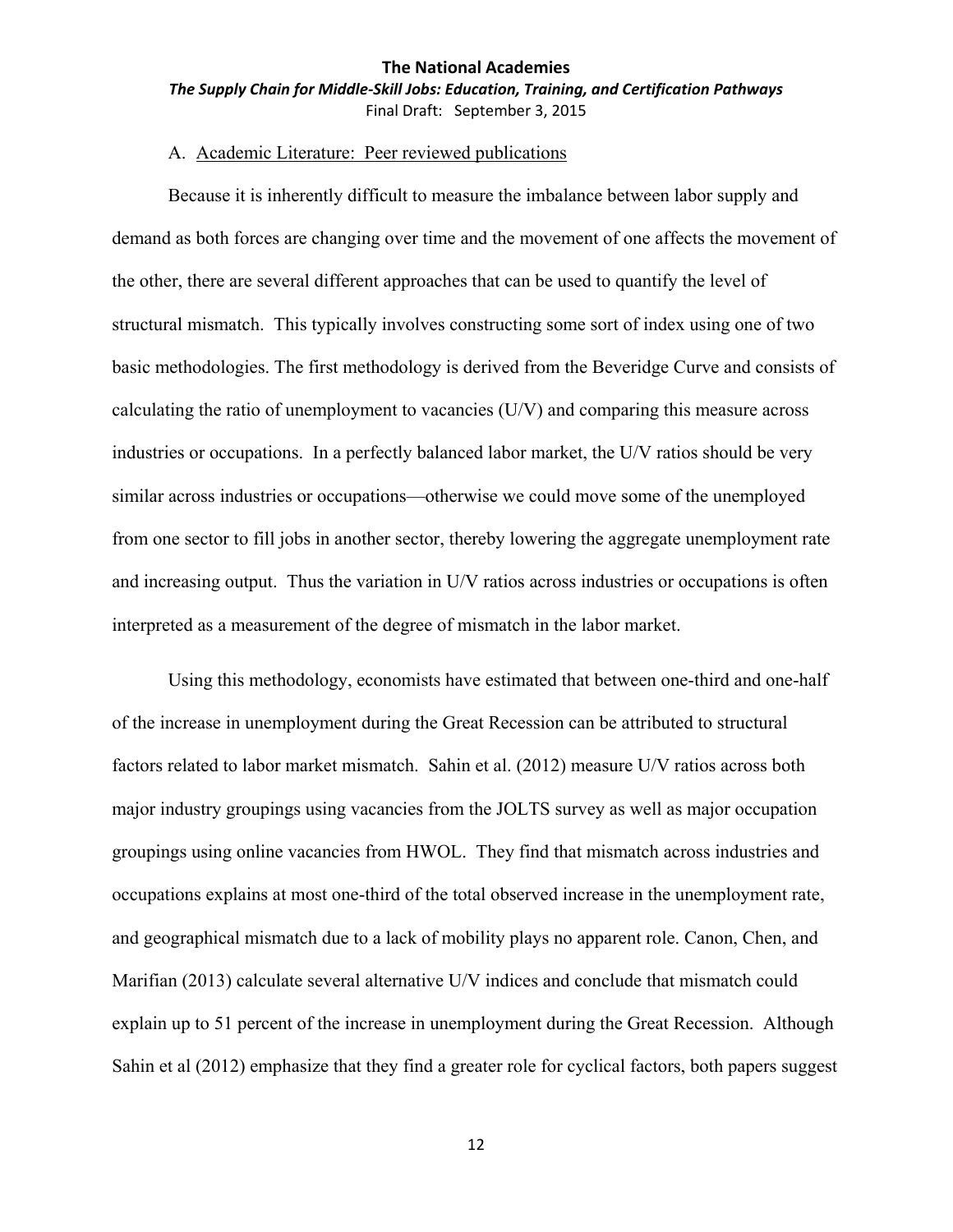## *The Supply Chain for Middle‐Skill Jobs: Education, Training, and Certification Pathways* Final Draft: September 3, 2015

a nontrivial role for structural mismatch as a contributing factor to the high and persistent rate of unemployment during the last downturn.

Yet there are significant limitations to measuring labor market mismatch using this method. First, these U/V ratios are often calculated using highly aggregated data for only the major industry and occupational groupings which encompass a wide range of skills. For example, within the construction industry one finds a wide range of occupations and related skills from manual construction workers with less than a high school degree to administrative assistants with some college or an associate's degree to executive with a bachelor's degree or higher. Similarly, within major occupation groupings such as office and administrative support occupations, one finds a wide range from tellers to executive assistants to copy editors. As such, U/V ratios constructed with aggregated data may fail to capture mismatch occurring within these major groupings.

Second, U/V ratios are often unable to identify underlying mechanisms that might be causing labor market mismatch, each with very different policy implications. For example, industry U/V ratios could diverge due to a structural skills gap, a lack of geographical mobility across regions, or temporary shocks to key industries—such as construction—that are related to the business cycle. In particular, many of these indices are constructed using relatively short panels of data, making it difficult to distinguish between the cyclical and structural components of the mismatch (Canon, Chen, and Marifian 2013). For example, Lazear and Spletzer (2012) show that although U/V ratios vary by industry, the industry-specific changes in the ratio are proportional before and after the recession, such that the overall level of industrial mismatch in 2011 that is the same as the level that prevailed before the recession.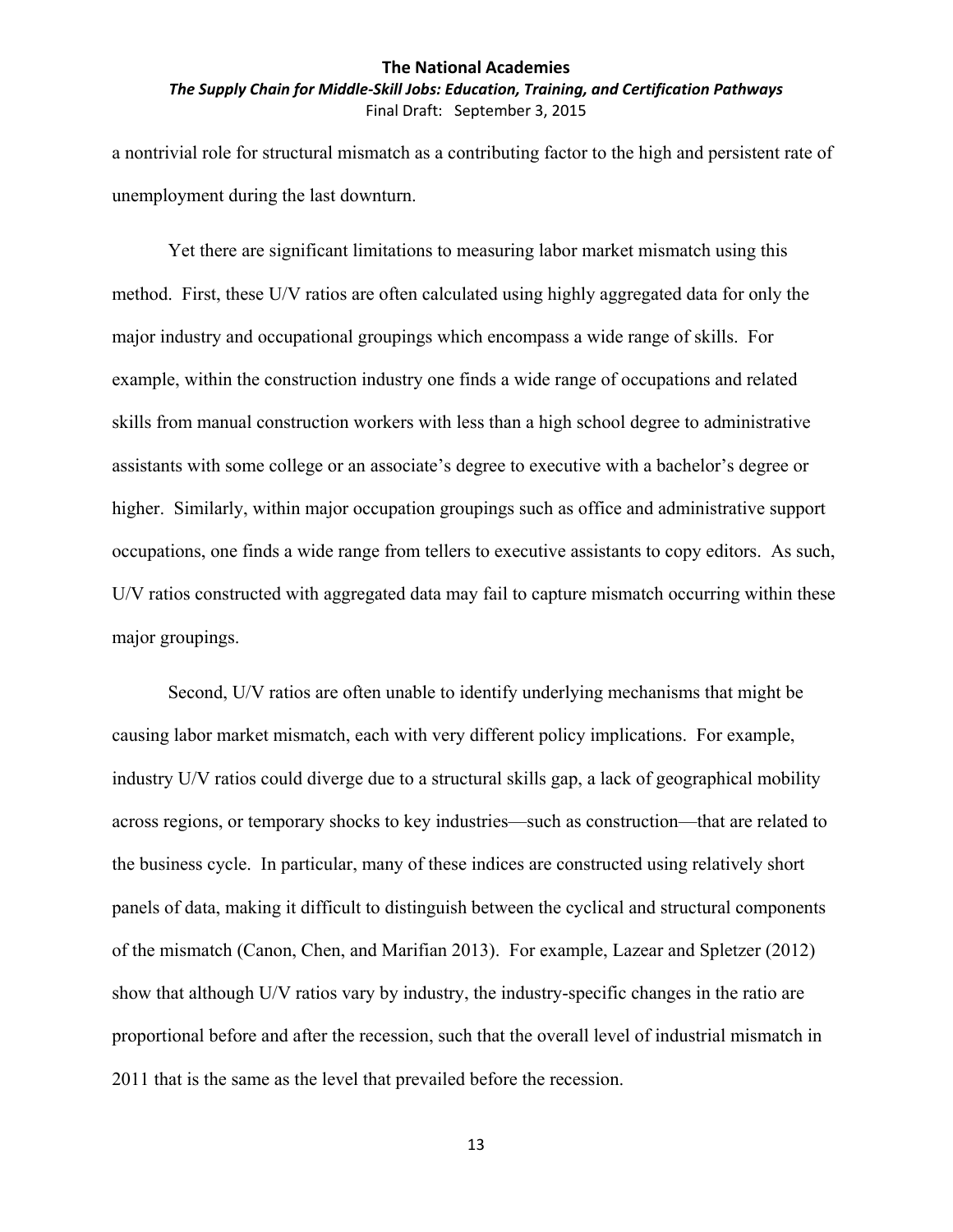## *The Supply Chain for Middle‐Skill Jobs: Education, Training, and Certification Pathways* Final Draft: September 3, 2015

Third, the Beveridge curve itself, upon which these U/V indices are based, is not necessarily a measure of the degree of labor market tightness. Rather, it measures the degree of efficiency in the labor market that can reflect a number of different factors aside from a skills mismatch. For example, changes in firm hiring practices regarding recruitment intensity and wages can shift the curve independent of structural factors such as barriers to moving across industries/occupations or the lack of sufficient worker skills to meet employer requirements (Rothstein 2012). Other researchers have similarly cast doubt on the importance of structural mismatch in explaining current economic conditions (Valletta and Kuang 2010; Dickens 2011; Daly, Hobijn, and Valletta 2011; Ghayad 2013; Capelli 2014). For example, Ghayad and Dickens find that the shift in the Beveridge Curve is almost entirely driven by long-term unemployment such that recently unemployed workers are just as readily employed as before.

The second methodology calculates supply/demand (S/D) ratios by skill level. Typically, demand is estimated by assigning skills to particular industries or occupations and then aggregating total employment (current plus vacancies) by skill level. Similarly, supply is estimated by assigning skills of the population or labor force and then aggregating across individuals either by region or across the nation. The difference between these two measures is interpreted as mismatch. Thus, an S/D ratio close to 1 would indicate that the supply and demand were closely balanced if not actually matched.

Using data from the 2006 Current Population Survey, Estevau and Tsounta (2011) rank major industry groups by the skill intensity of incumbent workers and then construct S/D ratios by state over time where supply is based on the skills of the working-age population and demand is based on industry employment levels. Controlling for cyclical factors using time dummies and state GDP growth, they conclude that structural mismatch may account for 20 to 30 percent of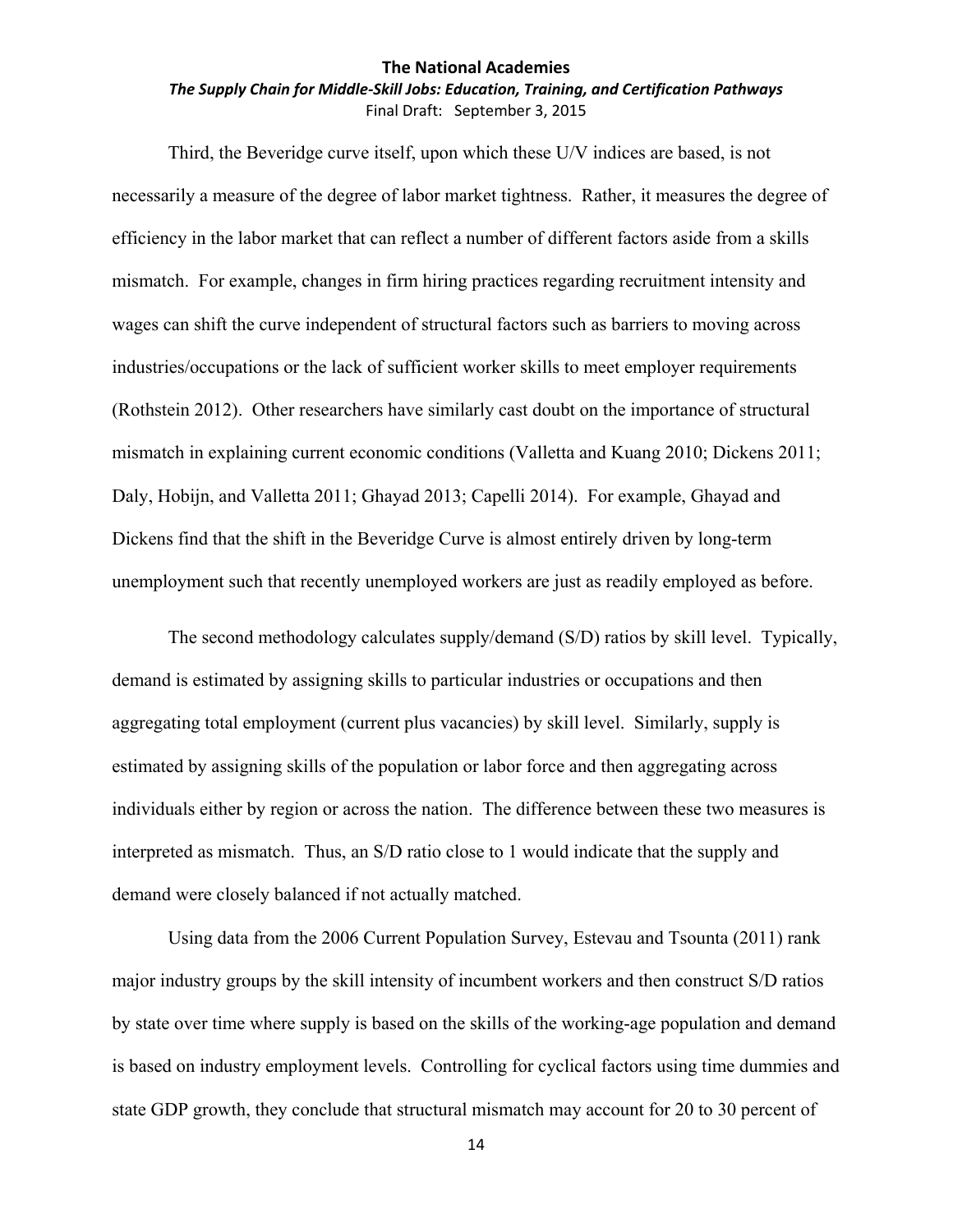*The Supply Chain for Middle‐Skill Jobs: Education, Training, and Certification Pathways* Final Draft: September 3, 2015

the rise in unemployment during the Great Recession. Other researchers using variations of this methodology also find a significant role for structural mismatch (Rothwell 2012; Carnevale, Smith, and Strohl 2012; Manyika et al. 2011).

Not surprisingly, there are also a number of limitations with the S/D method. Due to data limitations, none of the current S/D ratios can directly measure either the demand for or the supply of a particular skill—instead they typically use the level of education as a proxy for skill.<sup>16</sup> This can produce misleading results on both the demand and supply sides. On the demand side, observed increases in the education level incumbent workers within a given occupation, may reflect either an increase in the skill demands of the job or simply a general increase in the educational attainment of the available workforce (Harrington and Sum 2010). As a result, high-skilled workers have moved down the occupational ladder, displacing lower skilled workers (Beaudry, Green and Sand 2013). Moreover, there is considerable heterogeneity in employer skill requirements by education even within detailed occupation categories, such that simply assigning one educational category to a given occupation would lead to misleading results (Modestino 2010).

Given the limitations of both methodologies described above, how can we credibly measure structural labor shortages or skills mismatch? As economists we look to evidence as to whether the labor market is clearing—both in the near term as well as the long-run. In the shortrun, such evidence might include persistency high vacancy rates coupled with rising wages for new hires within narrowly-defined occupations and/or regional labor market areas. Yet even this

 $16$  Although it is now possible to obtain some measures of skill on the demand side (either from online job posting vacancies or by assigning O\*NET skill requirements to particular occupations), there is no corresponding measure of the supply of skills in any nationally representation data set.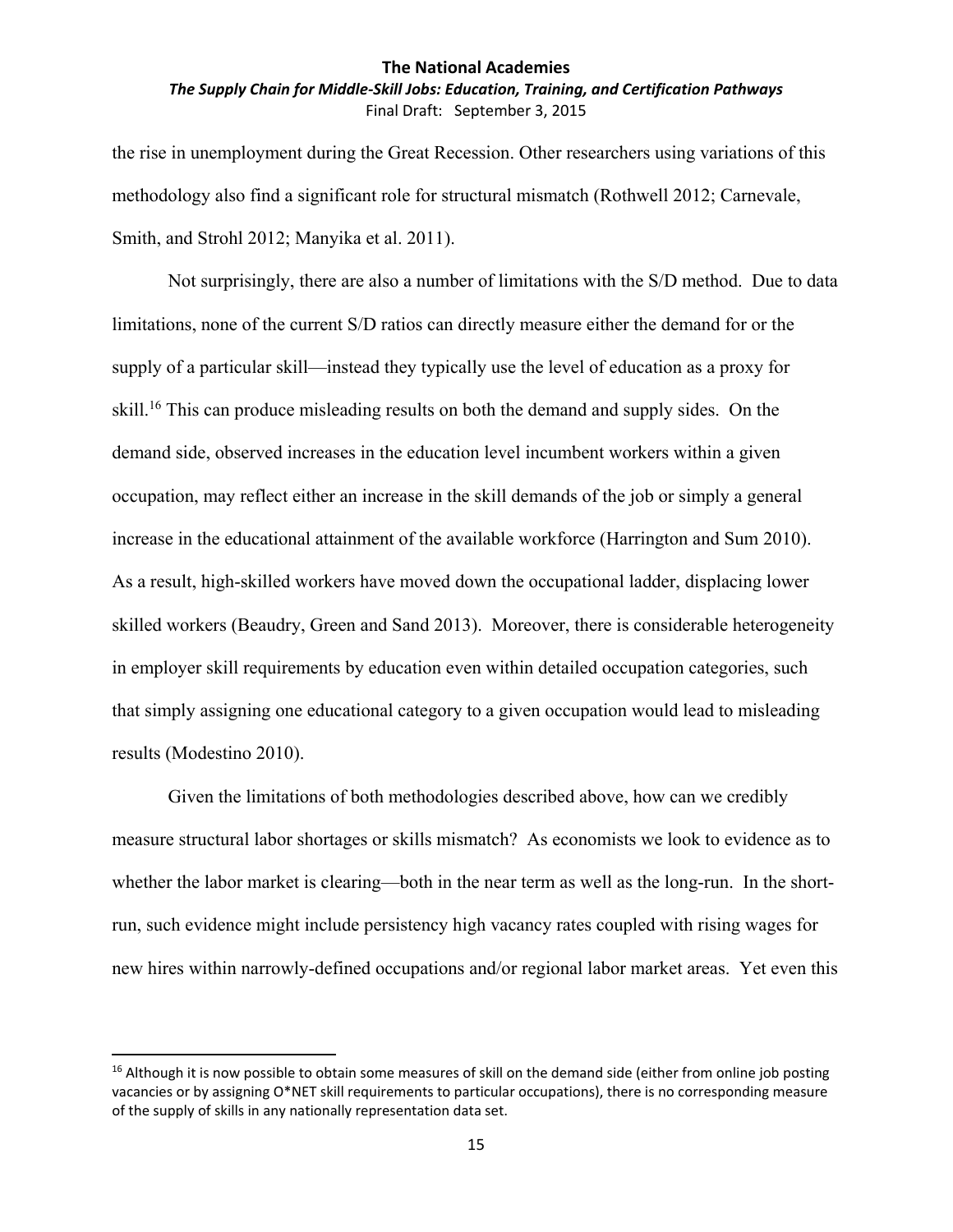## *The Supply Chain for Middle‐Skill Jobs: Education, Training, and Certification Pathways* Final Draft: September 3, 2015

type of evidence can be seen as consistent with temporary imbalances due to mobility constraints, cyclical forces or other factors such as informational asymmetries. One would need to observe these trends over a longer period of time stretching beyond the business cycle to conclude that there are indeed structural forces at work.<sup>17</sup>

More recently, economists have been able to study changes in detailed employer requirements over the business cycle using new data from online job vacancy postings. Based on a database of 67 million online job ads, Figure 3 shows that the share of vacancies requiring a bachelor's degree or more rose by more than 10 percentage points from 2007 to 2010. At the same time, the share of postings requiring 5+ years of experience rose roughly 7 percentage points. Previous work examining this dynamic found that employers opportunistically raised education and experience requirements within occupations—and even within firms and job titles— in response to increases in the supply of relevant job seekers (Modestino et al. 2014, Hershbein and Kahn 2014). This growth in skill levels within occupations, colloquially known as *"upskilling,"* can account for roughly 30 percent of the total increase in employer skill requirements observed between 2007 and 2010.

Even more striking has been the considerable reversal in employer skill requirements, or *downskilling*, observed during the recovery and shown in Figure 3. Controlling for occupational trends and aggregate conditions, Modestino et al. (2015) find that a 1 percentage point reduction in the local unemployment rate is associated with 0.20 percentage point reduction in the fraction of jobs requiring a bachelor's degree and a 0.22 percentage point reduction in the fraction

<sup>&</sup>lt;sup>17</sup> For example, Rothstein (2012) finds that unemployment levels among industries or groups that are often asserted to be the source of structural mismatch are not unusual once prior trends are taken into account. He also shows that aggregate, industry, and group‐specific wages generally do not show the pattern of increases that would be consistent with structurally tight labor markets.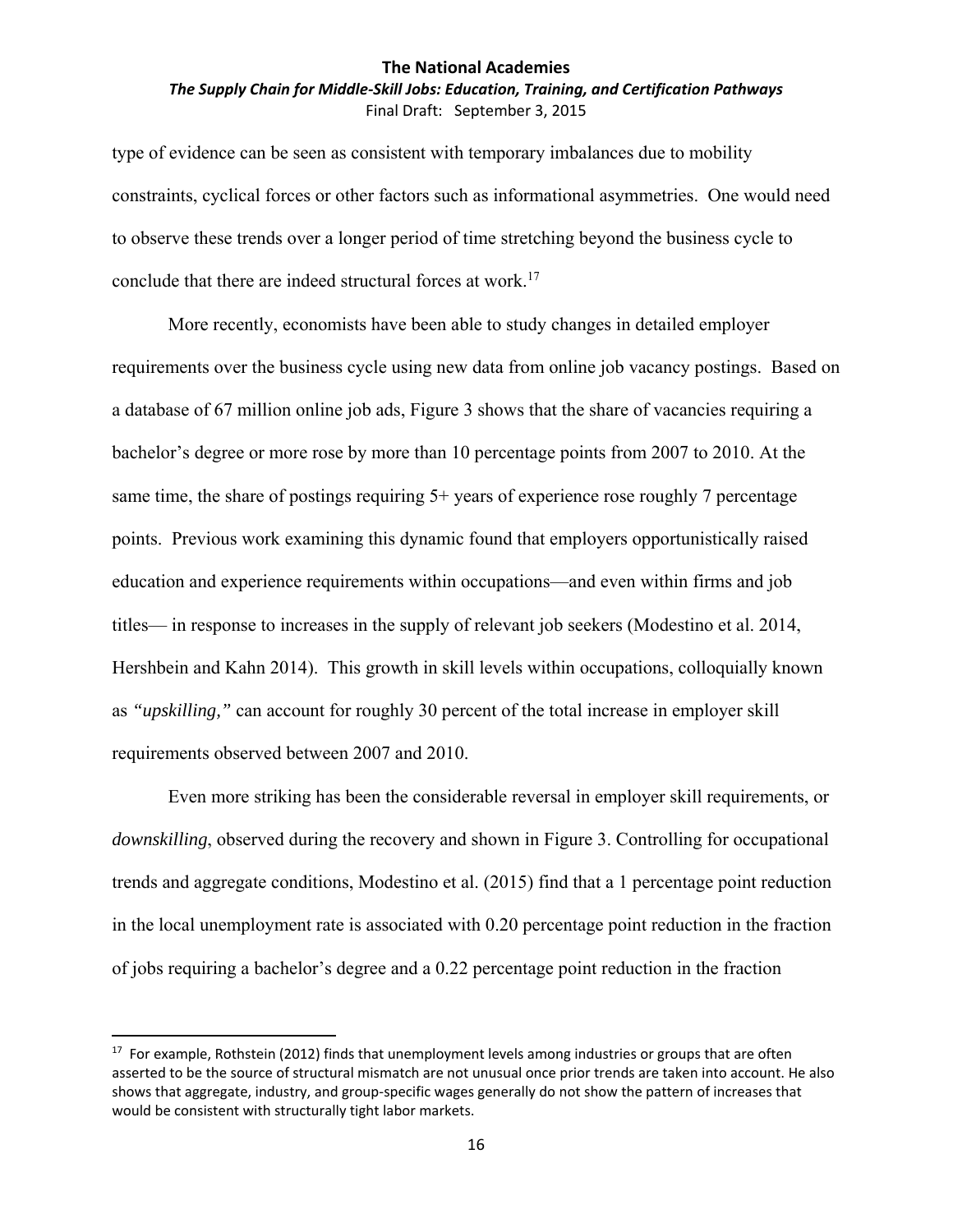## *The Supply Chain for Middle‐Skill Jobs: Education, Training, and Certification Pathways* Final Draft: September 3, 2015

requiring 5+ years of experience. They also document similar trends in heretofore unmeasurable dimensions of skill, including specialized skills (e.g. information security) and software skills (e.g. Adobe Dreamweaver), also shown in Figure 2. These results suggest that much of the observed increase in skill requirements within detailed occupations is correlated with the business cycle and are subject to reversion as the labor market tightens, suggesting that a significant portion of what is sometimes labeled as structural mismatch employment may actually be cyclical.

## B. Employer Surveys and Industry Reports: Ground-level observations

A number of employer surveys and industry reports have highlighted potential labor market mismatches within certain sectors of the economy, particularly in manufacturing, healthcare, and construction.<sup>18</sup> For example, in an October 2011 survey of American manufacturers conducted by Deloitte Consulting LLP, respondents reported that 5 percent or 600,000 jobs remained unfilled because they could not find workers with the right skills. Of these manufacturers, 74 percent reported that work-force shortages or skills deficiencies in production positions such as machinists, craft workers and technicians were keeping them from expanding operations or improving productivity.<sup>19</sup>

What has changed? In manufacturing, the industry has shifted from high-volume, lowtech jobs to low-volume, high-tech jobs. As the industry shrank during the 1990s, it shed older workers with outdated skills for those that can work with precision machinery, computer modeling and high-tech tooling. This is an example of what Holzer (2015) refers to as the "new" middle of the labor market. He finds that that the traditional middle of the job market –

<sup>&</sup>lt;sup>18</sup> Bloomberg Business. 2012. "Companies Say 3 Million Unfilled Positions in Skill Crisis: Jobs." July 25. <sup>19</sup> Deloitte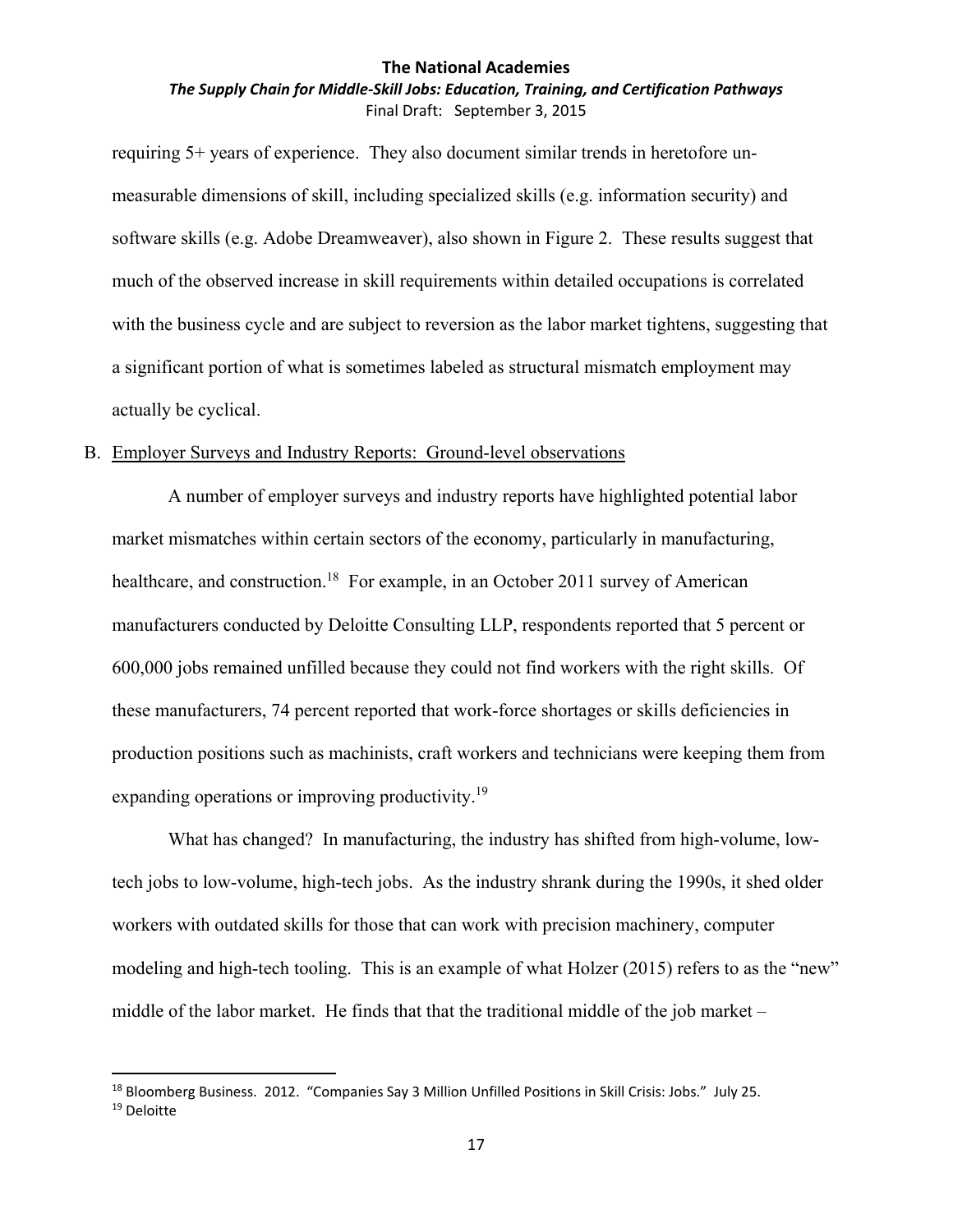## *The Supply Chain for Middle‐Skill Jobs: Education, Training, and Certification Pathways* Final Draft: September 3, 2015

composed primarily of construction, production and clerical jobs that require fairly little education – has indeed been declining rapidly. But another set of middle-skill jobs – requiring more postsecondary education or training - in health care, mechanical maintenance and repair and some services - is consistently growing, as are skill needs within traditionally unskilled jobs.

Compounding the problem is a demographic shift where a significant portion of the existing workforce consists of baby boomers nearing retirement with fewer younger workers to replace them. For example, at Boeing, 28 percent of the firm's 31,000 machinists are older than 55 and eligible for retirement.<sup>20</sup> Yet industry leaders say that it is difficult to attract younger workers to an industry that was once considered "dying" and "dirty" and machine shop classes have largely been cut from the high school curriculum as the focus has shifted towards college preparation. In addition, many of these newer middle-skills jobs, such as precision welding, require enough science and math knowledge such that manufacturing is now considered a STEM occupation.

Although manufacturers say the lack of skilled workers has pushed up wages, they argue that raising them too far would make outsourcing a more attractive option.<sup>21</sup> Last year, the Philadelphia Fed's survey of manufacturers asked employers what they were doing to address the skills mismatch. Almost two-thirds of manufacturers said they were increasing their recruitment efforts, while just over half reported they were training their existing staff. Only about a third reported that they were increasing salaries.

<sup>20</sup> Whoriskey, Peter. 2012. "U.S. manufacturing sees shortage of skilled factory workers." *Washington Post*, February 19.

<sup>21</sup> Whoriskey, Peter. 2012. "U.S. manufacturing sees shortage of skilled factory workers." *Washington Post*, February 19.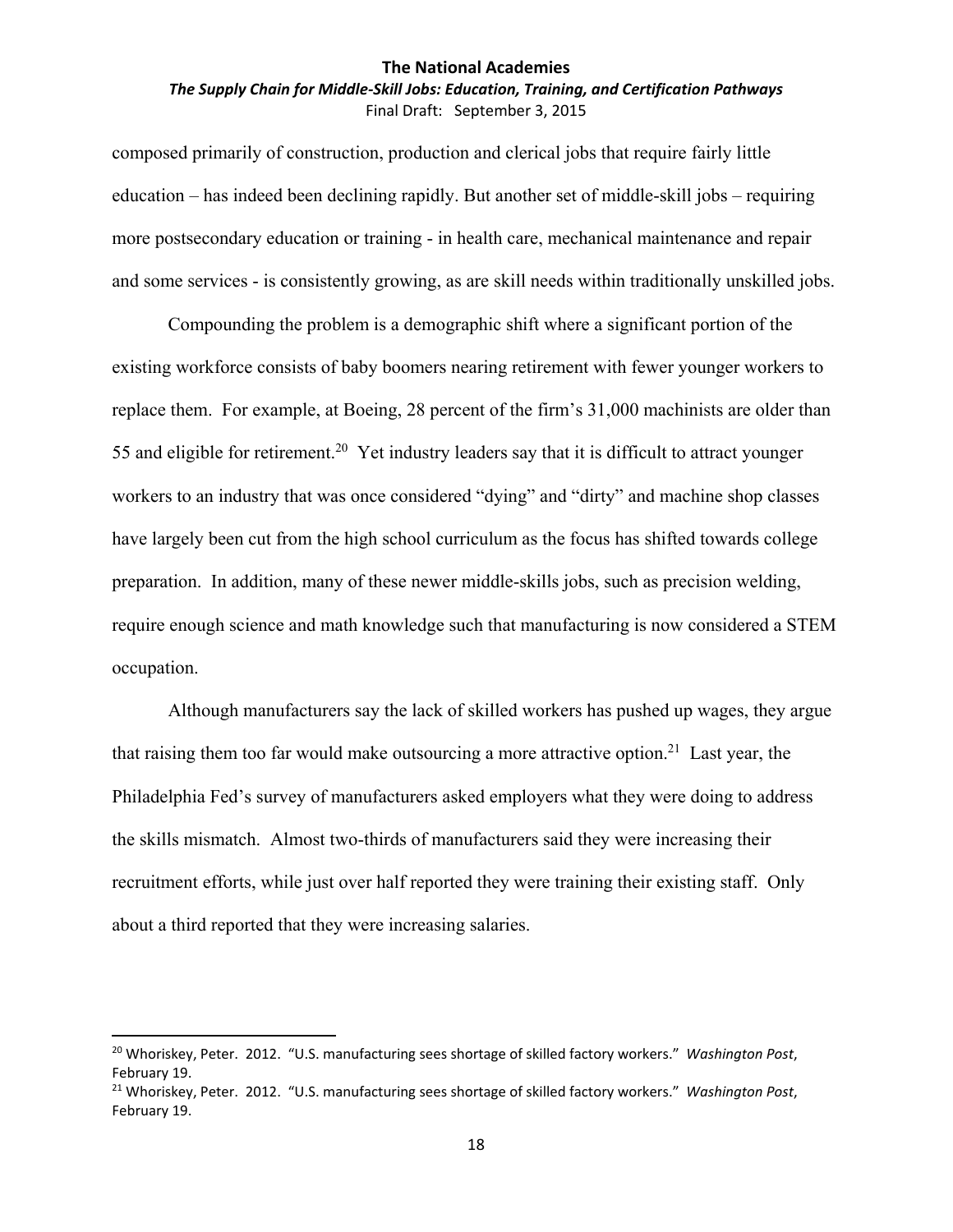## *The Supply Chain for Middle‐Skill Jobs: Education, Training, and Certification Pathways* Final Draft: September 3, 2015

Instead of raising wages, some employers, such as those in the healthcare industry, are hoping to "upskill" their existing workforce. The idea being that these workers—typically housekeepers, clerks, low-skilled technicians and cafeteria workers—already have the soft skills and cultural fit that employers want, but simply lack the technical skills to move into middle-skill jobs within the company. 22

The one sector where wages have been rising is in construction. Yet this trend seems to be limited to certain areas of the nation where house prices have risen rapidly or workers have opted to take better paying jobs in other sectors. For example, in Colorado, home builders reported having difficulty finding framers and carpenters in 2014 as production picked up with home prices rising over 20 percent during the past three years. Similar labor shortages were reported in North Carolina and southern Florida where home prices rebounded after the downturn. In addition, contractors reported losing skilled workers to fracking companies drilling in northeastern Colorado and North Dakota during the downturn. Other states, including Texas and Oklahoma, also report facing similar labor crunches in construction due to workers having switched to the oil and gas industry. $2<sup>3</sup>$ 

Aside from these sectors, there are few, if any, reports of widespread skill shortages among employers---except perhaps among small employers. A survey of small businesses conducted by *The Wall Street Journal* and Vistage International in 2012 revealed that roughly 31 percent of the 811 small-businesses reported that they had unfilled job openings because they could not find applicants with the right skills or experience. And it wasn't just in

<sup>&</sup>lt;sup>22</sup> Bloomberg Business. 2012. "Companies Say 3 Million Unfilled Positions in Skill Crisis: Jobs." July 25.

<sup>&</sup>lt;sup>23</sup> Hudson, Kris. 2014. "Labor pains beset builders—Shortage of Skilled Workers Ripples Across Housing Market." *Wall Street Journal*, May 2.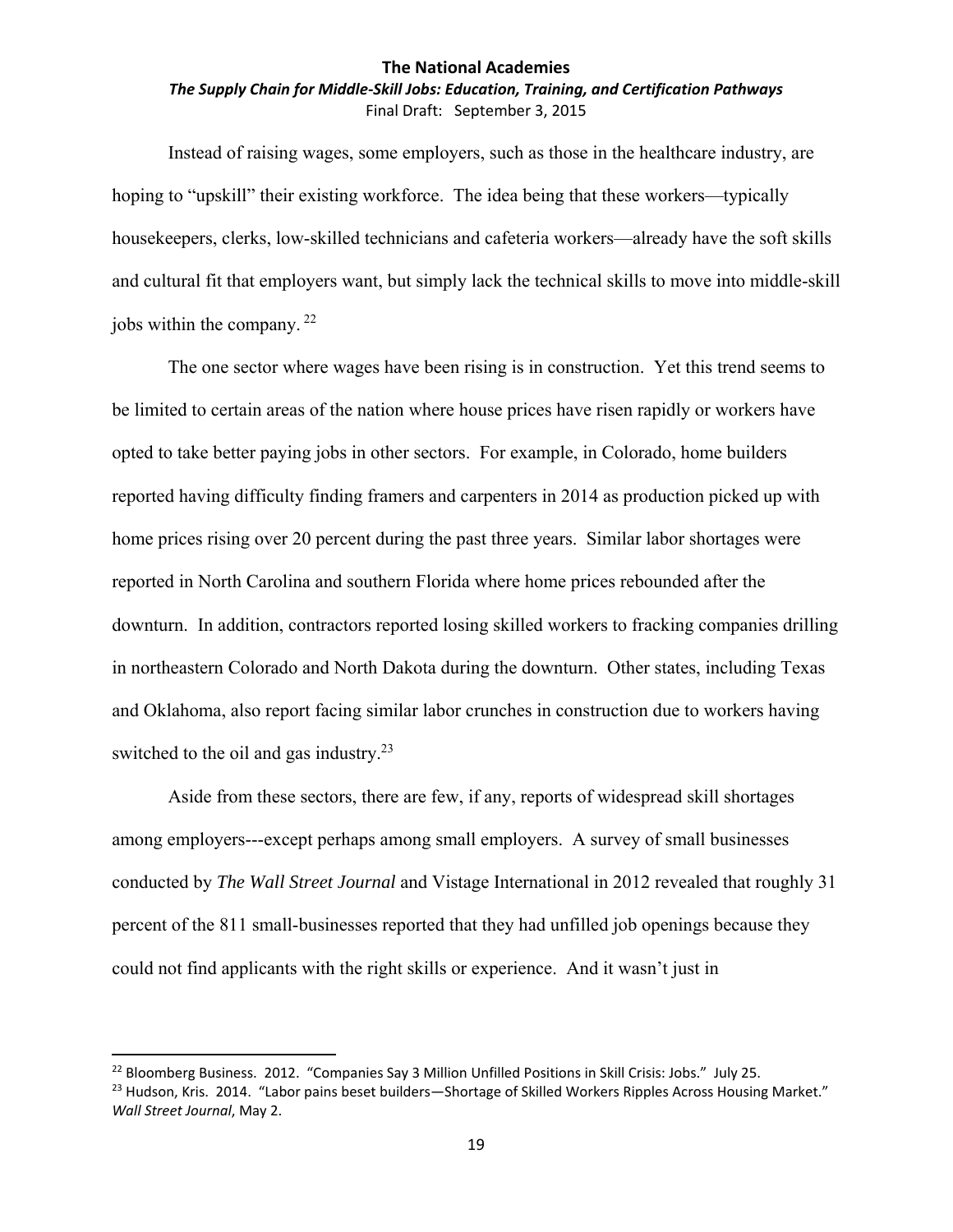### *The Supply Chain for Middle‐Skill Jobs: Education, Training, and Certification Pathways* Final Draft: September 3, 2015

manufacturing—about one-third of service sector employers and retail businesses also reported difficulty in hiring workers with the desired skills.<sup>24</sup> In February 2015, the National Federation of Independent Business reported that 89 percent of small-business owners said they were seeing few or no qualified applicants for their job openings with 29 percent saying they have job positions they cannot fill right now—the highest percentage since April 2006.<sup>25</sup> Although the percentage of small businesses raising wages has increased since the end of the Great Recession, it still remains low if there is indeed a skills gap. As of February 2015, the National Federation of Independent Businesses reports that only 20 percent of small business owners said they had raised compensation over the past three months and only 14 percent plan to raise compensation in the coming three months.26

More recently, consulting reports have started using online vacancy data to do more detailed analyses in conjunction with the usual surveys. A 2013 report by Accenture, Burning Glass Technologies, and Harvard Business School found that among middle-skill jobs, healthcare practitioners and technical workers, computer and mathematical positions, and technical sales and sales management positions were the most difficult to fill, based on duration and duplications rates of on-line job postings along with how much employers spend on recruiting sites and agents to fill positions. In the accompanying survey, 34 percent of firms surveyed indicated that they are able to find technically skilled people, but that they are deficient in other, harder-to-measure, skills for the job. In particular, 33 percent noted that while they

<sup>24</sup> Maltby, Emily and Sarah Needleman. 2012. "Small Firms Seek Skilled Workers but Can't Find Any*." The Wall Street Journal*, July 31.

<sup>25</sup> Madigan, Kathleen. 2015. "Skills Shortage Is the Worst Since 2006, Small‐Business Survey Says." *The Wall Street Journal*, March 10.

<sup>26</sup> Madigan, Kathleen. 2015. "Skills Shortage Is the Worst Since 2006, Small‐Business Survey Says." *The Wall Street Journal*, March 10.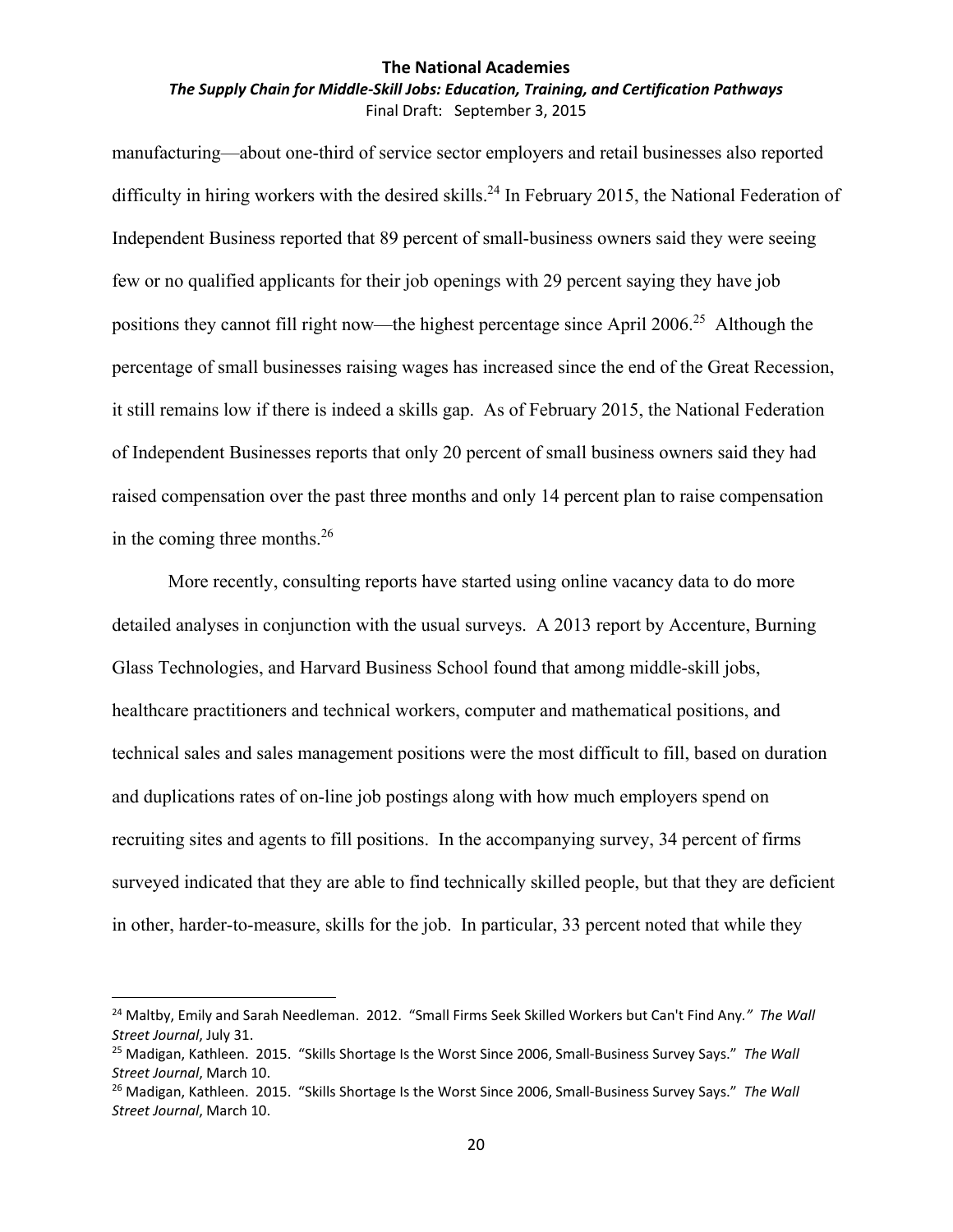## *The Supply Chain for Middle‐Skill Jobs: Education, Training, and Certification Pathways* Final Draft: September 3, 2015

could find skilled workers, many lacked the work ethic or ambition to be successful in the role. Many employers reported "upskilling" their credential requirements, with either a Bachelor's degree or more work experience, to find candidates with better soft skills.

In sum, these "on the ground" reports suggest that a significant portion of what employers deem a "skills mismatch" stems not just from a lack of formal education and training but also from a lack of soft skills that go beyond the usual "teamwork" and "communication" buzzwords. In addition, although the middle-skill applicant pool included such individuals even if they did not attend college in the past, as a greater share of individuals have enrolled in college over time, those without a college degree are perhaps less positively selected on the kinds of soft skills that employers are seeking.

#### C. How can we reconcile the academic literature with employer reports?

How can it be the case that employer surveys continue to report a skills mismatch while the economics literature repeatedly finds little or no evidence to support these claims? Setting aside strategic employer motivations to lobby for more public investment in education and training, there are a few plausible explanations.

First, there may be conceptual differences to reconcile. Economists think of skills as being quite portable with the exception of firm-specific human capital. Yet jobs have become more specialized over time such that training in even a detailed occupation such as a registered nurse does not mean that all nursing jobs are open to you. Registered nurses may specialize in pediatrics, critical care, cancer treatment, and a variety of other disciplines. Even less technical occupations may be subject to increasing specialization. For example, Figure 4 shows a job posting for a medical records coder that requires applicants to be certified as an AHIMA Certified Coding Specialist (CCS), have a Bachelors' degree in Medical Record Technology,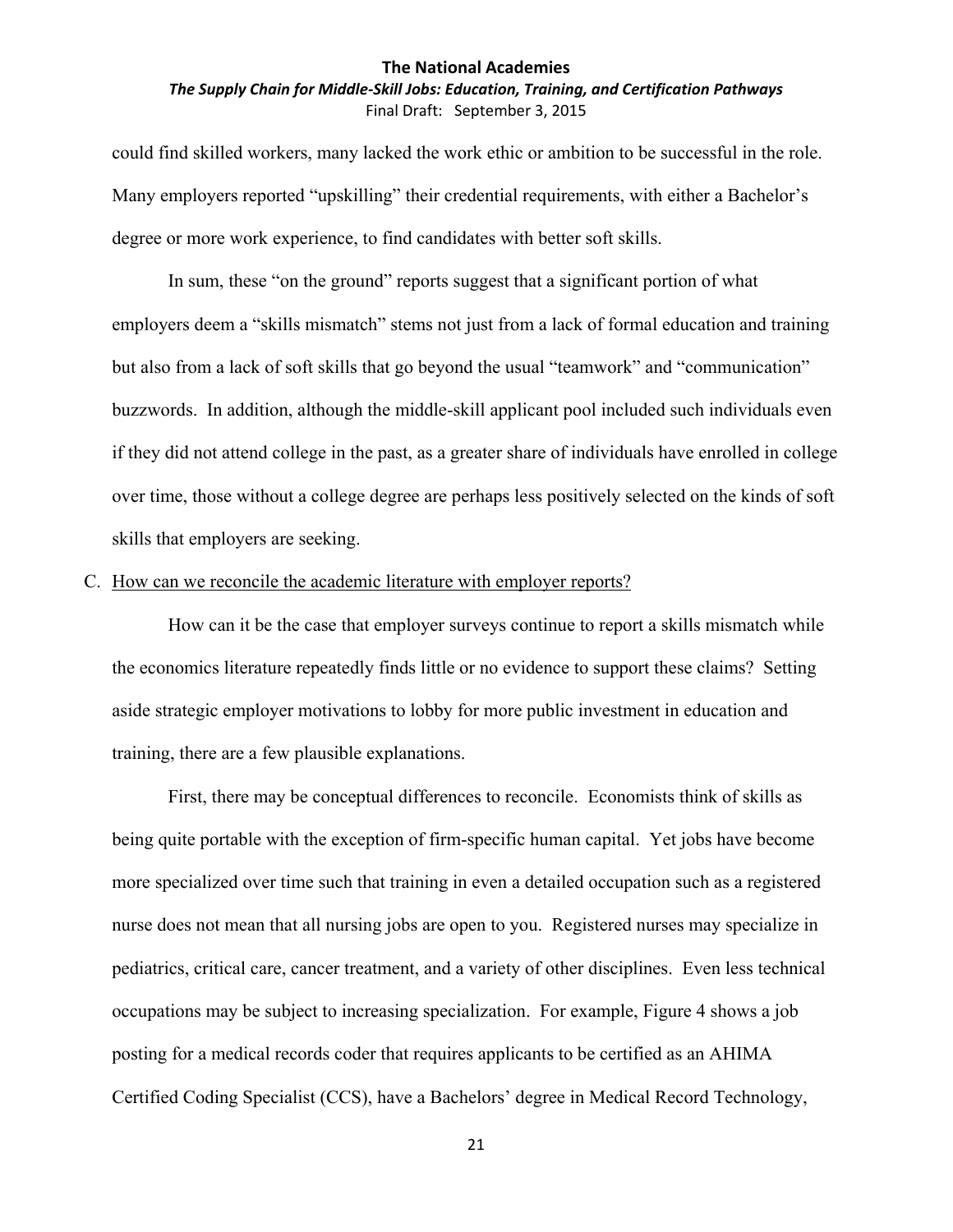## *The Supply Chain for Middle‐Skill Jobs: Education, Training, and Certification Pathways* Final Draft: September 3, 2015

Health Services Administration, Nursing or Finance/Business, and also have five years coding experience. Although it may be the case that employers have become too "picky" in the wake of the Great Recession, nevertheless employers often require a very specific set of skills that is not captured by aggregate data on labor supply and demand used by economists.

Second, it may be the case that the employers responding to the surveys are the "squeaky wheels" of the labor market and do not represent the norm. Osterman and Weaver (2014) directly measure employer skill demands and hiring experiences using a nationally representative survey at the industry level. They find that demand for higher-level skills is modest at best and that three quarters of manufacturing establishments do not show signs of hiring difficulties.

Third, there may not be an actual skills mismatch but rather a coordination problem to solve. For example, a recent report by Burning Glass Technologies finds that in 2013 there were 33,923 medical coding graduates and 45,185 medical coding postings for new graduates. However, a recent survey of employers by Accenture found that 29 percent of healthcare employers named medical coders as one of their three hardest-to-fill roles. A closer look revealed that a shortage of workers with the required certification. Although there were 33,923 medical coding graduates in 2013, only about 20,000 individuals took and passed the medical coding certifications necessary to secure a full-time coding position. Osterman and Weaver (2014) also find in their study that firms with long-term vacancies either demand highly specialized skills. They conclude that policymakers should focus on market failures related to the interaction of supply and demand—such as disaggregation and communication/coordination failures—rather than simply focusing on inadequate labor supply.

**IV. Current Data and Future Projections: For what industry sectors and occupations do skills appear to be in short supply, either nationally or regionally?**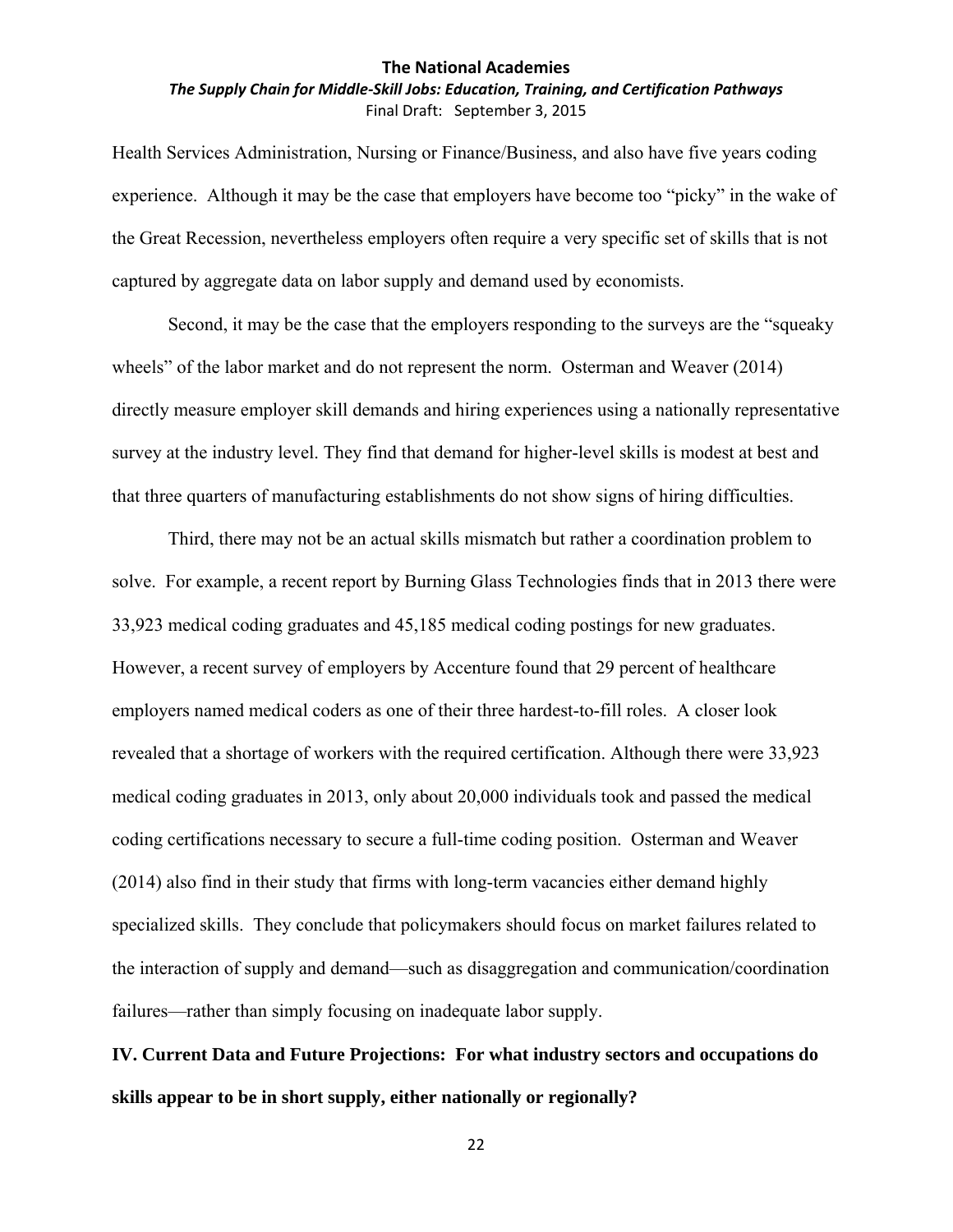### *The Supply Chain for Middle‐Skill Jobs: Education, Training, and Certification Pathways* Final Draft: September 3, 2015

As discussed earlier, it is inherently difficult to measure the imbalance between labor supply and demand as both forces are changing over time and the movement of one affects the movement of the other. Moreover, we do not have adequate measures of actual skills (e.g. technical skills, computer skills, soft skills) on both the supply and demand side, so that we are left with education as a proxy. That said, it is still instructive to look at trends over time to detect changes in the magnitude or direction of any potential gap. Taken together, observable trends in educational attainment, employment, job vacancies, and wages can be used to paint a portrait of relative labor market conditions and highlight areas where potential imbalances might exist. Below we present data on both the stock and flow of labor supplied and demanded to the labor market. Although our projections of future labor supply and demand may be an indication of where future investments in human capital may be warranted, it is crucial to note that the future path of employment will be determined not only by the demands of employers and the skills of existing workers but also by future adaptations that we cannot anticipate. As such, our forecasts of future labor demand will be used only to place bounds on the problem and provide a context for our labor supply forecasts rather than to pinpoint the exact number of workers that will be demanded in the future.

# A. What does the current stock and flow of middle skills workers look like and how does it match up with labor demand?

As a first step, we assess the trend in the current stock of middle-skill workers—defined here as individuals with some postsecondary education but less than a four-year college degree relative to low-skill workers (those with a high school degree or less) and high-skill workers (those with a bachelor's or advanced degree). Data from the 3-year combined American Community Survey (ACS) indicate that the share of middle-skill workers has been increasing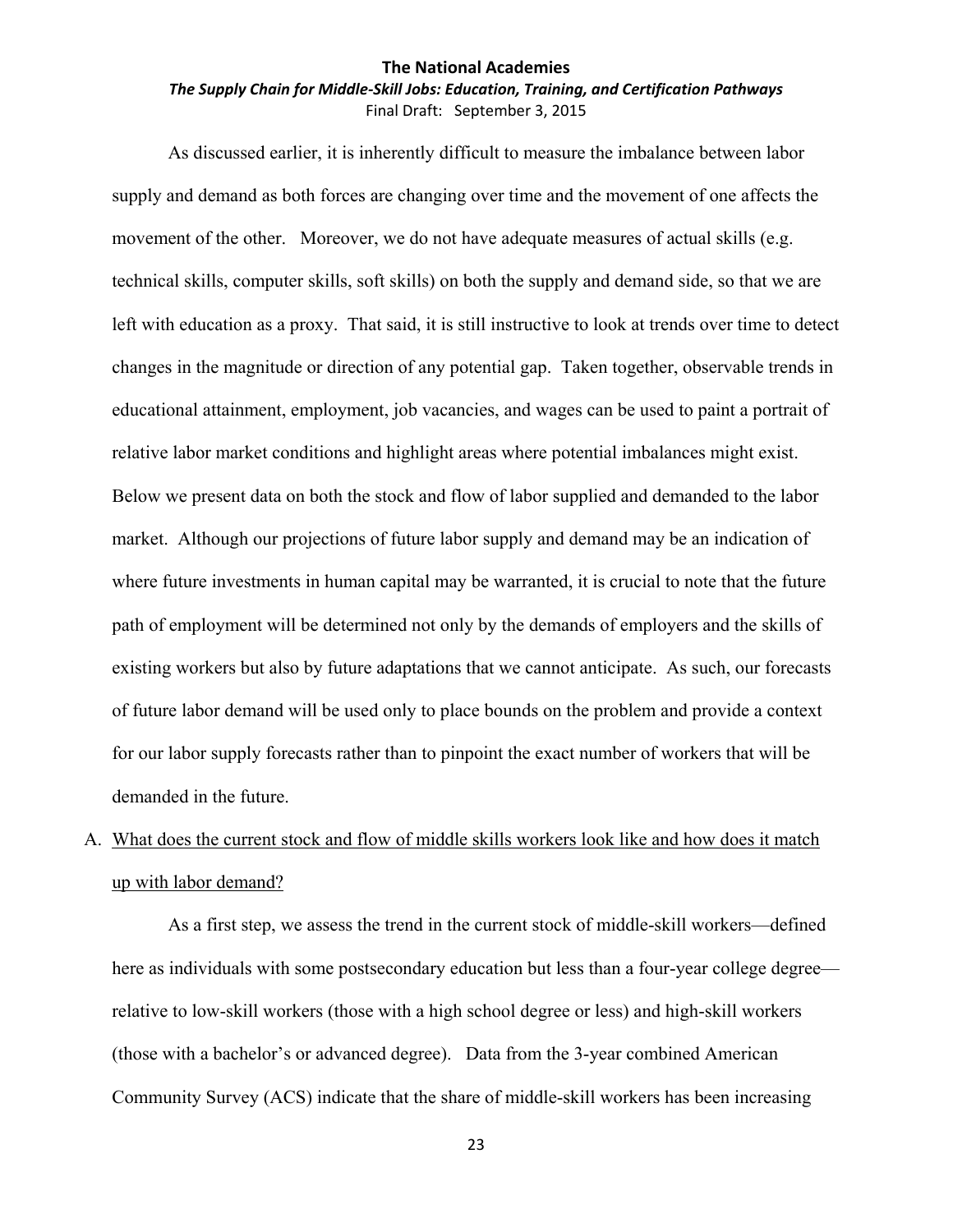## *The Supply Chain for Middle‐Skill Jobs: Education, Training, and Certification Pathways* Final Draft: September 3, 2015

steadily, rising 4.7 percentage point from 28.7 percent of the population in 2006 to 33.4 percent of the population in 2012 (see Figure 5). This is primarily due to a greater share of individuals having attended some postsecondary education rather than having completed an Associate's degree. In comparison, over the same period, the share of low-skill workers decreased by 7.5 percentage point while that of high-skill workers increased by 2.7 percentage points.

Next, we examine relative shifts in labor demand for middle-skill workers. Total demand by detailed occupation, as measured by employment plus vacancies, is allocated to "skill" categories based on the current distribution of educational attainment of workers as calculated from the 3-year combined 2012 ACS. Although not an ideal measure of skill, the ACS provides a consistent measure of educational attainment over time that can be applied to both the supply side (people in the labor force) as well as the demand side (jobs held by workers). That said, the ACS yields an observed distribution of skill that is jointly determined by a combination of supply and demand factors. Moreover, it is likely to underestimate the demand for entry level requirements. Figure 6 shows that between 2006 and 2012, labor demand appears to be decreasing for low-skill jobs (-5.4 percentage points), increasing for high-skill jobs (+6.6 percentage points), and holding steady in the middle at just under one-third of all jobs.

Given these relative movements in supply and demand across skill categories, what can we say about any potential imbalance in the labor market? To assess the relative tightness of labor market conditions for groups of varying skill, we compare wage trends for middle- and high-skill workers relative to those with only a high school degree. Prior to the Great Recession, employers appeared to be willing to pay a premium for middle- and high-skill workers despite there being a relatively larger pool of them (see Figure 7). Moreover, these premiums were growing over time, indicating that the demand for such workers has outpaced supply in the past.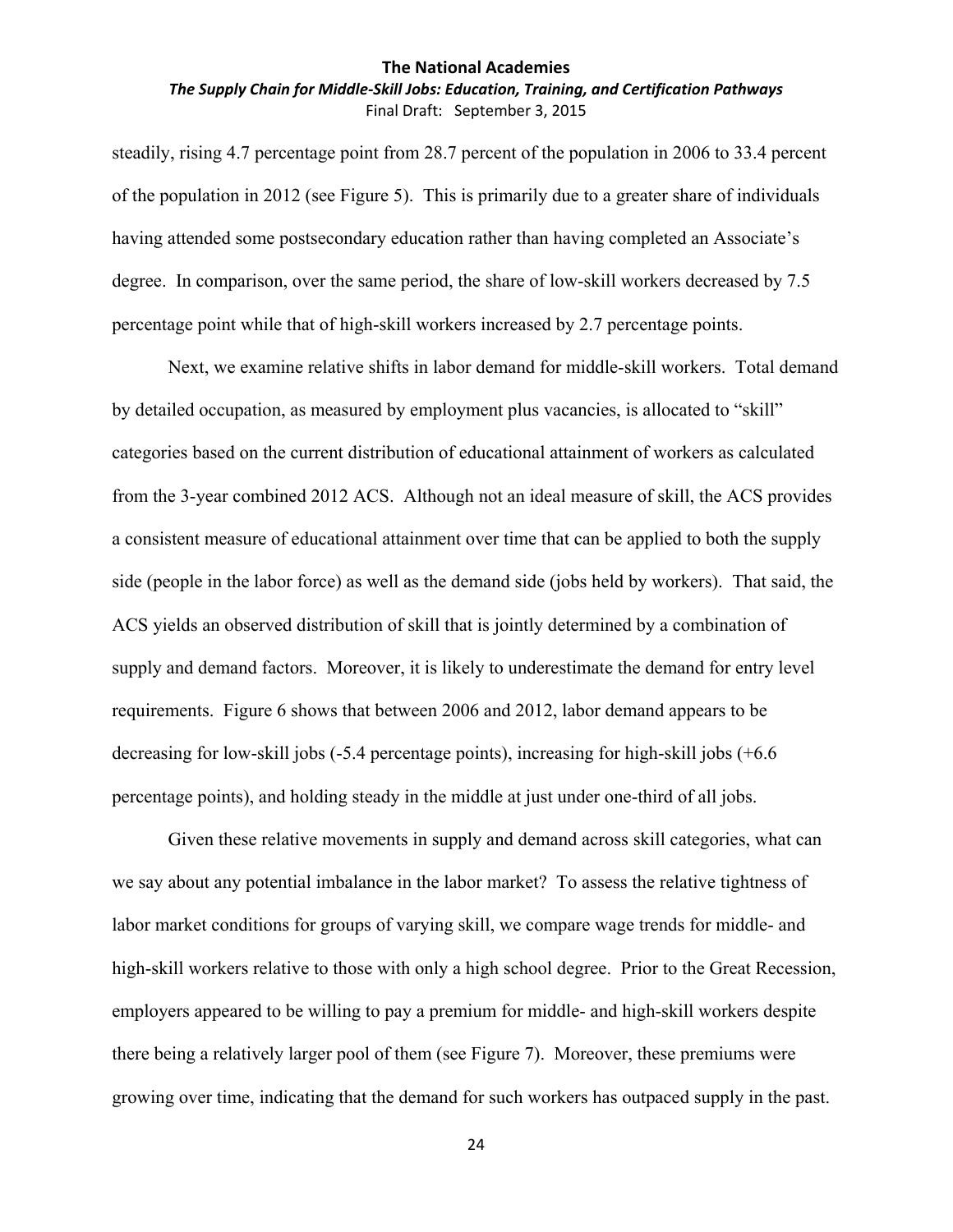## *The Supply Chain for Middle‐Skill Jobs: Education, Training, and Certification Pathways* Final Draft: September 3, 2015

However, wage pressures appear to have weakened since 2000, suggesting that the supply of such workers has been "catching up" with demand—even if it might not be perfectly in balance.

Indeed, if we do some basic calculations to construct the typical supply/demand (S/D) ratios such as those typically found in the economics literature, we find that any overall mismatch between the distribution of supply relative to labor is quite small. Figure 8 shows that prior to the Great Recession, there appeared to be a potential mismatch in the middle of the labor market that has since abated. In 2006, the share of middle-skill jobs (employment plus vacancies) in the labor force exceeded the share of middle-skill workers by 3.8 percentage points. By 2012, that imbalance had reversed itself such that relative supply of middle-skill workers supply exceeded demand by 2.1 percentage points. Yet it should be noted that in 2012 the labor market was still recovering from the Great Recession.

What can we say about the current "flow" of middle-skill workers and jobs? Over the past several decades, the share of employment accounted for by both industries and occupations has shifted over time—towards those that employ a high share of college-educated workers. For example, since 1990 the industrial composition of employment has shifted away from manufacturing and towards healthcare, education, and professional and scientific services while the associated mix of occupations has shifted away from production and towards management, education, healthcare and business and financial operations (Modestino 2010). Moreover, the share of middle- and high-skill workers increased *within* most major industry and occupation groups. One way we can measure the current imbalance between supply and demand within groupings is to look at vacancy rates by detailed occupations. Specifically, we examine job vacancy measures to determine which major occupation groups experienced the tightest labor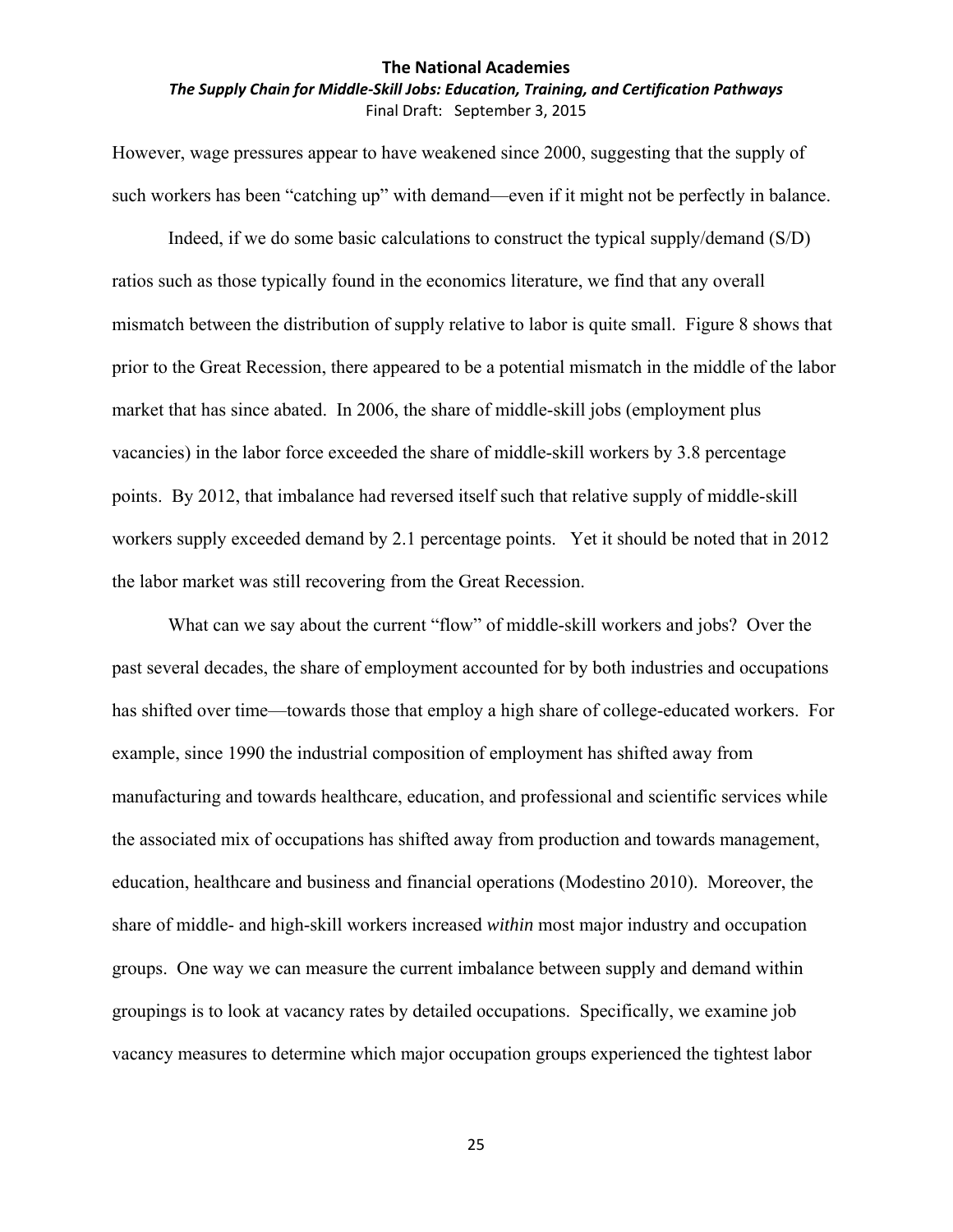## *The Supply Chain for Middle‐Skill Jobs: Education, Training, and Certification Pathways* Final Draft: September 3, 2015

market conditions as of the most recent "peak" of the business cycle (2006)—and whether these conditions have persisted through the recovery (2012).

Table 1 shows that those major occupation groups with persistently high vacancy rates employ a relatively high share of both middle- and high-skill workers. These include occupation groups with "critical" vacancies as evidenced by having both a higher than average vacancy rate (number of vacancies as a percent of total employment) and vacancy share (number of vacancies as a percent of total vacancies). Critical vacancies are largely found in management, business and financial operations, computer and mathematical science, architecture and engineering, and healthcare practitioners and technical occupations. Contrary to conventional wisdom, these professional occupations—categories often labeled as "high-skill"—contain a significant percentage of middle-skill jobs.

Within these major occupation groupings, critical vacancies exist in detailed occupations that primarily employ middle-skill workers. For example, within the healthcare practitioner and technical occupation group, critical vacancies exist in detailed occupations such as medical and clinical laboratory technicians, surgical technologists, licensed practical and licensed vocational nurses, and medical records and health information technicians—jobs that employ a high share of workers with only some college or an associate's degree (see Table 2). Moreover most of these middle-skill occupations exhibit high and rising wages as well as projected growth through 2022.

In fact, middle-skill jobs are sprinkled throughout the broad occupation categories, suggesting that such workers are not contained in just a few easily identifiable sectors. Moreover, many of the jobs held by middle-skill workers appear to be complementary to those held by high-skill workers. For example, hospitals need both physicians as well as nursing and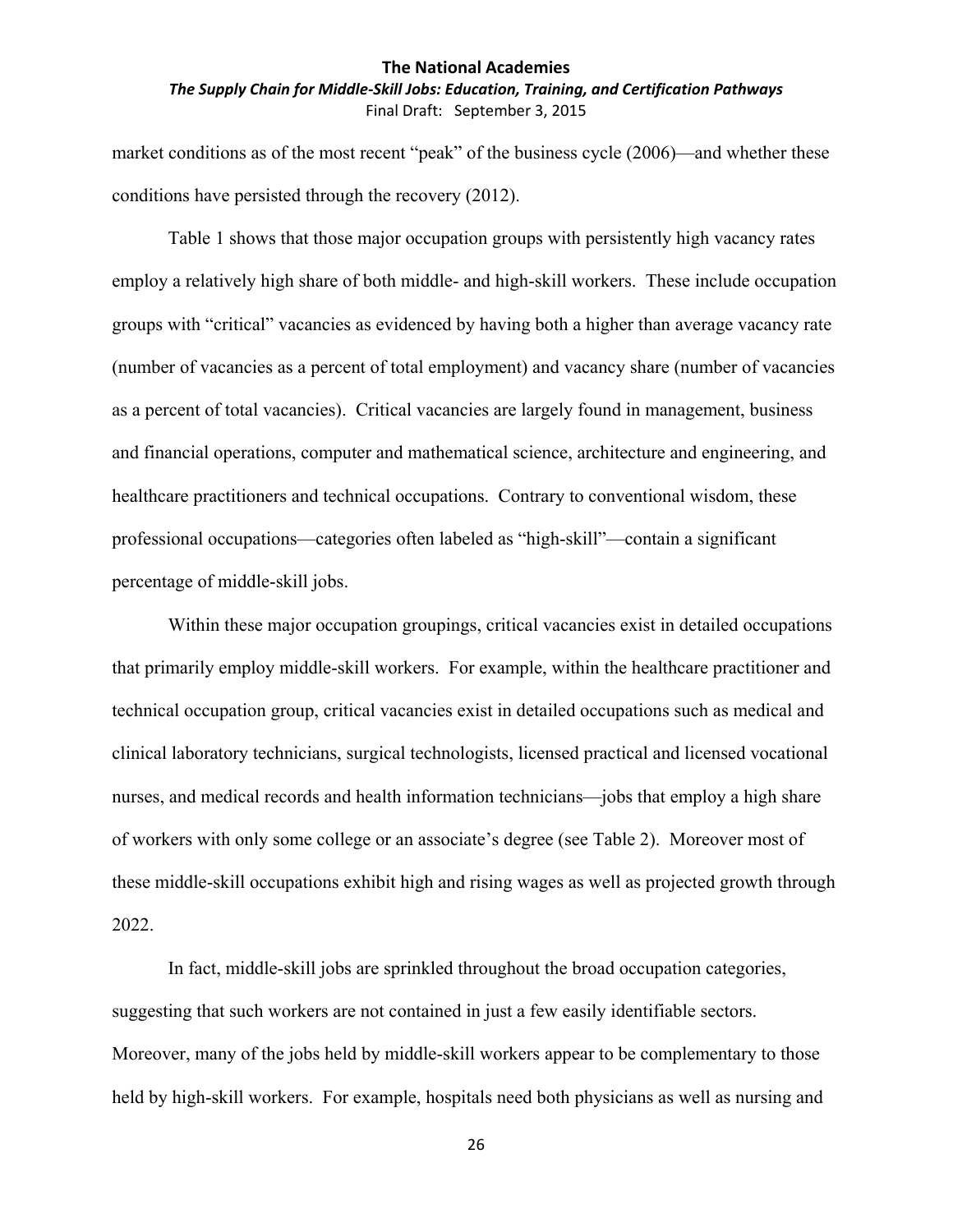## *The Supply Chain for Middle‐Skill Jobs: Education, Training, and Certification Pathways* Final Draft: September 3, 2015

other support staff—jobs not easily automated or outsourced. Engineering firms need both engineers as well as technicians. Businesses need both systems analysts as well as computer support specialists. Among all detailed occupations that exhibited "critical" vacancies, those that employed a greater share of middle- and high-skill workers had higher job vacancy rates both before and after the Great Recession (see Figure 9).

In sum, over the past several decades labor demand has shifted towards greater employment of middle- and high-skill workers within most industries and occupations. Prior to the Great Recession, rising wage premiums and supply/demand indices indicated a potential mismatch in the middle of the labor market. Yet those pressures seemed to have abated by 2012 due to a combination of rising educational attainment of the labor force as well as a massive decrease in aggregate demand associated with the Great Recession. Although it remains to be seen what the most current data reveal for 2014, some detailed occupations exhibited persistently higher than average vacancy rates both before and after the Great Recession suggesting that there may be a limited set of jobs that are difficult to fill in key sectors of the economy such as management, business and financial operations, computer and mathematical sciences, and healthcare.

## B. How will the skills of new market entrants match up with demand?

In the previous section we noted that over the past several decades, the share of workers with a college degree had been rising *within* occupations. Indeed, recent media reports and surveys of job posting data suggest that employer requirements for education within occupations shifted during the Great Recession and subsequent recovery. In particular, it appears that a college degree is now required for a number of middle-skill occupations. For example, according to a survey by CareerBuilder in NOV/Dec 2013, almost one-third of employers said that their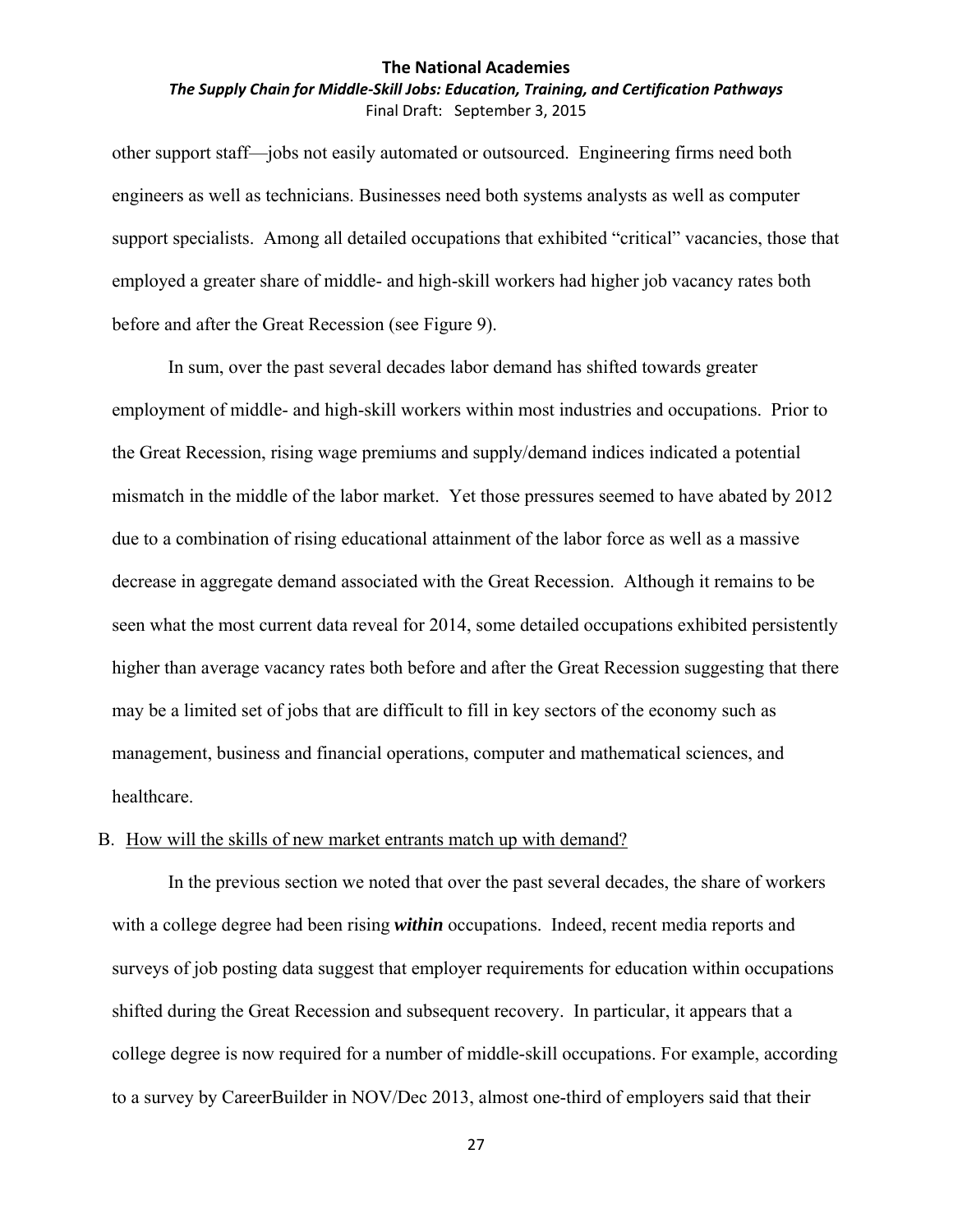### *The Supply Chain for Middle‐Skill Jobs: Education, Training, and Certification Pathways* Final Draft: September 3, 2015

educational requirements for employment have increased over the last five years and specifically that they are now hiring more college-educated workers for positions that were previously held by those without a Bachelor's degree.

Indeed, Table 3 shows that as of 2014 major occupation groups that employ a high share of middle- and high-skill workers have low unemployment relative to the number of vacancies, suggesting particularly tight labor markets. Major occupation groups with significantly less than one unemployed worker per job opening include computer and mathematical, architecture and engineering, and healthcare practitioners and technical support occupations. These occupations all have unemployment rates well below the national average and account for a relatively small fraction of the pool of unemployed. Yet most of the post-secondary degrees that have been recently completed (as of 2014) were in fields related to management and education, training, and library occupations. While graduates in management were likely to fare well, those in education were competing in a market where there were already 4 unemployed persons for every job.

In addition, looking within detailed occupations reveals substantial upskilling for some occupations that have historically been dominated by workers without a college degree, suggesting that entry level middle-skill workers face an ever-rising bar. For example, a recent report by Burning Glass Technologies found that 65 percent of online vacancies for Executive Secretaries and Executive Assistants now call for a bachelor's degree, but only 19 percent of those currently employed in these roles have a B.A. In other occupations, such as entry level IT help desk positions, BGT found that the skill sets indicated in job postings don't include skills typically taught at the bachelor's level, and there is little difference in skill requirements for jobs requiring a college degree from those that do not. Yet the preference for a bachelor's degree has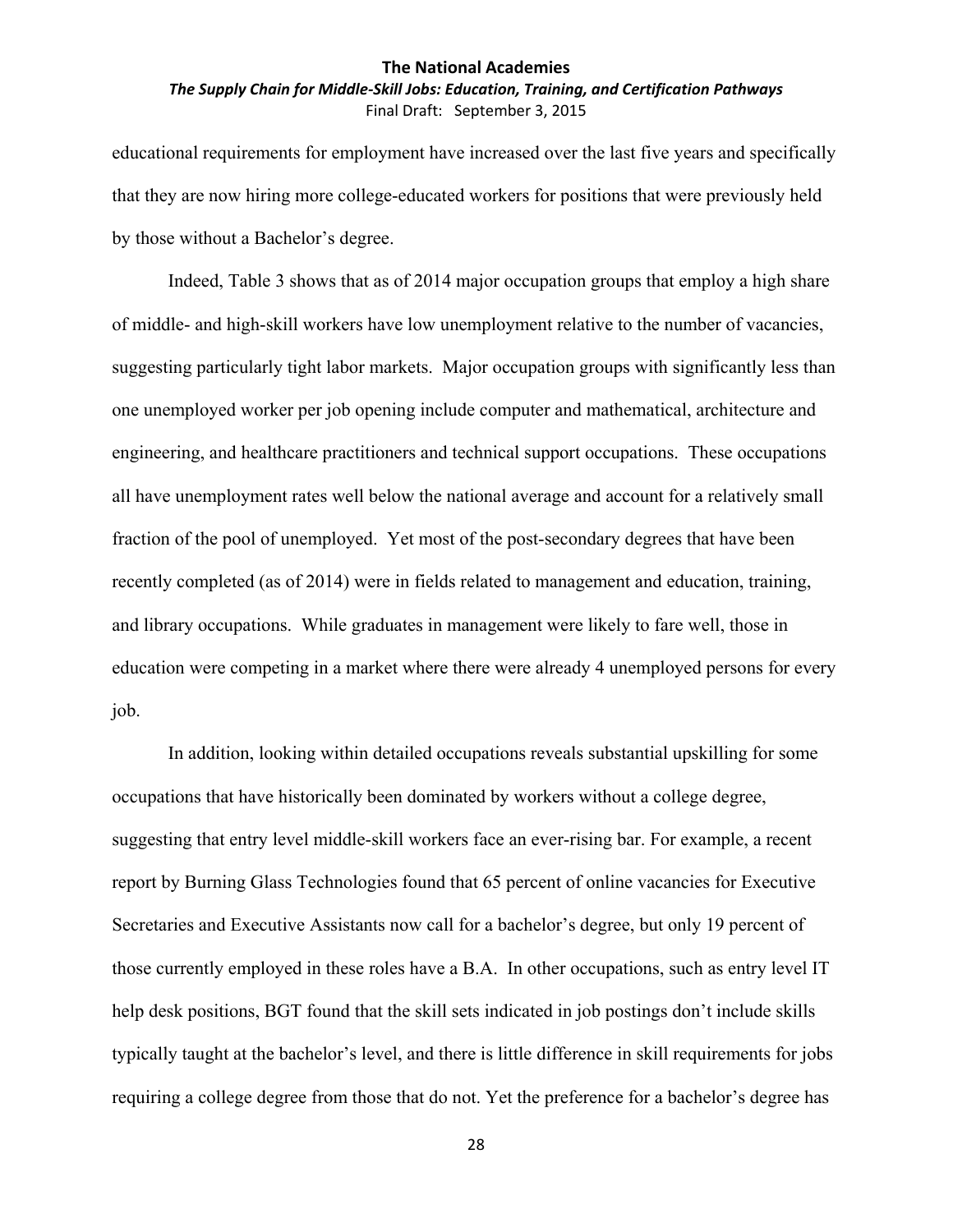## *The Supply Chain for Middle‐Skill Jobs: Education, Training, and Certification Pathways* Final Draft: September 3, 2015

increased. This suggests that employers may be relying on a B.A. as a broad recruitment filter that may or may not correspond to specific capabilities needed to do the job.

Interestingly, upskilling appears to be less likely when there are good alternatives for identifying skill proficiency. For example, many health care and engineering technician jobs, such as Respiratory Therapists, show little sign of upskilling. It may be the case that these positions are resistant to the use of higher education as a proxy because they are governed by strict licensing or certification standards, well-developed training programs, or by measurable skill standards.

# **C.** What does the future stock and flow of middle skills workers look like and how does it match up with demand?

Given the increase in skill requirements within occupations as well as the demographic changes on the horizon, it seems likely that the nation will face even greater labor supply constraints in the future. In this section, we make some basic calculations to indicate the size and scope of any potential future imbalance in the labor market, recognizing that the market will likely make adjustments to alleviate any shortfall. Specifically, we use a cohort component model to project the size and educational attainment of the population by five—year age groups by nativity and race/ethnicity over the coming decade (2012 to 2022) as new cohorts enter the labor force and older ones retire and then aggregate over groups to obtain estimates of the total labor force. We compare these supply simulations to projections of labor demand based on employment growth forecasts made by the U.S. Bureau of Labor Statistics through 2022 for each detailed occupation and then aggregate over occupations to the economy-wide level.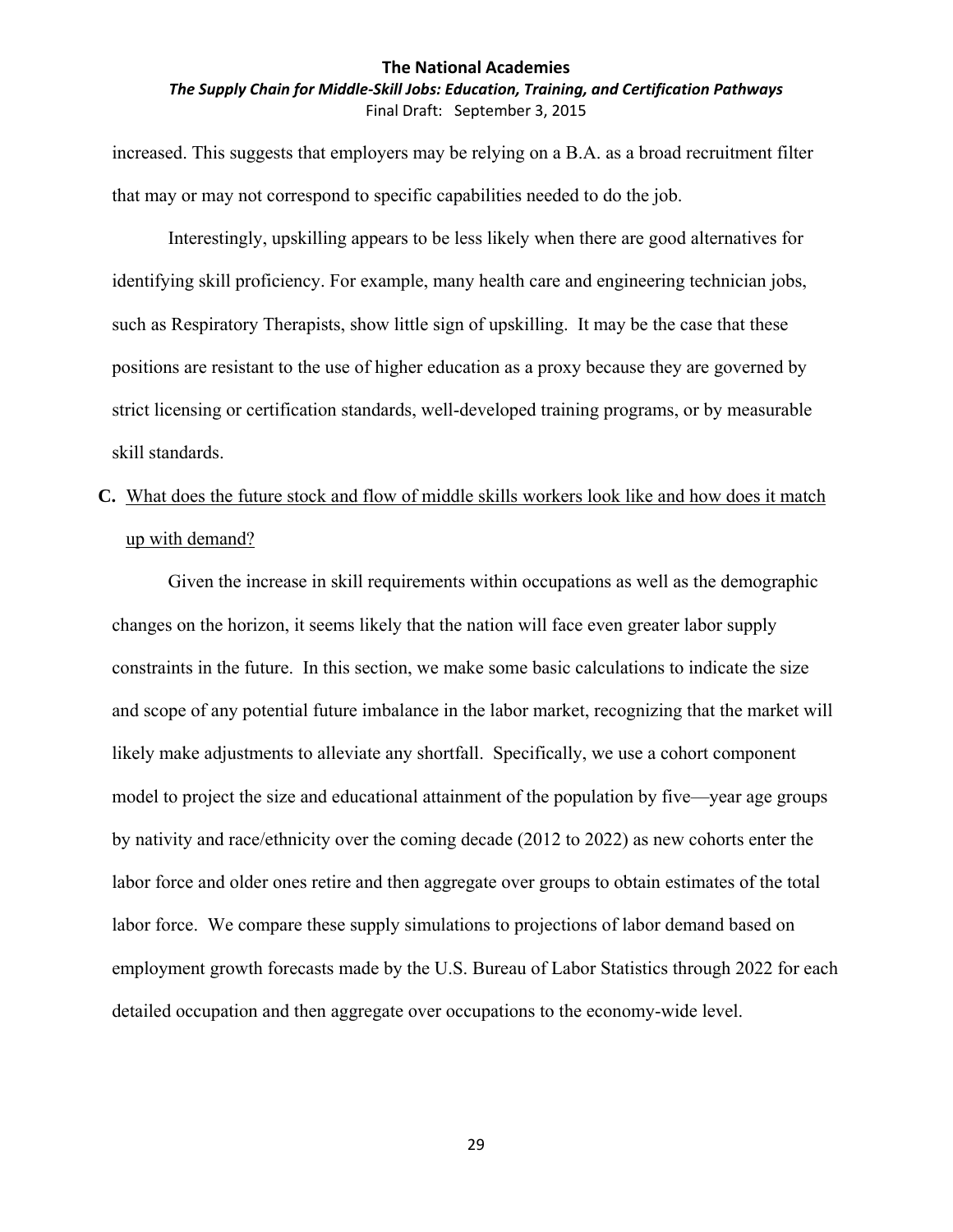## *The Supply Chain for Middle‐Skill Jobs: Education, Training, and Certification Pathways* Final Draft: September 3, 2015

The nation's population of individuals aged 25 to 64 years is projected to shrink by 3.2 percent between 2012 and 2022.<sup>27</sup> In addition, the composition of the U.S. labor force will shift to include a greater share of minority and immigrant populations. The changing number and composition of the labor force illustrate two countervailing forces at work over the coming decades that will determine the supply of skilled labor United States. The first is the changing composition of the labor force across both nativity and racial groups as immigrants and minorities become an increasing share of the population. That is likely to place downward pressure on the educational attainment of the population as foreign-born and minority groups are typically less educated than the native white population. This will be ameliorated to some extent by the second force—rising educational attainment across age cohorts as younger cohorts become increasingly more educated than older cohorts—even within racial and ethnic groups. Given the changing composition of the population over the next two decades, what will the distribution of educational attainment look like? To account for both of these countervailing trends, we take the projected population broken down by age, nativity, gender, and race/ethnicity and "assign" educational attainment to both entering and current cohorts based on recent trends in educational attainment. We then sum the number of individuals over all cohorts by each education category to get the total number of workers aged 25 to 64 years that is "supplied" by each education level.

Projected labor supply estimates suggest that the share of both middle-skill and high-skill workers will increase slightly while that of low-skill workers will fall. If we restrict our analysis to those who are likely to participate in the labor force, these trends are even more apparent.

<sup>&</sup>lt;sup>27</sup> U.S. Census Bureau. Table 9. Projections of the Population by Sex and Age for the United States: 2015 to 2060.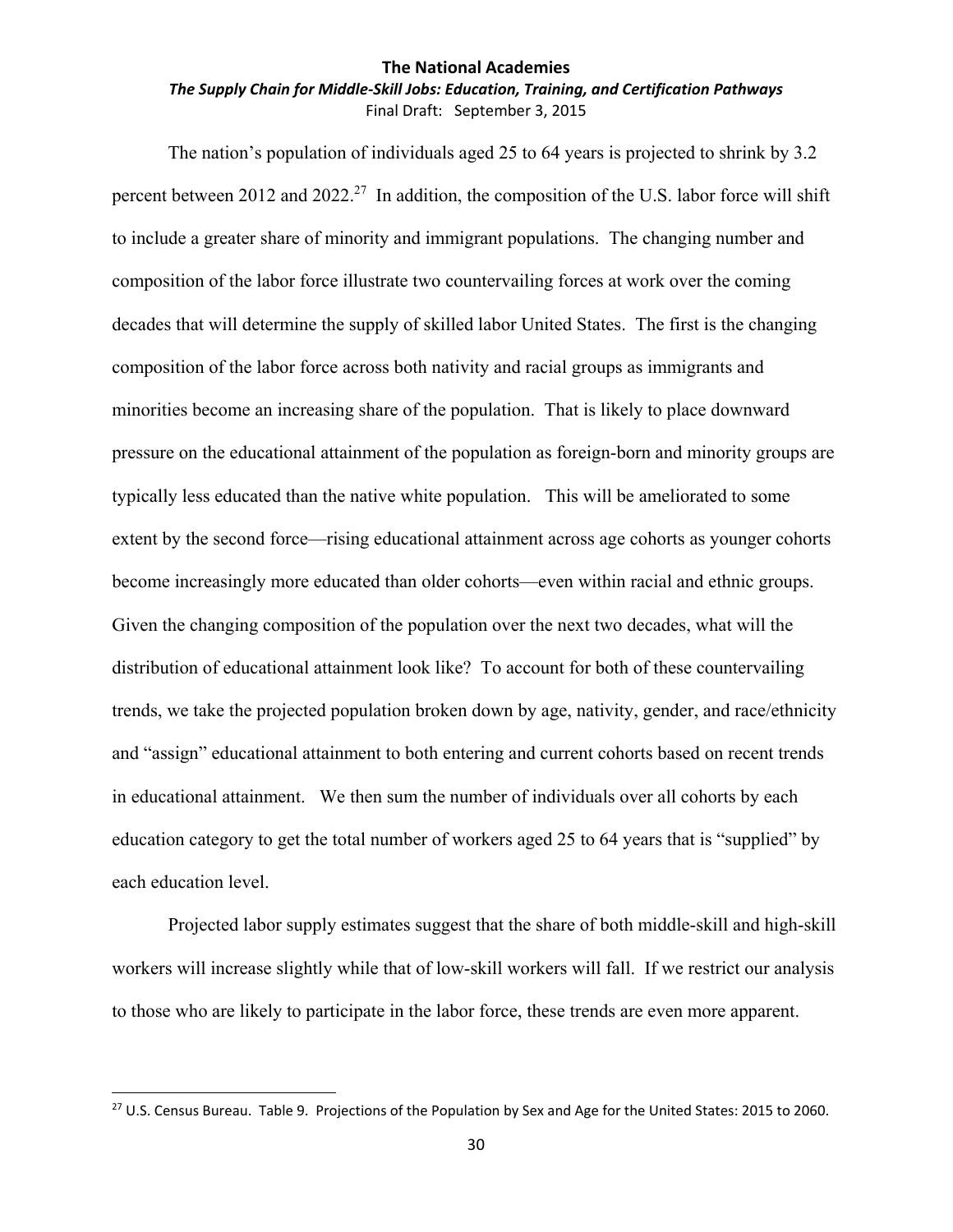## *The Supply Chain for Middle‐Skill Jobs: Education, Training, and Certification Pathways* Final Draft: September 3, 2015

That is because labor force participation rates among those with less education are typically lower than those with any postsecondary education or training. Applying current labor force participation rates to each demographic group, we see that the future distribution of educational attainment among labor force participants will shift upward with fewer high school graduates and more bachelor's and advanced degree holders (see Figure 10). However, within the middleskill category, while the share of labor force participants with some college increases, the share earning an associate's degree holds steady as degree completion rates in this category are extremely low.

How is the demand for workers of differing levels of skill likely to change over the coming decade? To examine this we take employment projections by detailed occupation from the Employment Projections Program of the U.S. Bureau of Labor Statistics (BLS). These projections are based on BLS In-Demand Industry Clusters, which reflect expected shifts in demand across industries during the decade. The shifts in demand are used to forecast changes in employment by detailed occupations, taking into account both new job growth as well as the need to replace retirees. It should be noted that historically, BLS has under-predicted the growing demand for professional and managerial occupations.

We then assign jobs to different levels of education using the current distribution of educational attainment for each detailed occupation. The distribution reflects the share of workers at each education level within each detailed occupation based on the 3 year Combined 2012 American Community Survey. For example, among licensed practical nurses, roughly 1 percent had less than a high school degree, 19 percent were high school graduates, 58 percent had some college, 17 percent had an associate's degree, 16 percent had a bachelor's degree, and 2 percent had an advanced degree. Thus, the roughly 921,000 jobs projected for licensed nurses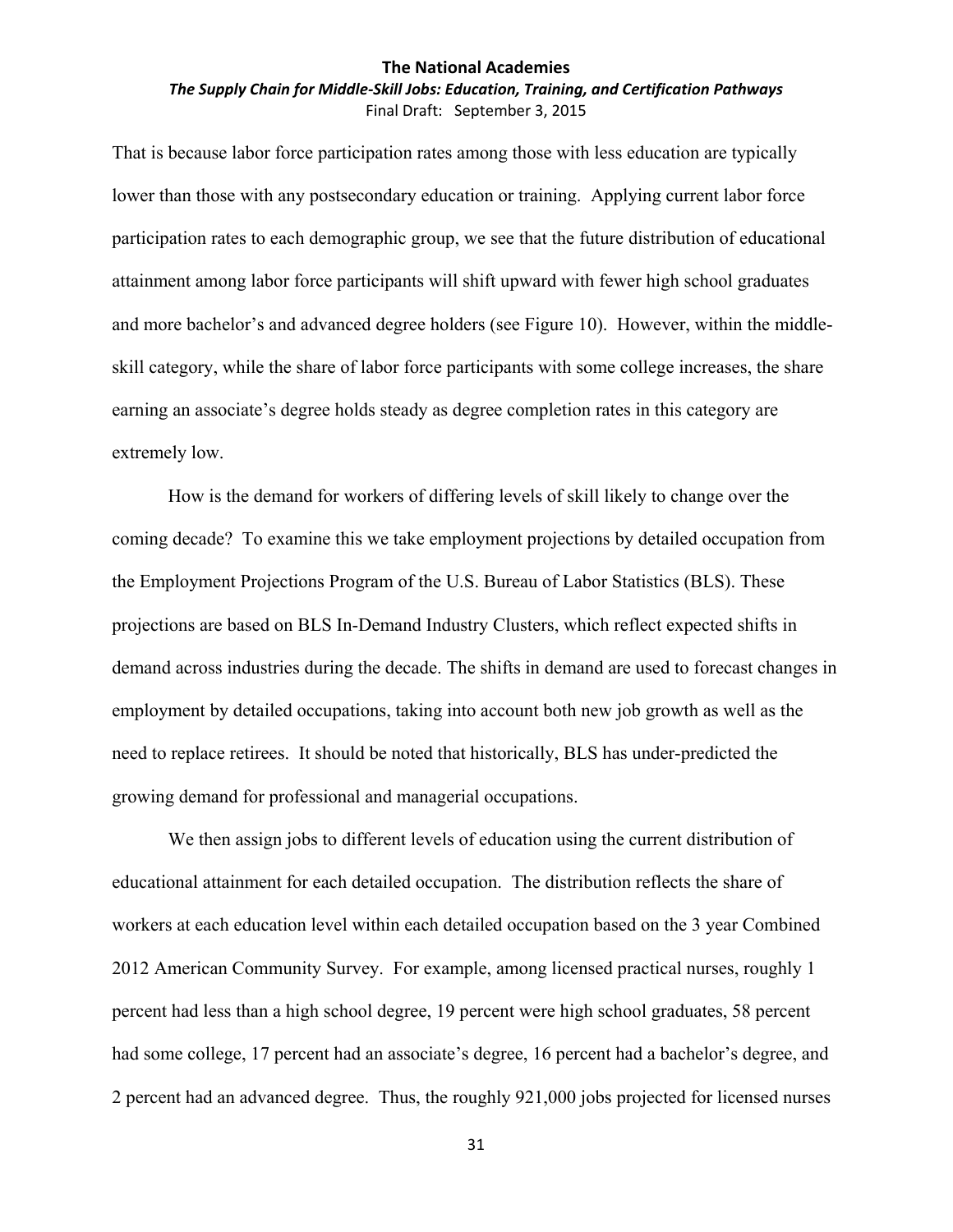## *The Supply Chain for Middle‐Skill Jobs: Education, Training, and Certification Pathways* Final Draft: September 3, 2015

would be parsed out by education level according to that distribution. Unlike previous studies, this procedure allows us to capture the variation across education categories within occupations rather than assigning all jobs in an occupation to a single education level.

We then sum employment over all occupations by education level to get the total number of workers demanded by each category (less than high school, high school, some college, associate's degree, bachelor's degree, advanced degree). This is what we think of as "maintaining the status quo"—the distribution of workers that employers would demand if they were to fill both old vacancies and new job openings with workers who have the same level of education as those who hold those types of jobs now. As such, we consider this to be a lower bound on the demand for workers with postsecondary education and training. That is because by using the current education distribution, our measure will only capture how demand is likely to change given changes in employment across occupations with different educational attainment, holding the educational distribution of workers within those occupations constant at the levels that prevailed in 2012.

Our projections show that the distribution of labor demand across occupations of different skill levels will hold steady. However, a greater share of net new jobs due to growth and replacement will be high-skill, accounting for 37.2 percent of net employment (see Figure 11). Projections of future employment indicate rapid growth among major occupation groups that employ a high share of middle- and low-skill workers including healthcare practitioners and technical support, healthcare support, personal care and services, and construction and extraction (see Table 1). Moreover, job growth within these major occupation categories is concentrated in a few key areas—particularly for middle-skill workers. For example, middle-skill workers in the healthcare field will find the greatest opportunities exist for those trained as medical and clinical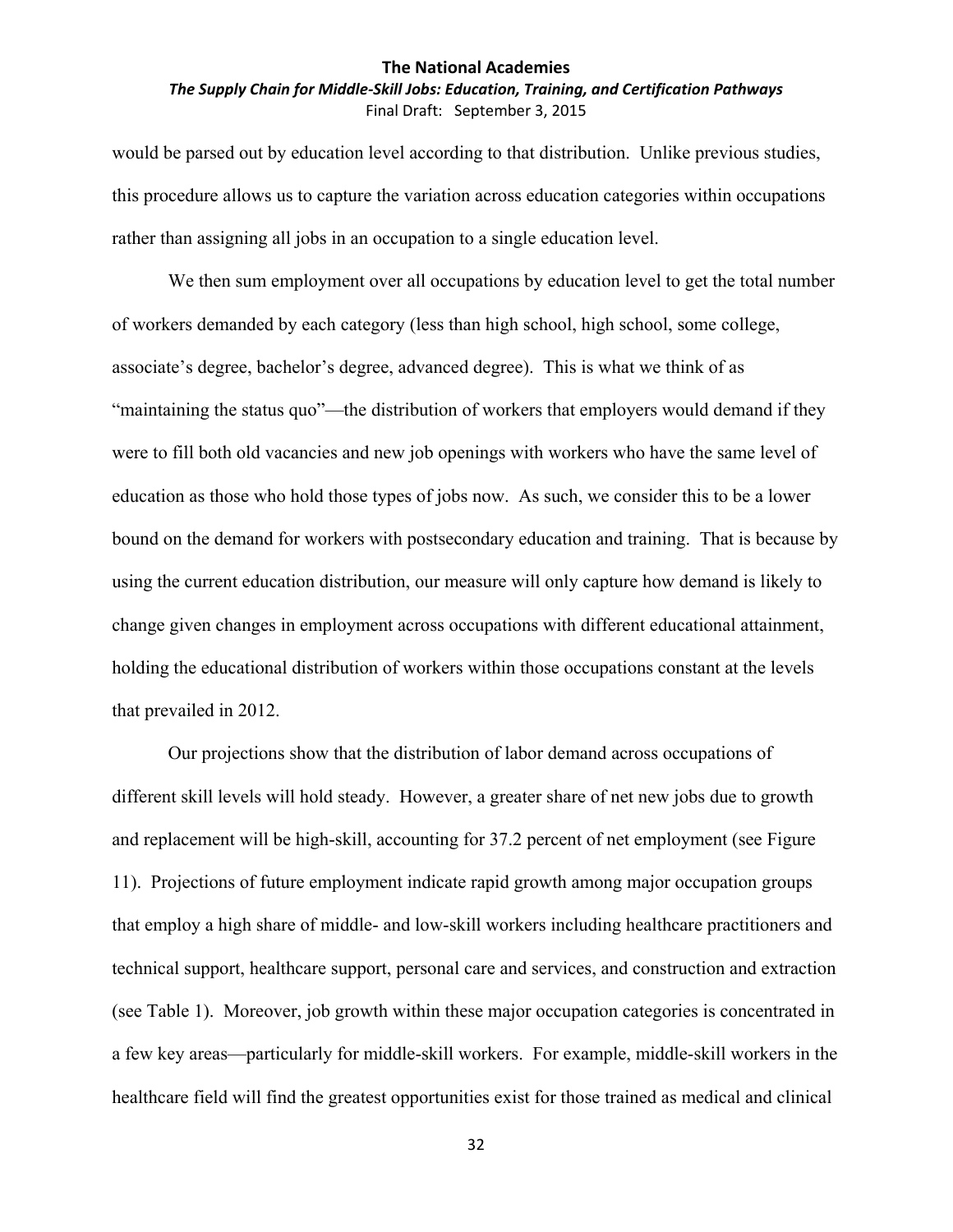## *The Supply Chain for Middle‐Skill Jobs: Education, Training, and Certification Pathways* Final Draft: September 3, 2015

laboratory technicians, surgical technologists, and licensed practical and licensed vocational nurses—almost identical to those where critical job vacancies currently exist. Note that many of these jobs involve tasks that require personal interaction or abstract thinking and are unlikely to be outsourced and/or automated in the future, unlike other middle-skill jobs such as telemarketers, clerks, and computer operators.

How will the education/skill levels of future labor force participants stack up against those demanded by firms over the next decade? To assess any potential imbalances, we compare the future *distribution* and *number* of jobs projected by education category to the future number and share of labor market participants by education level. We focus on both aspects because even if the share of jobs and workers is distributed similarly, we may still find an imbalance within particular segments of the labor market if the total number of workers is insufficient. Our projections indicate that by 2022, any potential mismatch in the distribution of labor supply versus demand would likely occur in the middle of the distribution. In this category, the *share* of middle-skill labor is likely to exceed supply by 3.4 percentage points (see Figure 12). This makes sense given that the BLS projects that the greatest jobs growth will be among middle-skill jobs in healthcare, personal care, and construction occupations. In addition, as the Baby Boom generation continues to retire over the coming decade, the *number* of middle-skill workers is likely to fall short of demand. Our projections show that by 2022 the number of middle-skill jobs will exceed the number of middle-skill workers by 1.3 million.

In sum, based on our crude calculations, the share of middle-skill jobs is likely to exceed the share of middle-skill workers by 2002, suggesting an imbalance in the distribution of demand and supply. In addition, the retirement of the Baby Boom generation will be such that the supply of middle-skilled workers will likely not grow fast enough to keep pace with demand over the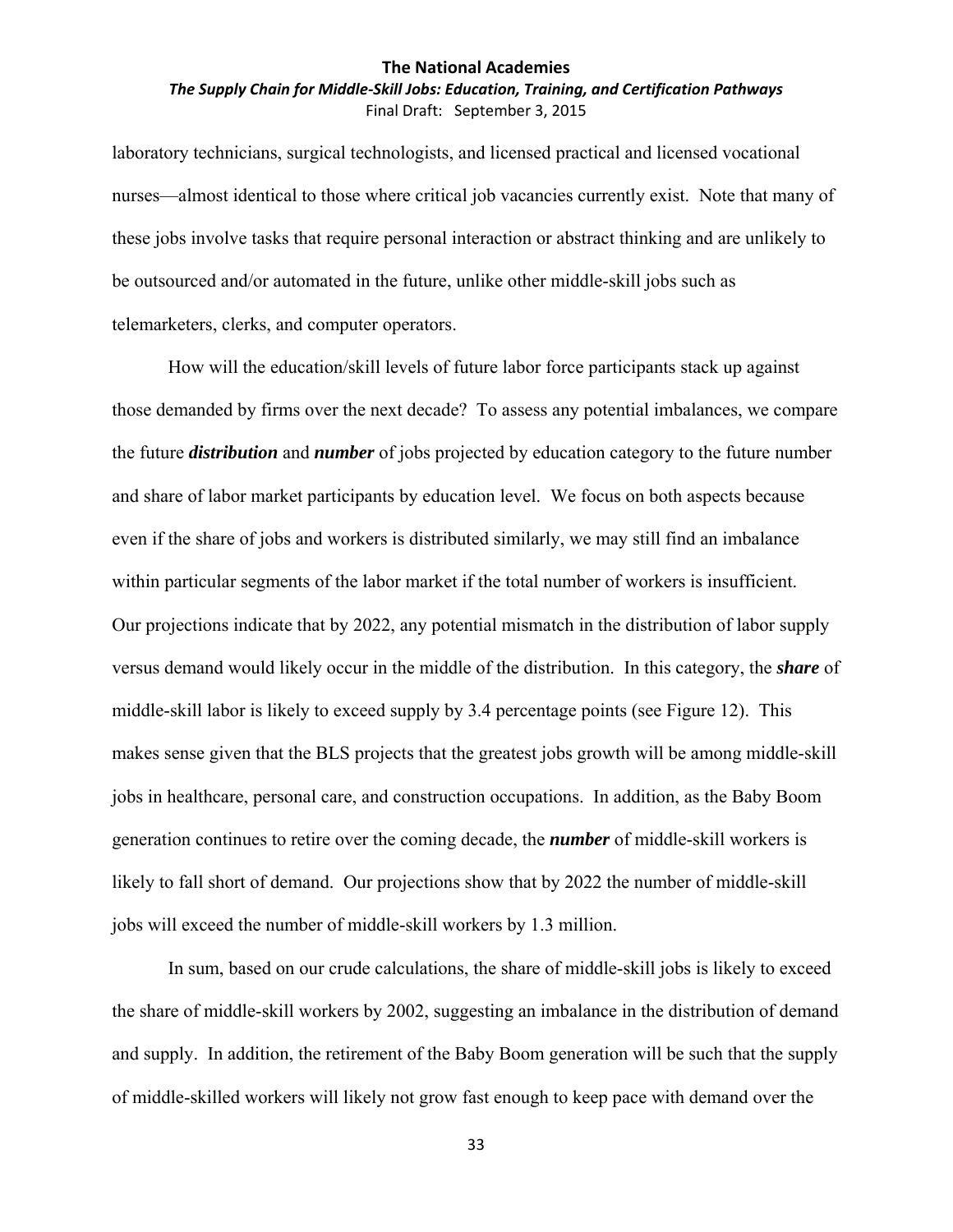### *The Supply Chain for Middle‐Skill Jobs: Education, Training, and Certification Pathways* Final Draft: September 3, 2015

next decade. Market adjustments such as increased educational attainment, higher labor force participation among older workers, and greater use of technology may ameliorate this shortage. In addition, employers appear to have increased requirements for middle-skill workers during the Great Recession, such that a greater share of these jobs may now require a Bachelor's degree. Yet there are likely to be some labor market adjustments over the next decade in response to these gaps on the part of both workers and employers. Workers may adjust by obtaining more education or training or applying current skills in their existing jobs to growing occupations. Employers may adjust by adopting new technology or restructuring jobs. We will discuss these potential adjustment further in the following section.

## **VI. Conclusions and Recommendations: What, if anything, should policymakers consider doing?**

Currently we do not find strong evidence of a broad-based mismatch across the economy that would require massive increases in formal educational attainment. Prior to the Great Recession, there appeared to be a potential mismatch in the middle of the labor market that has since abated. In 2006, the share of middle-skill jobs (employment plus vacancies) in the labor force exceeded the share of middle-skill workers by 3.8 percentage points. By 2012, that imbalance had reversed itself such that relative supply of middle-skill workers supply exceeded demand by 2.1 percentage points. Yet it should be noted that in 2012 the labor market was still recovering from the Great Recession and that we have seen significant tightening since then.

That said, there is strong evidence of mismatch in some specific occupational and industry sectors. Most notably, these include occupation groups with "critical" vacancies such as management, business and financial operations, computer and mathematical science, architecture and engineering, and healthcare practitioners and technical occupations. Contrary to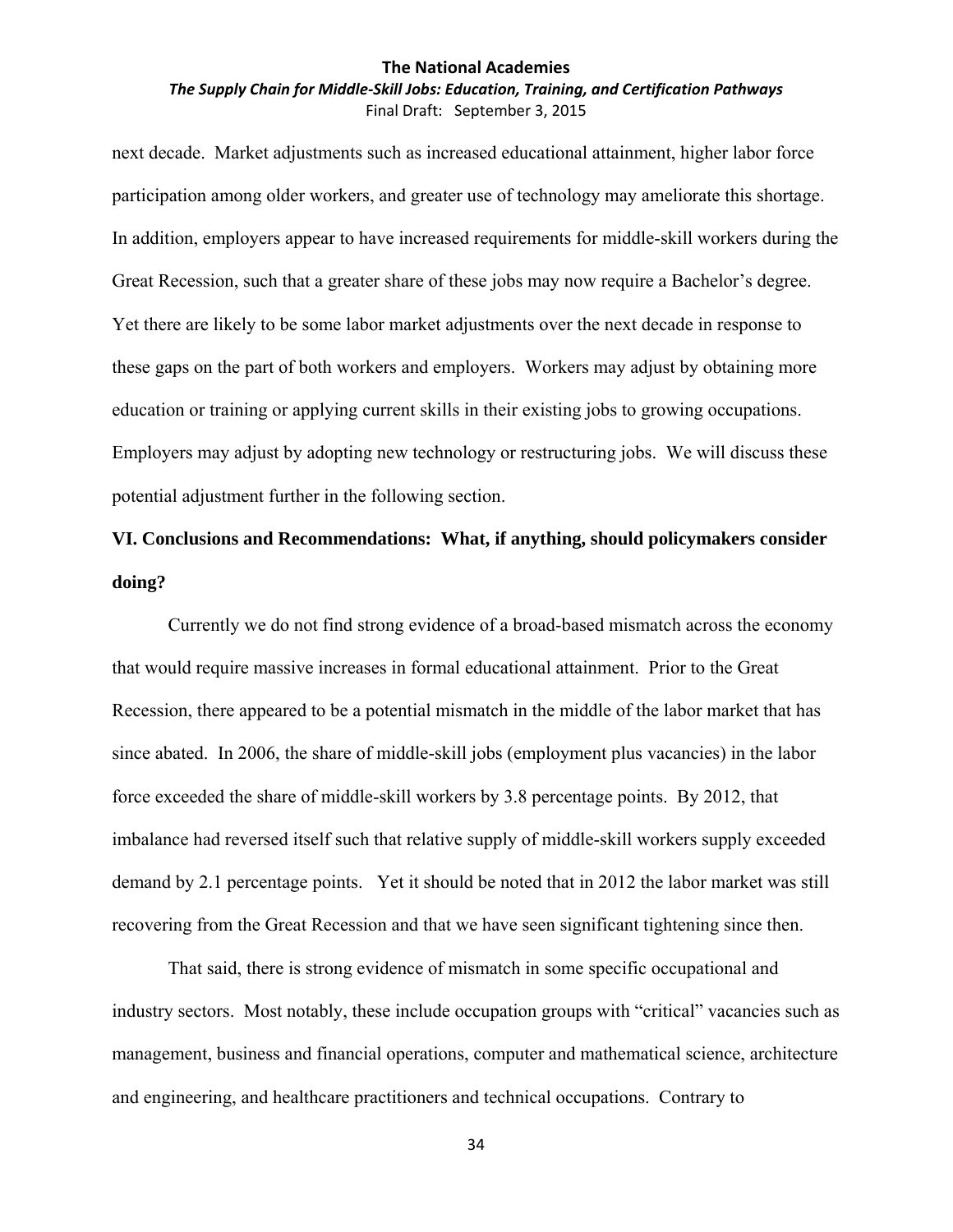## *The Supply Chain for Middle‐Skill Jobs: Education, Training, and Certification Pathways* Final Draft: September 3, 2015

conventional wisdom, these professional occupations—categories often labeled as "high-skill" contain a significant percentage of middle-skill jobs. For example, within the healthcare practitioner and technical occupation group, critical vacancies exist in detailed occupations such as medical and clinical laboratory technicians, surgical technologists, licensed practical and licensed vocational nurses, and medical records and health information technicians—jobs that employ a high share of workers with only some college or an associate's degree. Moreover most of these middle-skill occupations exhibit high and rising wages as well as projected growth through 2022.

In addition, in the future it appears that the retirement of the Baby Boom generation will disproportionately shrink the supply of middle-skill workers such that it is unlikely to keep pace with demand. Our projections indicate that by 2022, any potential mismatch in the distribution of labor supply versus demand would likely occur in the middle of the distribution. In this category, the *share* of middle-skill labor is likely to exceed supply by 3.4 percentage points and the *number* of middle-skill workers is likely to fall short of demand on the order of 1.3 million. Yet, these projections are limited to the extent that they cannot account for endogenous employment growth and vacancy creation. In fact, our projections might well understate the extent of mismatch if employers adjust to it by *not* creating jobs in hard-to-fill occupations.

As a result, there are several reasons why some sort of policy intervention seems warranted in the short-, mid-, and long-term. In the short-term, the level and variance of quality in the middle-skill education category should be addressed aside from any concerns regarding overall mismatch in the labor market. The completion rate at the nation's community colleges is extremely low such that most individuals in the "some college" category have no postsecondary credential. In addition, lack of guidance and information leads many individuals, mostly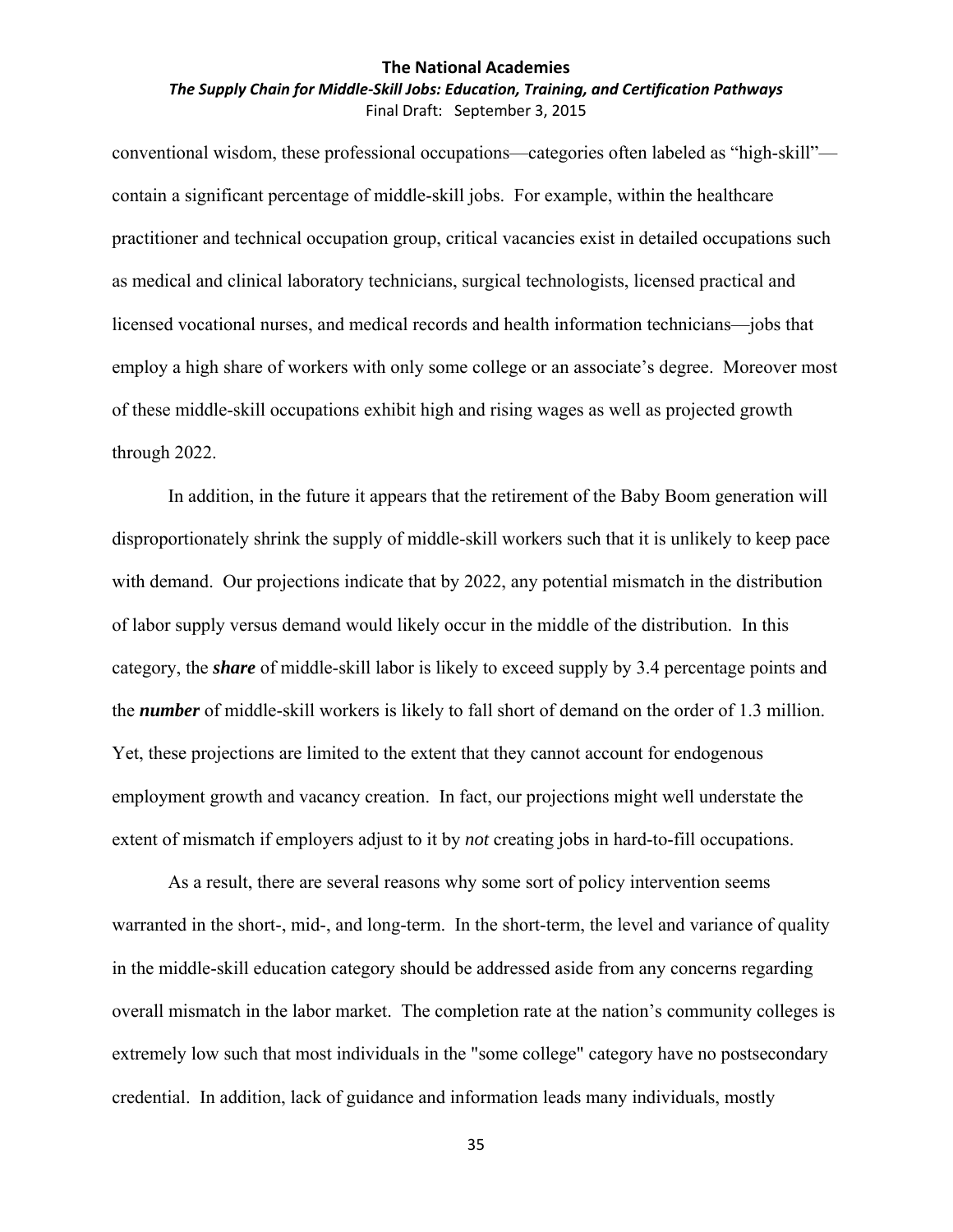## *The Supply Chain for Middle‐Skill Jobs: Education, Training, and Certification Pathways* Final Draft: September 3, 2015

disadvantaged, to end up with credentials that are not in high demand. In addition, the lack of national recognized standards across programs leads to high variation in employment and earnings for individuals with certificates versus vocational degrees versus Associate degrees.

In the mid-term, there are many margins along which employers can adjust, but these margins have different welfare implications that policymakers may want to take into account. Employers may choose to increase productivity through greater automation or offshoring of production, rather than raising wages, raising concerns about the types of jobs that will be created and the possibility of lost opportunities for the nation's workers. For example, we have seen that labor demand (and the mix of jobs created) is likely endogenous to what employers see in terms of quality of labor supply. If employers believe that non-BAs do not have the right softskills, they will create fewer jobs requiring middle skills, and will instead rely on a combination of low-skill and high-skill jobs instead. This is consistent with a multiple equilibrium model where employers can create either low-wage or higher-wage jobs to maximize profit. If the skills they want are in limited supply, then they will more likely choose the low-wage equilibrium, which will result in greater income inequality rather than mismatch.

In the long-term, the retirement of the Baby Boom generation will disproportionately shrink the supply of middle-skill workers such that it is unlikely to keep pace with demand. Market forces may alleviate much of this imbalance over time, yet the period of adjustment may be slow and the mechanisms inefficient. For example, rather than wages rising to induce workers to obtain additional training, we may initially see growing nonparticipation in the labor force of the less-educated.

However, it seems unlikely that a one-size-fits-all approach will be efficient or effective given that labor markets for middle-skill workers are inherently local. Labor demand is quite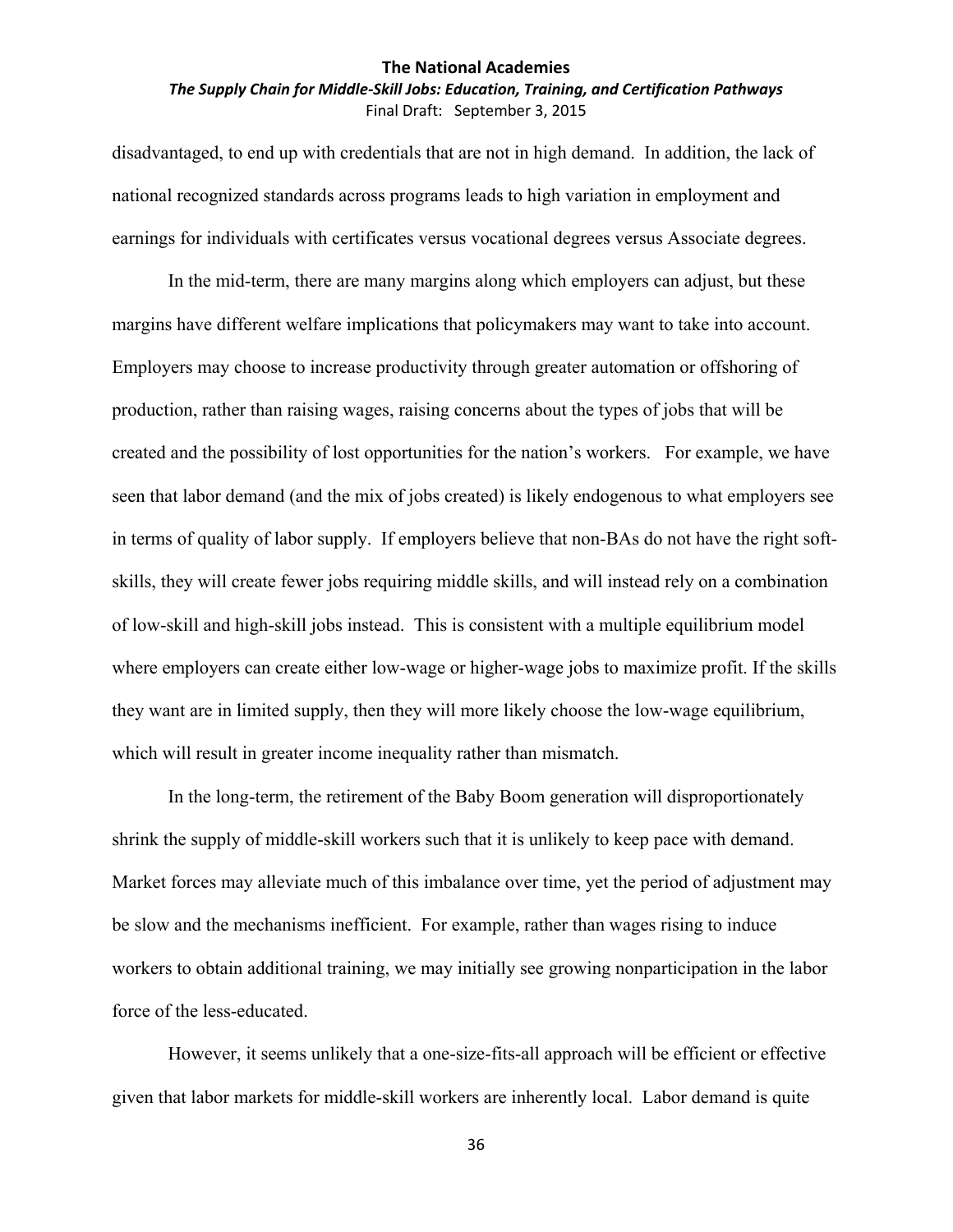## *The Supply Chain for Middle‐Skill Jobs: Education, Training, and Certification Pathways* Final Draft: September 3, 2015

specific to a given locality as a lower share of these workers tend to migrate compared to college graduates. As a result, workforce development activities that are guided by national trends are destined to miss their targets. Better matching and planning between current and future job openings and current and future job seekers on a local level seems wise. Government, employers, and educational institutions all have a shared responsibility to play a role in coordinating for future outcomes.

*Government should improve the flow of information.* A top priority should be to improve the dissemination and feedback regarding what skills are in demand. Addressing sector specific information problems will require greater transparency and uniformity of information across employers, industry leaders, educators/trainers, and the government. Employers should write better job descriptions that are competency-based. Industry leaders should work with educators/trainers to develop and vet curriculum. Educators/trainers should be receptive and responsive to industry input. Government should facilitate reporting of employer demands and foster/support linkages between industry and educators/trainers.

Although there are several examples of particular sectors or geographic areas where information exchanges are working efficiently and effectively, these initiatives are not the norm and they vary widely. There are few employer or industry-led standards for classifying skill requirements and no such standards as to how often curriculum should be reviewed and revised. Finally, there is no single accepted clearinghouse for job posting information. Only 11 percent of job seekers use the workforce development system to search for a job and about half that report that schools and universities are a good source of information on job opportunities.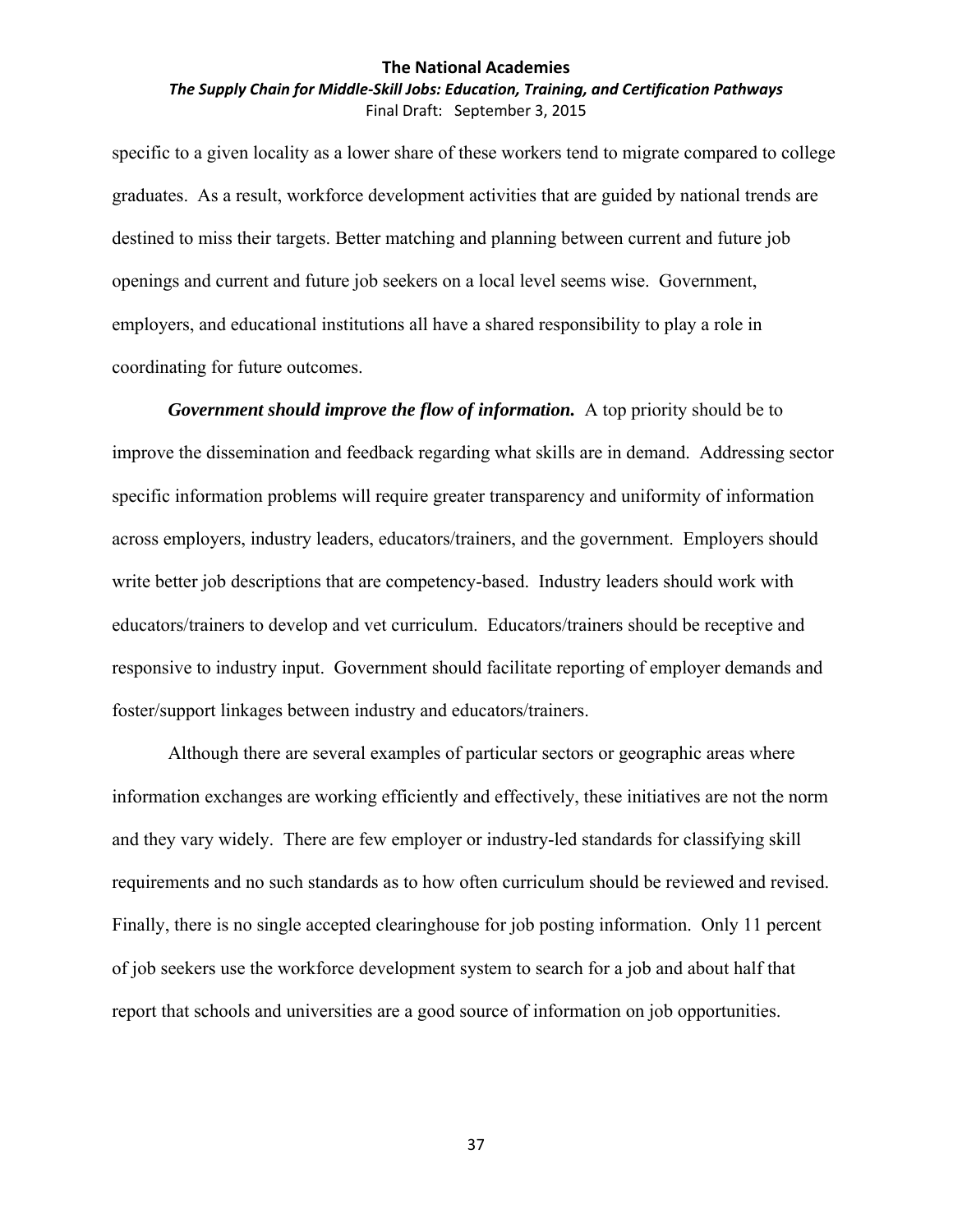## *The Supply Chain for Middle‐Skill Jobs: Education, Training, and Certification Pathways* Final Draft: September 3, 2015

Workers are more likely to use online job boards (30 percent) or refer to their personal network (15 percent) to search for work.<sup>28</sup>

Here again is an opportunity for government to provide community colleges and workforce development boards with the tools and training to be more strategic about where to invest their dollars as well as how to advise students and program participants. Federal and state governments can use existing surveys for the reporting of employment data to do capture better job posting data. The federal Job Openings and Labor Market Turnover Survey is woefully underfunded, allowing for analysis of labor market dynamics at only the four broad Census regions of the U.S. and only for industries—not occupations. In response, twelve states have implemented their own job vacancy surveys, but few have the funding to conduct the survey more than once per year and some cannot even consistently find funding from one year to another. As a result, state workforce development agencies have turned to using real-time labor market information that is aggregated from the internet by companies such as Burning Glass Technologies and the Commerce Board (Help Wanted OnLine). Yet we know little about how these real-time data sources differ from traditional surveys of employers that ask about hiring needs and track outcomes such as employment and separations.

*Employers should cultivate talent pipelines.* Another priority should be to cultivate talent pipelines to meet specific needs around middle-skills jobs. Again, this type of activity cannot be accomplished by a single labor market entity. Employers need to identify potential career pathways and commit to building internal labor markets. Industry leaders need to establish recognized credentials in middle-skill competencies that can be used by employers.

<sup>28</sup> Accenture Research, Accenture Job Seekers Survey 2013.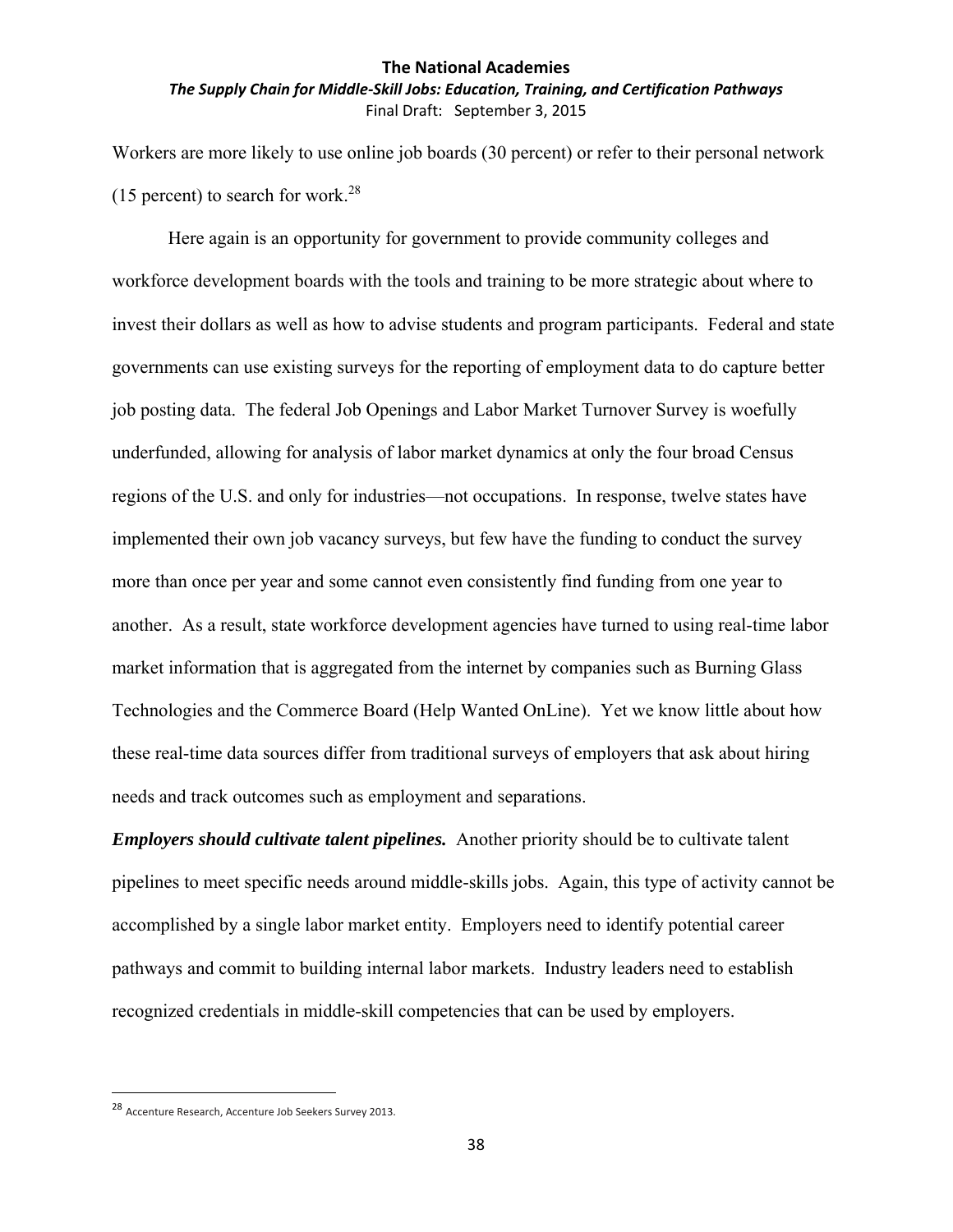## *The Supply Chain for Middle‐Skill Jobs: Education, Training, and Certification Pathways* Final Draft: September 3, 2015

Educators/trainers need to build curriculum that teach core competencies and award the credentials that employers will recognized (e.g. degrees, certificates or digital badges). And government needs to support these activities through a blend of in-depth internship and apprenticeship programs, internal training programs, and community partnerships. For example, Alcoa, has formed successful partnerships with community colleges in South Carolina, Tennessee, and Virginia, which have trained nearly a thousand machinists, welders, and industrial maintenance workers. Similarly, Siemans arranged with Central Piedmont College in Charlotte, NC to develop a "mechatronics" curriculum within the associate's degree program.29 Other large corporations have signed up to participate in the Skills for America's Future Program, a federal initiative designed to foster partnerships between companies and community colleges. But partnerships like these tend to be ad hoc, and are largely underutilized by small and medium sized businesses.<sup>30</sup>

In addition, degrees and certificates in vocational fields are not based on common standards, making skills less portable across states and occupations. Community colleges set their own curricula and standards such that diplomas and certificates in the same major may require different coursework. To make things more standardized, the National Association of Manufacturers (NAM) endorsed a national Manufacturing Skills Certification System in Production, Machining & Metalworking, Welding, Technology & Engineering, Automation, Die Casting, Fabrication, Fluid Power, Distribution & Logistics, Aviation & Aerospace, Bioscience and Energy. As of 2012, seventeen states had national philanthropic funding for deploying the

<sup>29</sup> Whoriskey, Peter. 2012. "U.S. manufacturing sees shortage of skilled factory workers." *Washington Post*, February 19.

<sup>30</sup> Haass, Richard and Klaus Kleinfeld. 2012. "Column: Lack of skilled employees hurting Manufacturing." *USA Today*, July 3.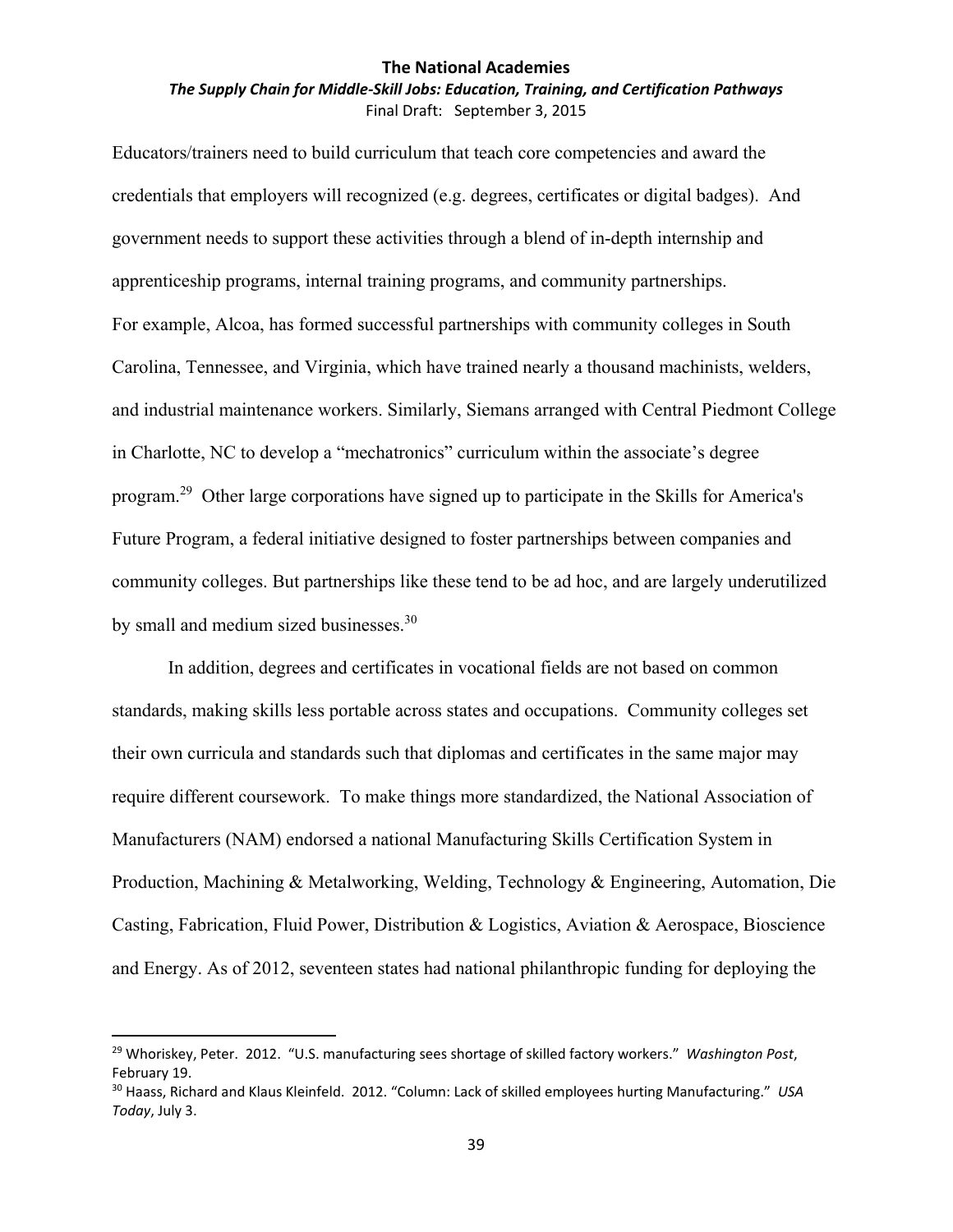*The Supply Chain for Middle‐Skill Jobs: Education, Training, and Certification Pathways* Final Draft: September 3, 2015

Manufacturing Skills Certification System, and 18 states had grass-roots efforts and strategic partnerships advocating deployment.<sup>31</sup>

### *Supply-side institutions should work with employers to foster and support on-the-job*

*training and experiential learning.* Without question, on-the-job training or experiential learning needs to be a bigger part of the picture. Spending time in the workplace allows students to gain the exact technical skills and knowledge that employers demand, acquire the soft skills that are difficult to replicate in a classroom setting, and possibly earn wages to while continuing their training. The Accenture survey found that one in four HR leaders called out soft skills, such as work ethics, communications, teamwork, and leadership, as a barrier to finding talent for the most difficult to fill jobs in their organization. Yet the old adage still applies: "to get a job you need experience, yet to get experience you need a job."

Yet despite success in other countries, there is a decided lack of internships for middleskills jobs, and apprenticeship programs remain scarce. Again, here is a clear role for government to act as a catalyst for workforce development by fostering and supporting long-term relationships between employers and educators/trainers. The biggest barrier is funding. Community colleges and vocational high schools know how to collaborate with employers but lack the resources to do so. Yet, a little financial nudge in the right direction can go a long way. For example, South Carolina's Apprenticeship Carolina program provides support for any company providing a single job.

*All labor market entities should give up preconceived notions of traditional roles.* Over time, organizations and institutions become entrenched in a particular mindset or role that can

<sup>31</sup> Hemphill, Thomas and Mark Perry. 2012. "U.S. Manufacturing and the Skills Crisis." *Wall Street Journal*, February 27.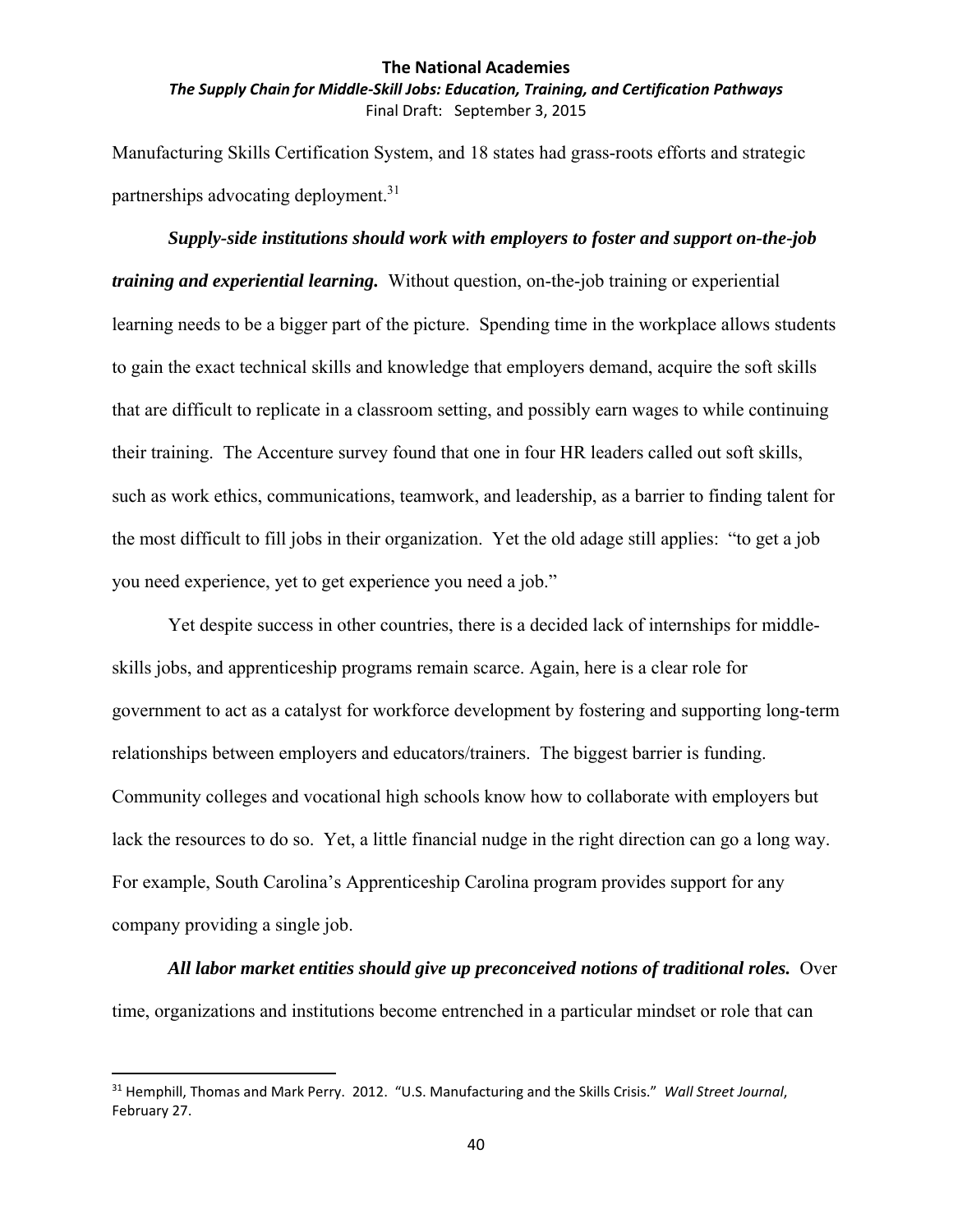## *The Supply Chain for Middle‐Skill Jobs: Education, Training, and Certification Pathways* Final Draft: September 3, 2015

make them slow to respond to changing market dynamics. For example, employers have increasingly come to rely on various tools for hiring such as external recruiters, online screens, and pre-employment tests—most of which have been focused on high-skill, white collar workers. Yet firms need to consider a more active role in hiring middle-skill workers that is more interactive and dynamic to find and develop the right talent. Similarly, many community colleges have traditionally seen their role as providing low-cost access to post-secondary education that can be used as a stepping-stone to a four year education. Yet playing a more active role in workforce development does not diminish, but rather enhances, that role—giving students multiple pathways to success that includes both employment and higher education. Finally, government at all levels needs to play a greater role in providing the infrastructure and regulating the rules for market participants. The recent passage of the Workforce Innovation and Opportunity Act (WIOA) represents an important opportunity for the nation's workforce development system to better serve employers and participants alike.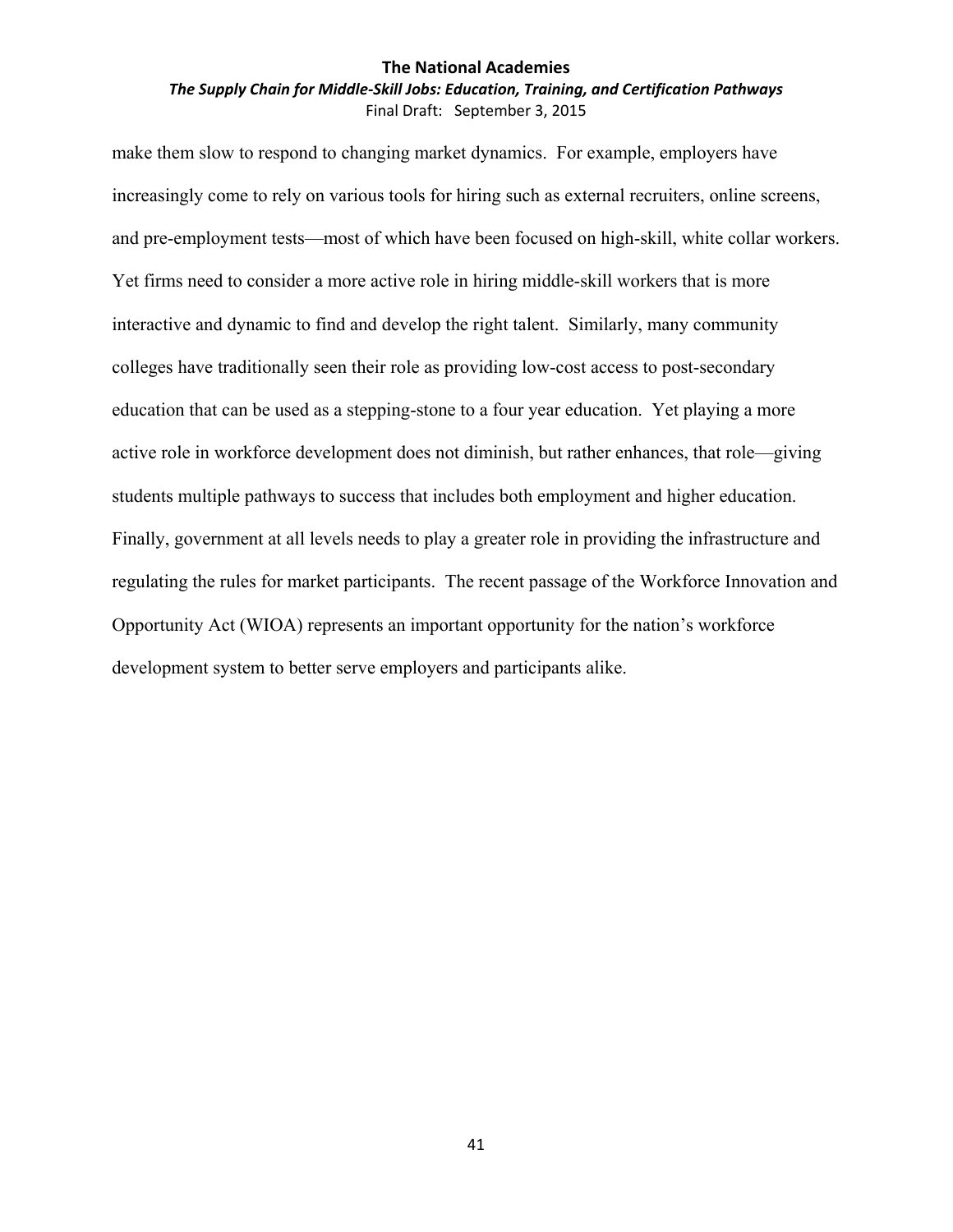*The Supply Chain for Middle‐Skill Jobs: Education, Training, and Certification Pathways* Final Draft: September 3, 2015

## **References**

Abel, Jaison R., Richard Deitz, and Yaqin Su, "Are Recent College Graduates Finding Good Jobs?" Current Issues in Economics and Finance 20:1, Federal Reserve Bank of New York, 2014.

Accenture, Burning Glass, and Harvard Business School. "Bridge the Gap: Rebuilding America's Middle Skills."

Acemoglu, D., and D. H. Autor (2011): "Skills, tasks and technologies: Implications for employment and earnings," *Handbook of Labor Economics.*

Arrow, Kenneth J. and William M. Capron, "Dynamic Shortages and Price Rises: The Engineer-Scientist Case." *Quarterly Journal of Economics*, May 1959.

Autor, David, Frank Levy, and Richard Murnane. "The Skill Content of Recent Technological Change: An Empirical Exploration." *Quarterly Journal of Economics*, Vol. 118, No. 4. November 2003.

Barnichon, Regis. 2010. "Building a composite Help-Wanted Index." *Economics Letters*, 109, 175–178.

Beaudry, Paul, David A. Green, and Benjamin M. Sand. 2013. "The Great Reversal in the Demand for Skill and Cognitive Tasks." NBER Working Paper 18901, March.

Bishop, John H. and Shani Carter. "How Accurate are Recent BLS Occupational Projections?" *Monthly Labor Review*, October 1991, pp. 37 – 43.

Blank, David M. and George J. Stigler. The Demand and Supply of Scientific Personnel. New York: National Bureau of Economic Research. 1957.

Buerhaus, Peter, Douglas Staiger, and David Auerbach. The Future of the Nursing Workforce in the United States: Data, Trends, and Implications. Jones and Bartlett Publishers. 2008.

Burning Glass. 2014. "Moving the Goalposts. How Demand for a Bachelor's Degree is Reshaping the Workforce."

Cadena, Brian C. and Brian K. Kovak. 2013. Immigrants Equilibrate Local Labor Markets: Evidence from the Great Recession. NBER Working Paper 19272.

Canon, Maria and Mingyu Chen. 2011. "Mismatch between Job Openings and Job Seekers," Federal Reserve Bank of St. Louis.

Cappelli, Peter. 2014. "Skill Gaps, Skill Shortages, and Skill Mismatches: Evidence for the U.S." NBER Working Paper 20382.

Capelli, Peter. 2012. Why Good People Can't Get Jobs: The Skills Gap and What Companies Can Do About It (Philadelphia: Wharton)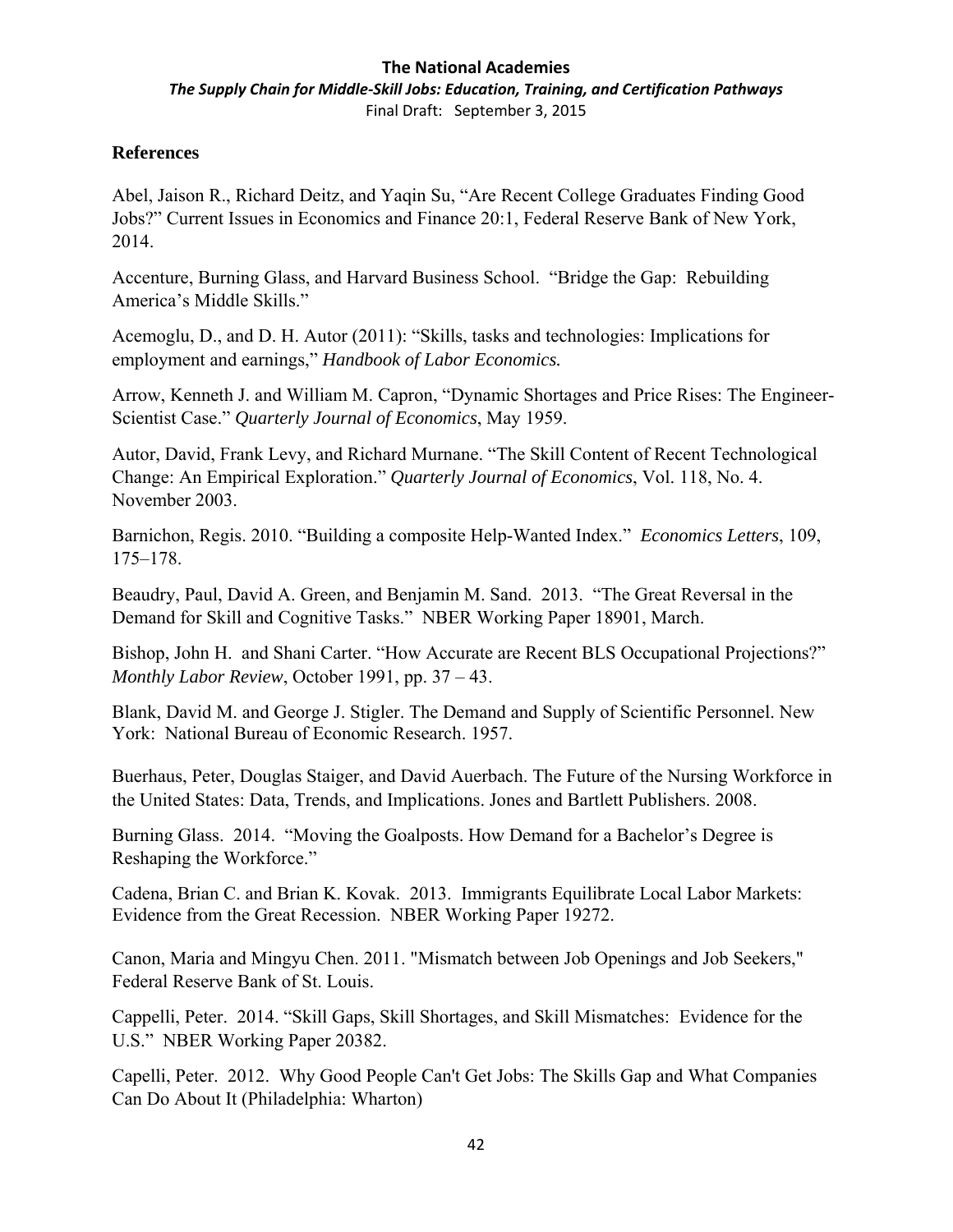*The Supply Chain for Middle‐Skill Jobs: Education, Training, and Certification Pathways* Final Draft: September 3, 2015

Carnevale, Anthony, Tamara Jayasundera, and Ban Cheah. "College Advantage: Weathering the Economic Storm." Georgetown Public Policy Institute.

Carnevale, Anthony. "Help Wanted: Projections of Jobs and Education Requirement through 2018," Georgetown University Center on Education and the Workforce, June 2010

Coibion, Olivier, Yuriy Gorodnichenko, and Dmitri Koutas, "Amerisclerosis: The Puzzle of Rising U.S. Unemployment Persistence," Brookings Papers on Economic Activity, Fall, 2013.

Cortes, Guido Matias, Nir Jaimovich, Christopher J. Nekarda, and Henry E. Siu, "The Micro and Macro of Disappearing Routine Jobs: A Flows Approach," NBER Working Paper No. 20307, July 2014.

Davis, Steven J., R. Jason Faberman, and John C. Haltiwanger. "Recruiting Intensity during and after the Great Recession: National and Industry Evidence."

Davis, Steven J., R. Jason Faberman, and John C. Haltiwanger. 2010. "The Establishment-Level Behavior of Vacancies and Hiring." National Bureau of Economic Research Working Paper No. 16265.

Daly, Mary, Bart Hobijn, Aysegul Sahin, Rob Valletta. 2011. "A Rising Natural Rate of Unemployment: Transitory or Permanent?" Federal Reserve Bank of San Francisco Working Paper 2011-05.

Deloitte and The Manufacturing Institute, "Boiling point? The skills gap in U.S. Manufacturing," http://www.themanufacturinginstitute.

org/~/media/A07730B2A798437D98501E798C2E13AA.ashx

Desjardins, R. and K. Rubenson (2011), "An Analysis of Skill Mismatch Using Direct Measures of Skills", OECD Education Working Papers, No. 63, OECD Publishing.

Faberman, Jason. 2012. "Is there a skills mismatch in the labor market?" Chicago Fed Letter.

Freeman, Richard B. "Is A Great Labor Shortage Coming? Replacement Demand in the Global Economy." NBER Working Paper No. 12541, September 2006.

Harrington, Paul E. and Andrew M. Sum. 2010. "College Labor Shortages in 2018?" *New England Journal of Higher Education*, November 8.

Heckman, James J. and Tim D. Kautz. 2012. "Hard Evidence on Soft Skills," NBER Working Paper 18121.

Hobijn, Bart. 2012. "The Industry-Occupation Mix of U.S. Job Openings and Hires," Federal Reserve Bank of San Francisco, Working Paper 2012-09.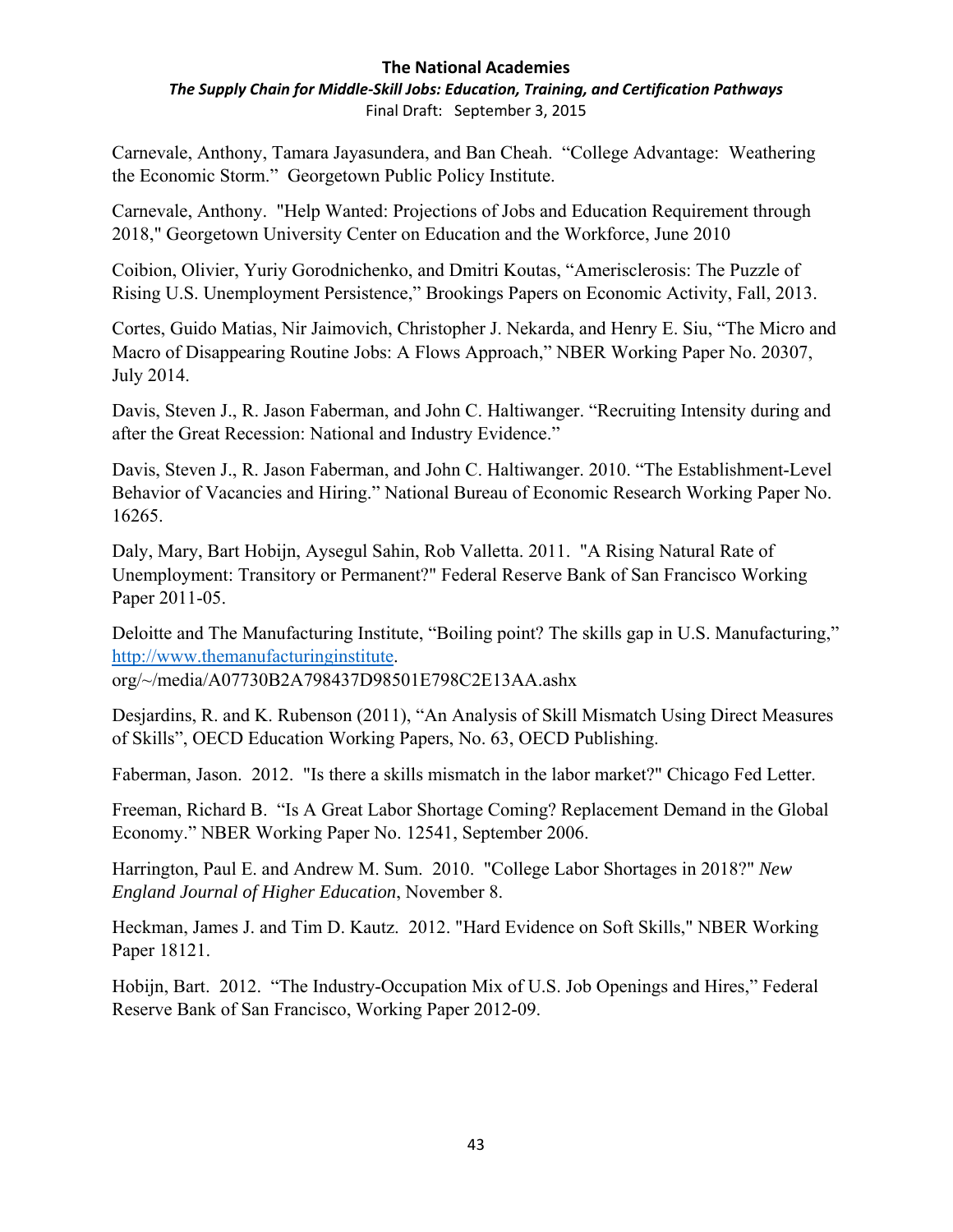*The Supply Chain for Middle‐Skill Jobs: Education, Training, and Certification Pathways* Final Draft: September 3, 2015

Holzer, Harry. 2015. "Higher Education and Workforce Policy: Creating More Skilled Workers (and Jobs for Them to Fill)." Brooking Institution.

Holzer, Harry J. and Robert I. Lerman. "America's Forgotten Middle-Skill Jobs." Washington D.C.: Workforce Alliance, 2007.

Jaimovich, N. and Siu, H. E. (2012): "The Trend is the Cycle: Job Polarization and Jobless Recoveries," Discussion paper, NBER Working Paper No. 18334.

Kiviat, Barbara. 2012. "The Big Jobs Myth: American Workers Aren't Ready for American Jobs," Atlantic, July 25.

Koenig, Judith Anderson. 2011. Assessing 21st Century Skills: Summary of a Workshop (Washington: National Research Council, 2011)

Kroft, Kory, Fabian Lange, and Matthew J. Notowidigdo. 2013. "Duration Dependence and Labor Market Conditions: Evidence from a Field Experiment." *Quarterly Journal of Economics.*

Krueger, Alan B., Judd Cramer and David Cho, "Are the Long-Term Unemployed on the Margins of the Labor Market?" Brookings Papers on Economic Activity, Spring 2014 Conference, http://www.brookings.edu/about/projects/bpea/papers/2014/are-longtermunemployed-margins-labor-market (accessed September 25, 2014).

Kuhn, Peter and Mikal Skuterud. 2000. "Job search methods: Internet versus traditional." *Monthly Labor Review*, October.

Levine, Linda. 2011. "Increase in Unemployment Since 2007: Is It Cyclical or Structural?" U.S. Congressional Research Service.

Loprest, Pamela. 2012. "Labor Market and Demographic Analysis: A National Picture of Shortterm Employment Growth by Skill," Urban Institute.

ManpowerGroup, Skilled Trades Remain Hardest Job to Fill in U.S. for Fourth Consecutive Year, http://press.manpower.com/press/2013/talentshortage2013/ (accessed September 25, 2014).

Michaelides, Marios and Peter R. Mueser. 2012. "Recent trends in the characteristics of unemployment insurance recipients." *Monthly Labor Review*, July.

Modestino, Alicia Sasser. 2010. "Mismatch in the Labor Market: Measuring the Supply of and Demand for Skilled Labor in New England." Federal Reserve Bank of Boston, New England Public Policy Center, Research Report.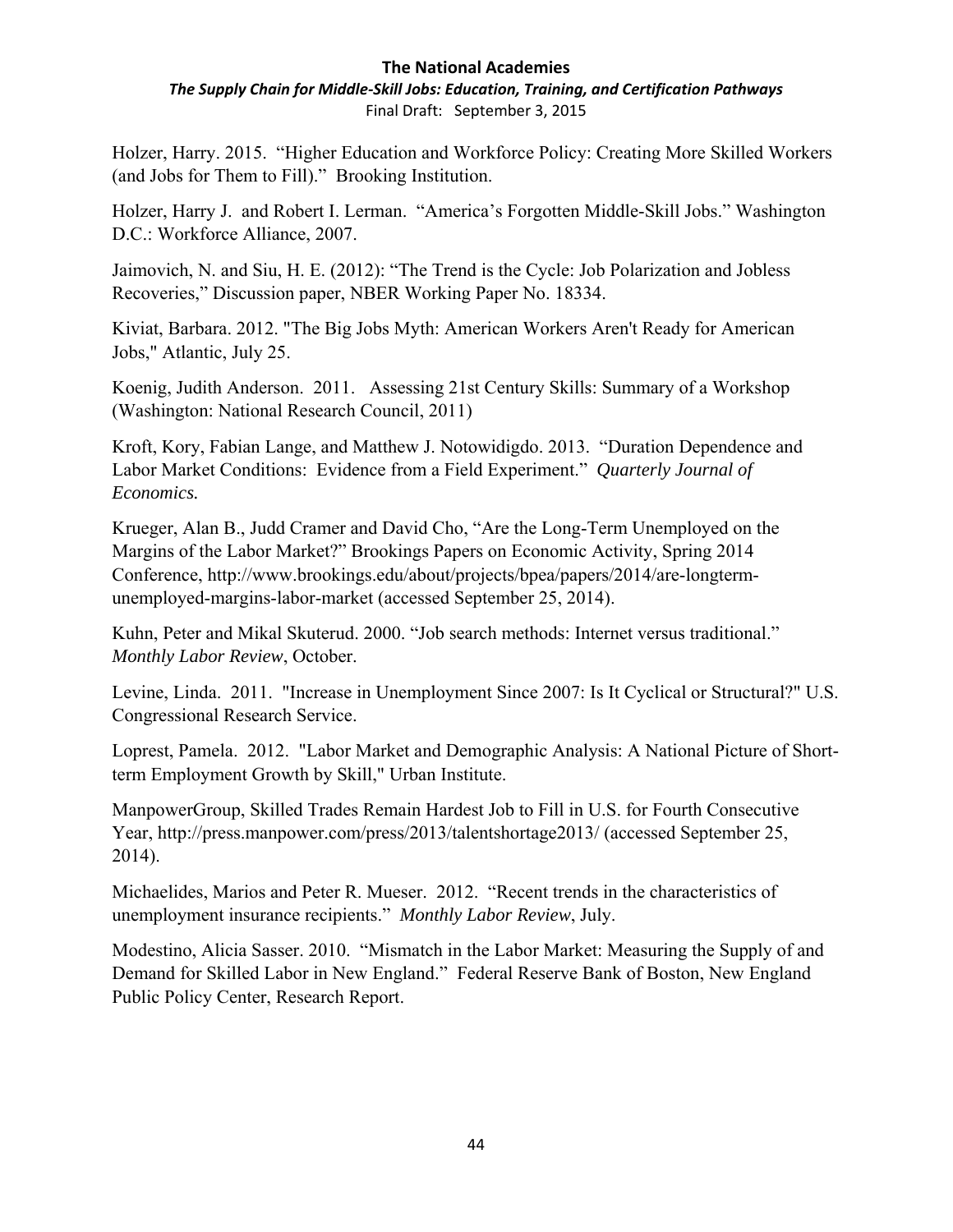*The Supply Chain for Middle‐Skill Jobs: Education, Training, and Certification Pathways* Final Draft: September 3, 2015

Neeta P. Fogg and Paul Harrington, "Rising Mal-Employment and the Great Recession: The Growing Disconnection between Recent College Graduates and the College Labor Market," *Continuing Higher Education Review*, Vol. 75, 2011.

Neumark, David. 2011. "Future Skill Shortages in the U.S. Economy?" NBER Working Paper 17213.

Osterman, Paul and Andrew Weaver. 2014. "Why Claims of Skills Shortages in Manufacturing are Overblown." Economic Policy Institute.

Porter, Michael E. and Jan W. Rivkin, "The Looming Challenge to U.S. Competitiveness," *Harvard Business Review*, March 2012.

Rothstein, Jesse. 2012. "The Labor market Four Years Into the Crisis: Assessing Structural Explanations," NBER Working Paper 17966.

Rothwell, Jonathan. 2013. "The Hidden STEM Economy." Brookings Institution.

Rothwell, Jonathan. 2014. "Still Searching: Job Vacancies and STEM Skills." Brookings Institution.

Sahin, Aysegul, Joseph Song, and Giorgio Topa. "Mismatch Unemployment." QJE

Sedláček, Petr. 2014. "Match efficiency and firms' hiring standards." *Journal of Monetary Economics.* 

Tüzemen, Didem and Jonathan Willis, "The Vanishing Middle: Job Polarization and Workers' Response to the Decline in Middle-Skill Jobs," Federal Reserve Bank of Kansas City: Economic Review (First Quarter 2013): 5-32, Page 27.

Wyatt, Ian D. "Evaluating the 1996-2006 Employment Projections." *Monthly Labor Review*, September 2010.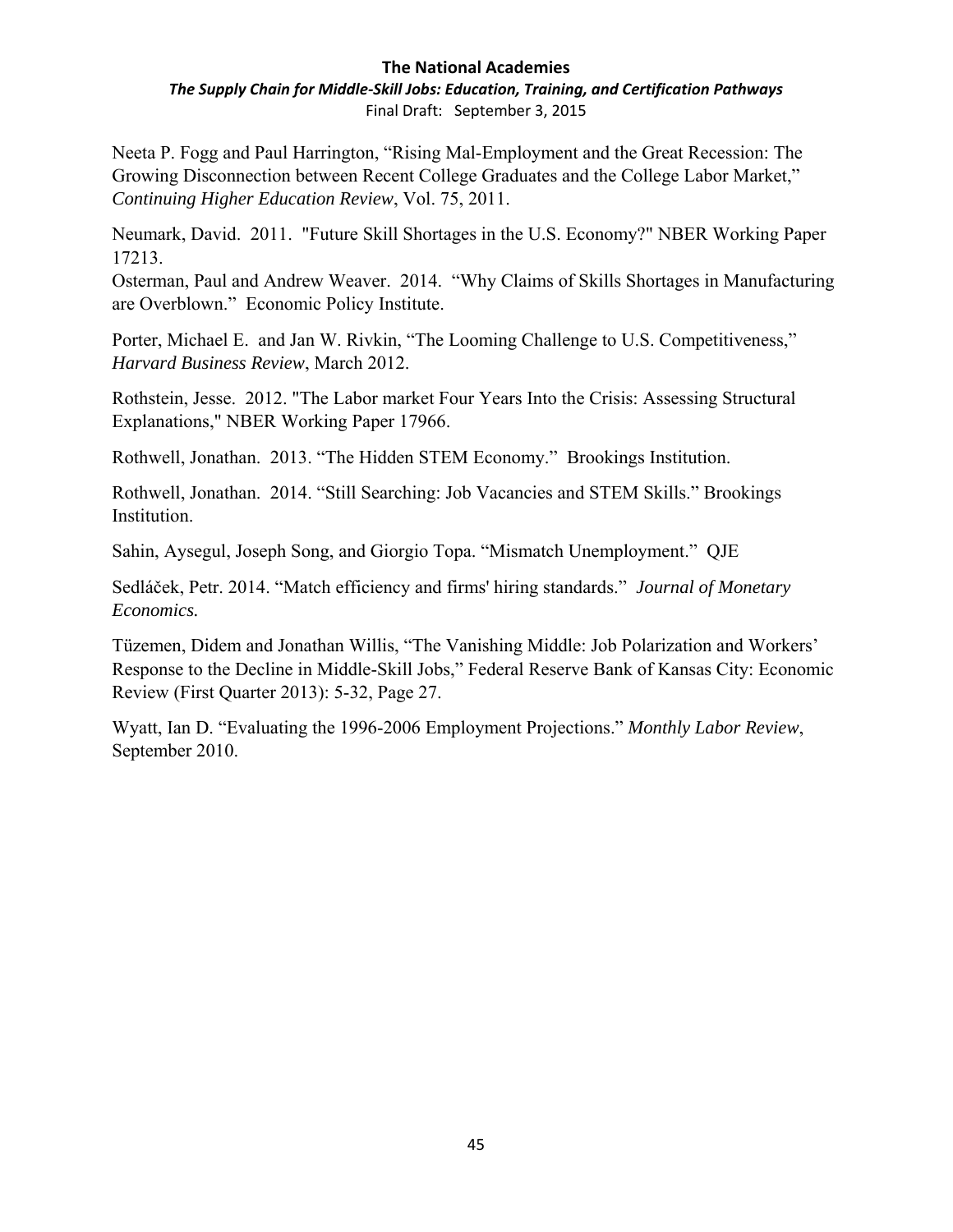## **Figure 1. The Beveridge Curve: Job Openings versus Unemployment Rate (seasonally adjusted)**



Source: Bureau of Labor Statistics, Current Population Survey and Job Openings and Labor Turnover Survey, May 12, 2015.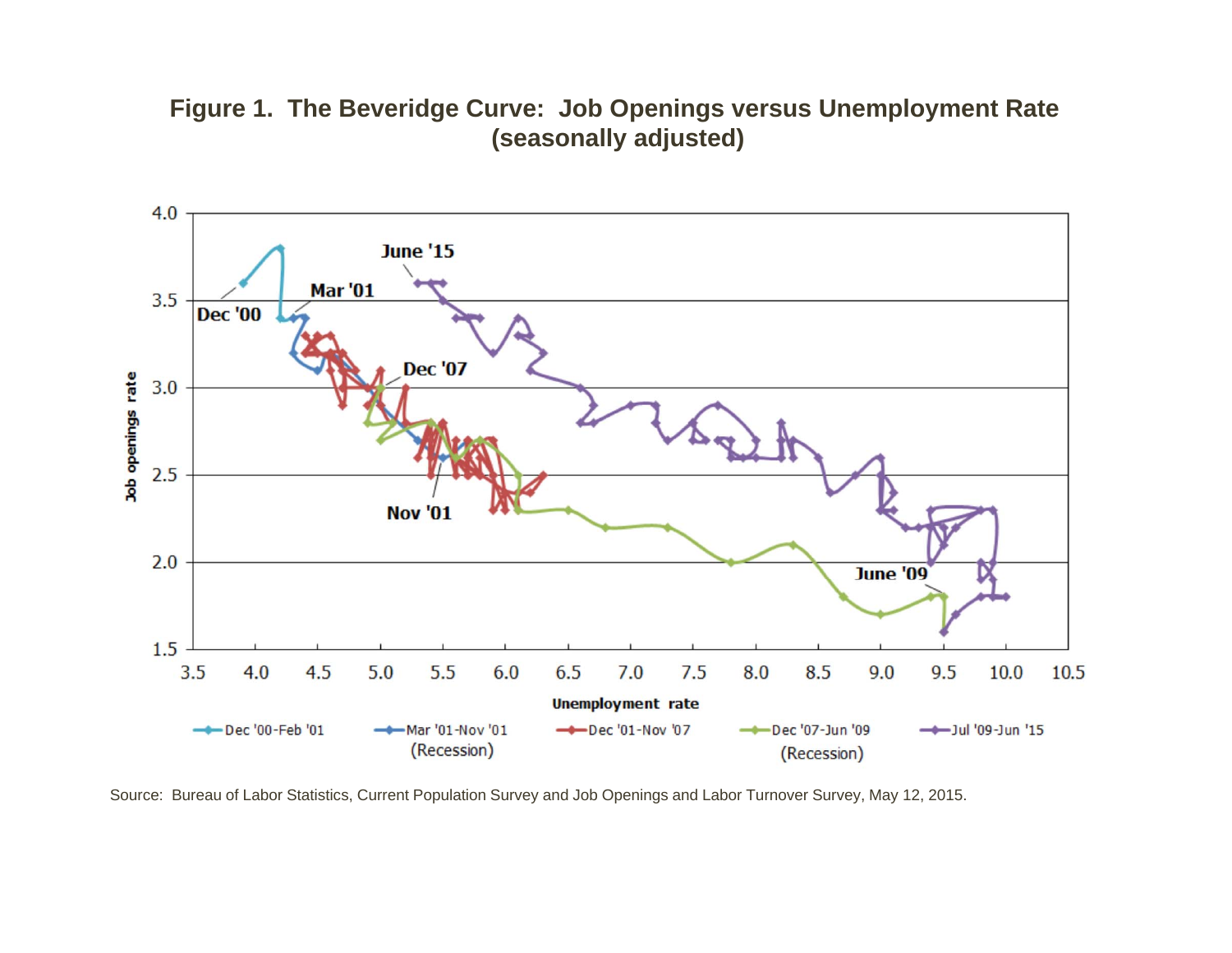**Figure 2. Between 2007 to 2012 the share of workers with a Bachelor's degree in traditionally middle- skill occupations increased rapidly.**

> **Change in Share of Workers with a Bachelor's Degree**  *Within* **Occupations, 2007–2012**



Source: ACS 1yr PUMS, IPUMS-USA, 2007 and 2012. Note: Sample restricted to employed persons aged 25–65.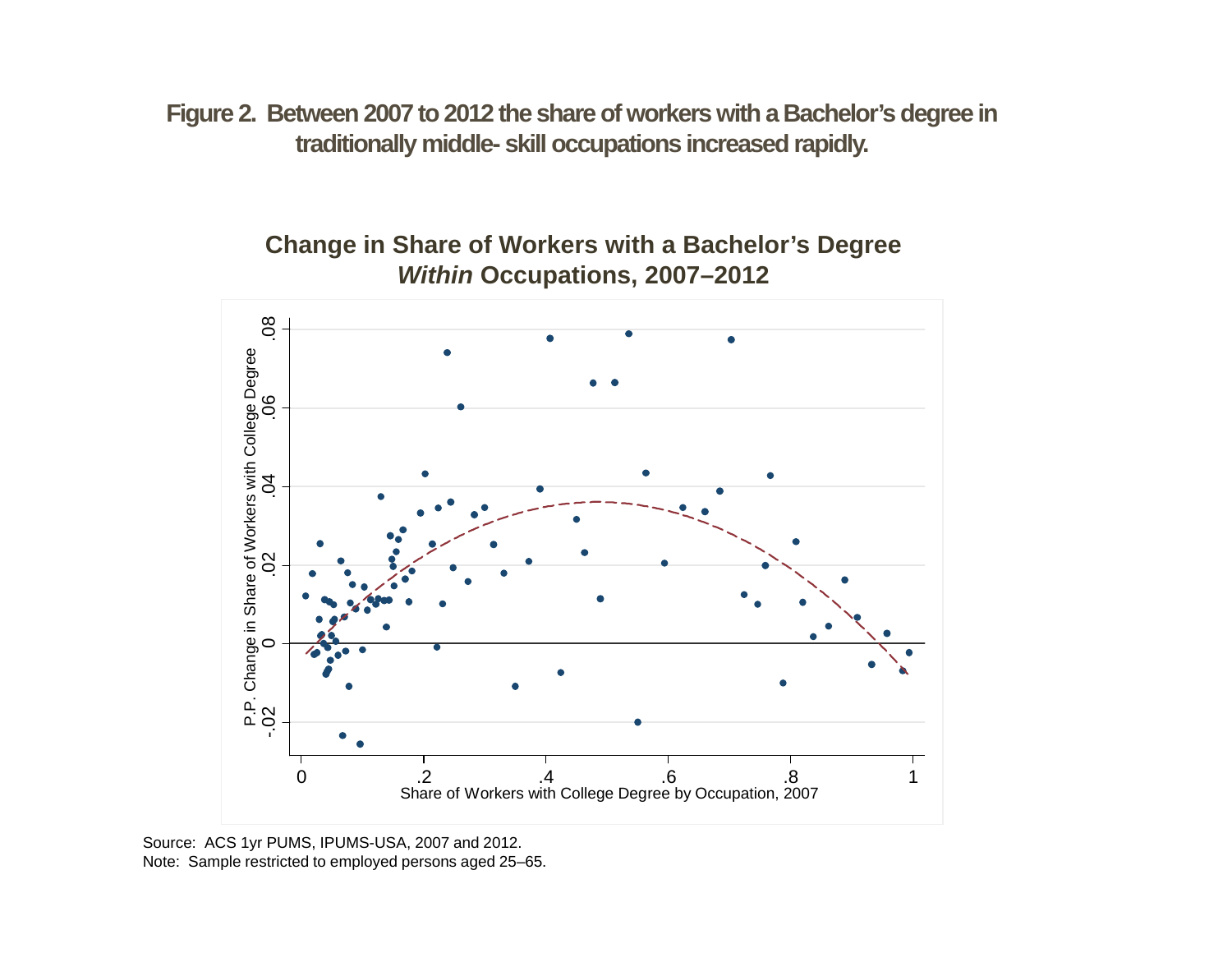## **Figure 3. There is a positive relationship between the unemployment rate and the share of jobs requiring more education, more years of years experience, and greater skill.**



Source: Modestino, Shoag, and Ballance. 2015. Authors' analysis using job vacancy data from Burning Glass Technologies between 2007 and 2014.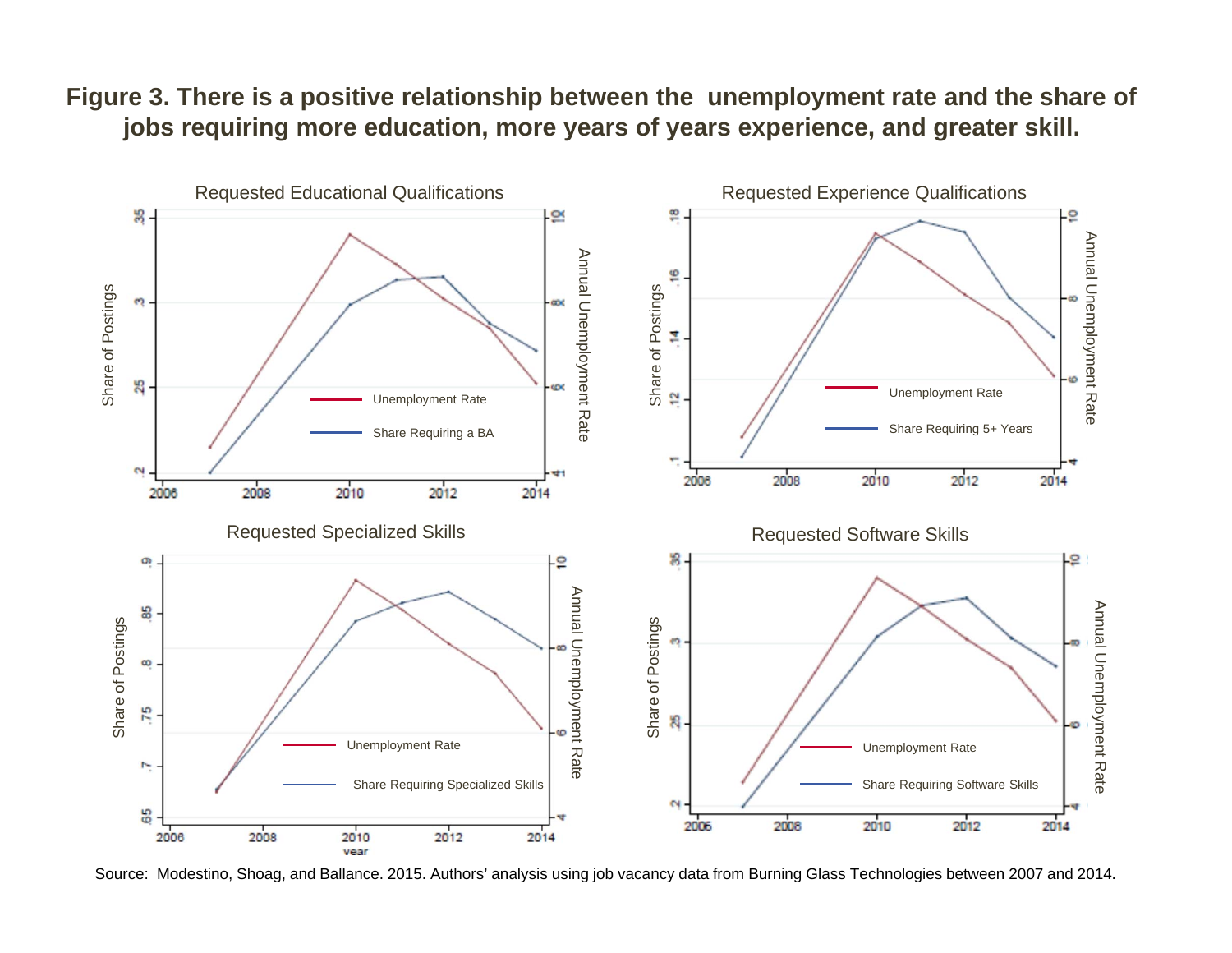**Figure 4. Employers often require a very specific set of skills that is not captured by aggregate data on labor supply and demand used by economists.**

## **Medical Records Coder**

Medical Records Coding is responsible for managing and coordinating the medical records staff involved in coding and abstracting diagnosis, treatments and other information from patient records. The manager is the primary coding and documentation consultant, and an ongoing resource to the leadership, physicians, non physician providers, and the Compliance department.

## **Job Requirements**

- •Must be certified as an AHIMA Certified Coding Specialist (CCS).
- $\bullet$  Bachelors' degree in Medical Record Technology, Health Services Administration, Nursing or Finance/Business.
- •**Five years coding experience.**
- Thorough knowledge of coding practices and official guidelines, HCPCS, ICD and CPT codes.
- • Experience using electronic medical record/health record systems such as Cerner, EPIC or other comparable systems desired.
- •Demonstrated auditing skills for coding quality and compliance.
- •Strong interpersonal and analytical skills.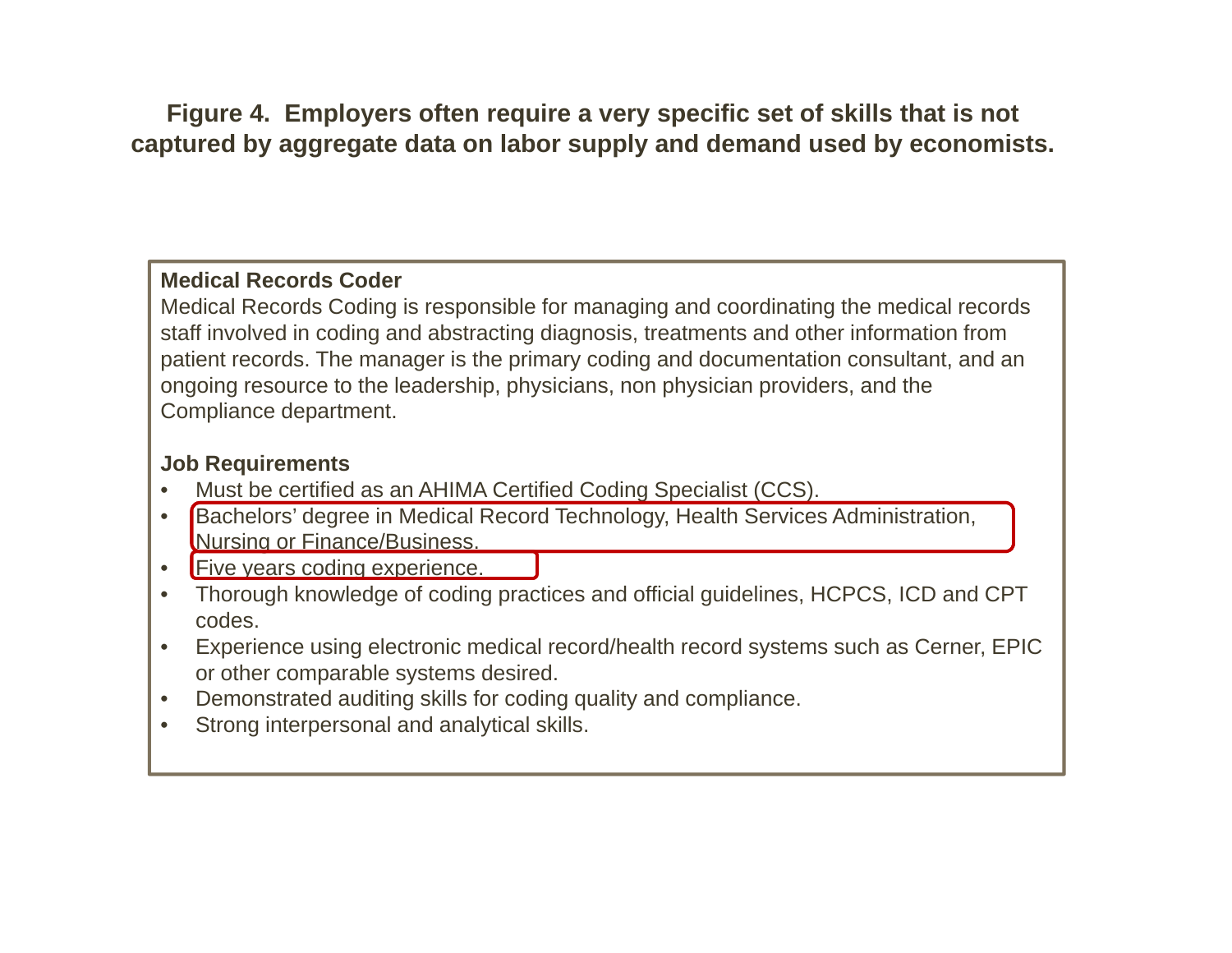## **Figure 5. The share of middle-skill workers has increased steadily since 2006, while the share of low-skill workers has decreased.**



Note: Author's calculations based on the educational attainment of the resident population using the 3-Year combined American Community Survey, various years.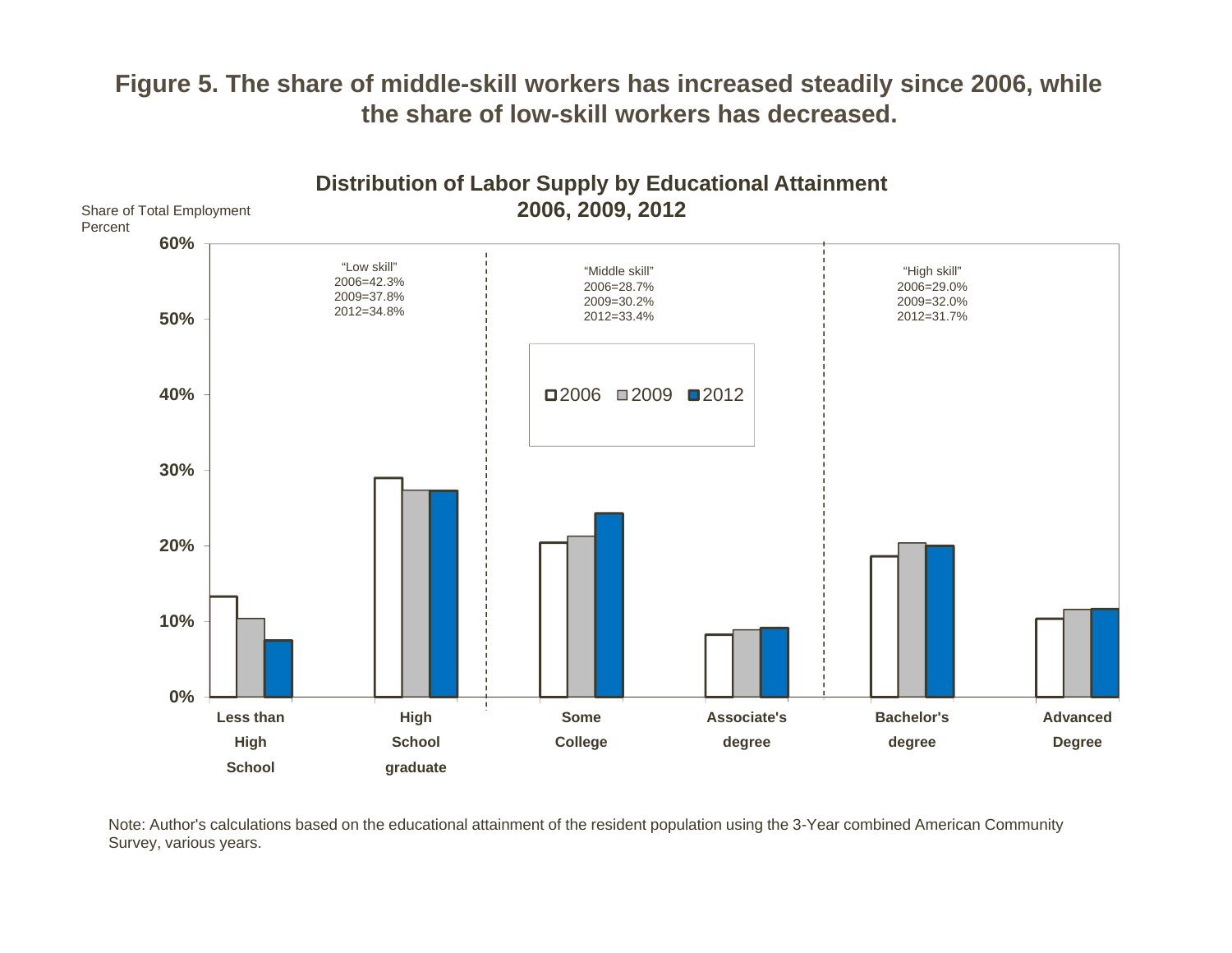## **Figure 6. Labor demand appears to have decreased for low-skill jobs, increased for high-skill jobs, and held steady in the middle.**



Note: Author's calculations based on total demand equal to employment by detailed occupations for 2012 reported by the Bureau of Labor Statistics plus vacancies reported by Burning Glass Technologies. Total demand is categorized by skill level using educational attainment as calculated from the 3-year 2012 American Community Survey. See the data appendix for more details on the methodology.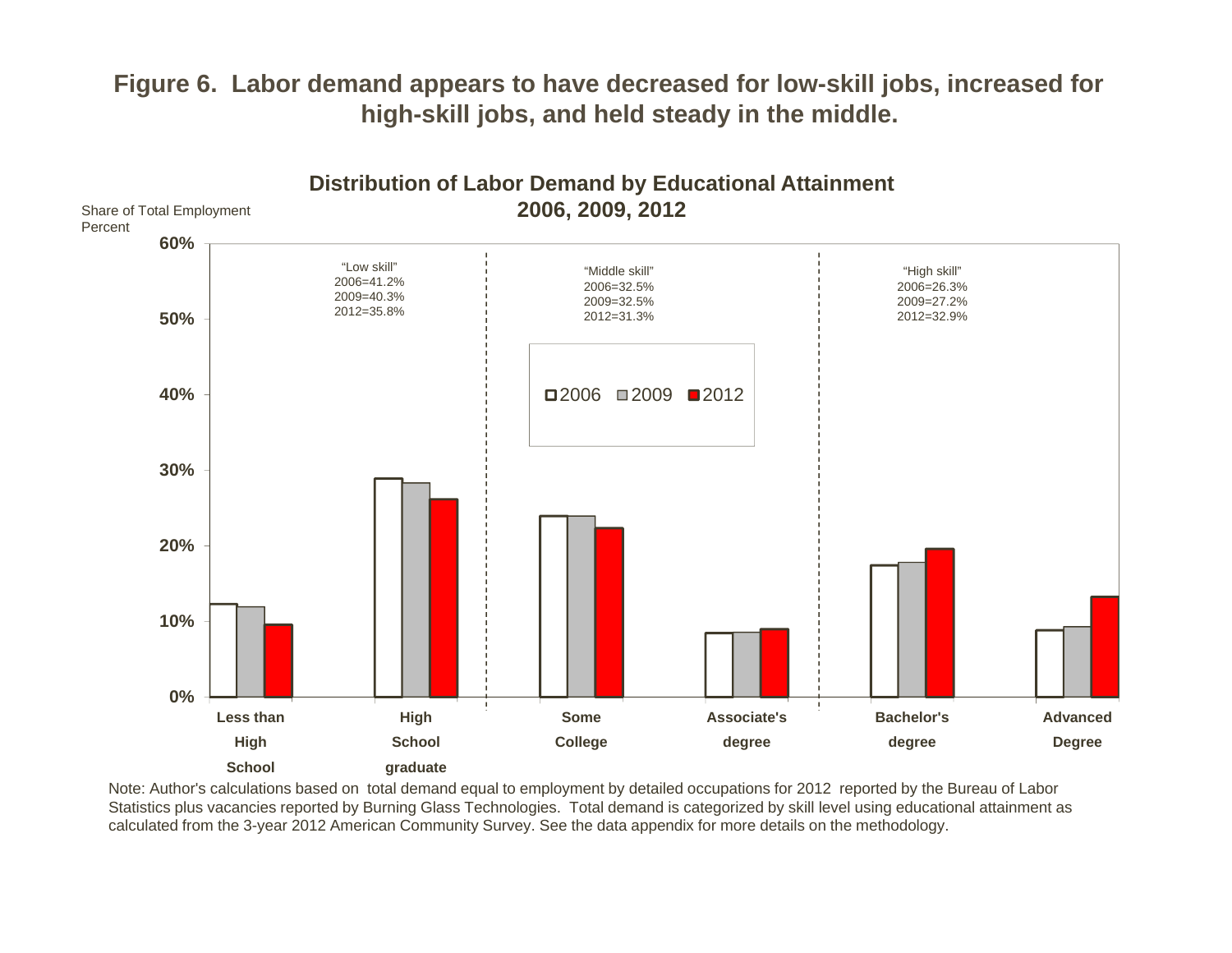## **Figure 7. The premium employers are willing to pay middle- and high-skill workers relative to those with only a high school degree has been increasing, although less slowly over time.**



Source: Author's calculations based on the 1980, 1990, and 2000 decennial Census and the combined 2006 American Community Survey for fulltime, full-year workers age 25 to 64 years, controlling for a quartic in experience, race, and ethnicity.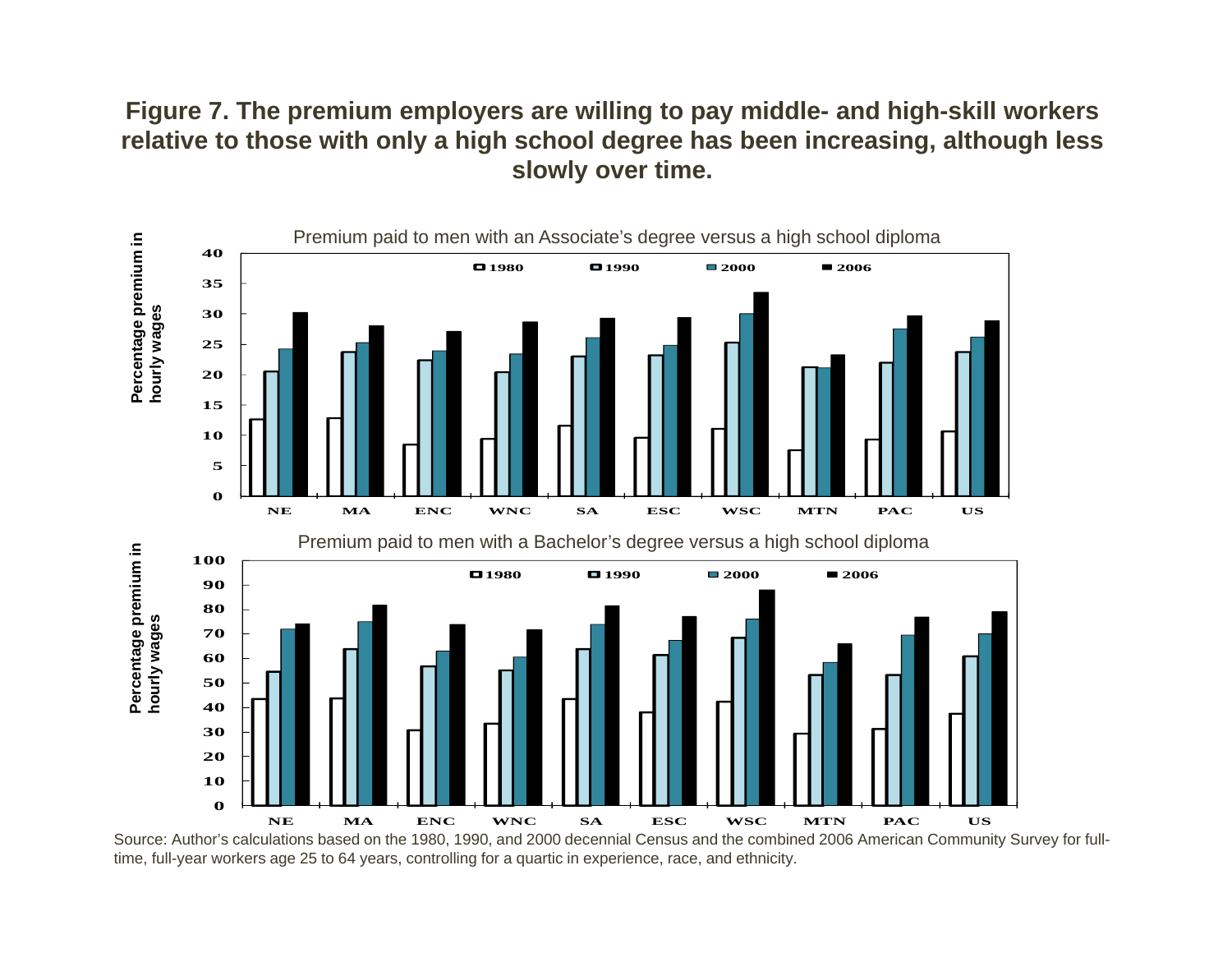## **Figure 8. Prior to the Great Recession, there appeared to be a potential mismatch in the middle of the labor market that has since abated.**



Note: Author's calculations of labor supply are based on the educational attainment of the resident population using the 3-Year combined American Community Survey, various years. Author's calculations of labor demand are based on total demand equal to employment by detailed occupations for 2012 reported by the Bureau of Labor Statistics plus vacancies reported by HWOL (2006 and 2009) and Burning Glass Technologies (2012). Total demand is categorized by skill level using educational attainment as calculated from the 3-year combined American Community Survey, various years.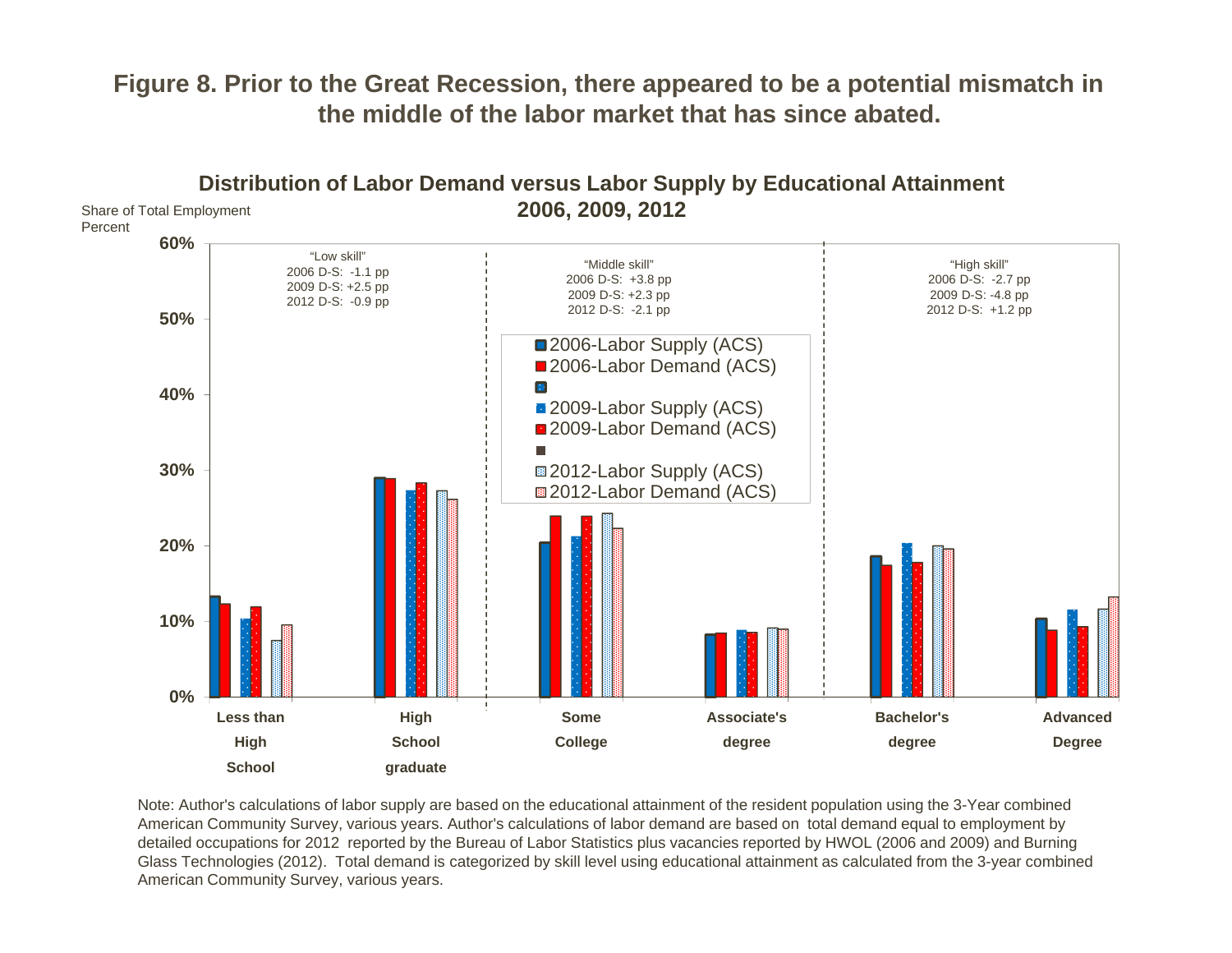## **Figure 9. Detailed occupations that employ a greater share of middle- and high-skill workers had higher vacancy rates in both 2006 and 2012.**



Vacancy rates versus share of workers with any college degree Detailed occupations with "critical" vacancy rates

## **2006**

**2012**

Source: Vacancy rates are the author's calculations based on vacancies reported by the Help Wanted Online Survey from the Conference Board and employment reported by the Bureau of Labor Statistics. The share of workers with any college degree are the author's calculations using the 2005-2007 combined American Community Survey.

Note: College shares are calculated as the percentage of workers age 25 to 64 years who are college educated in each detailed occupation. Scatter plot includes occupations with vacancy rates greater than or equal to 5%, number of vacancies greater than or equal to 400, and total employment greater than or equal to 1,500 as of 2006. See Table A4 for a complete listing of vacancies and college-educate shares by occupation for New England.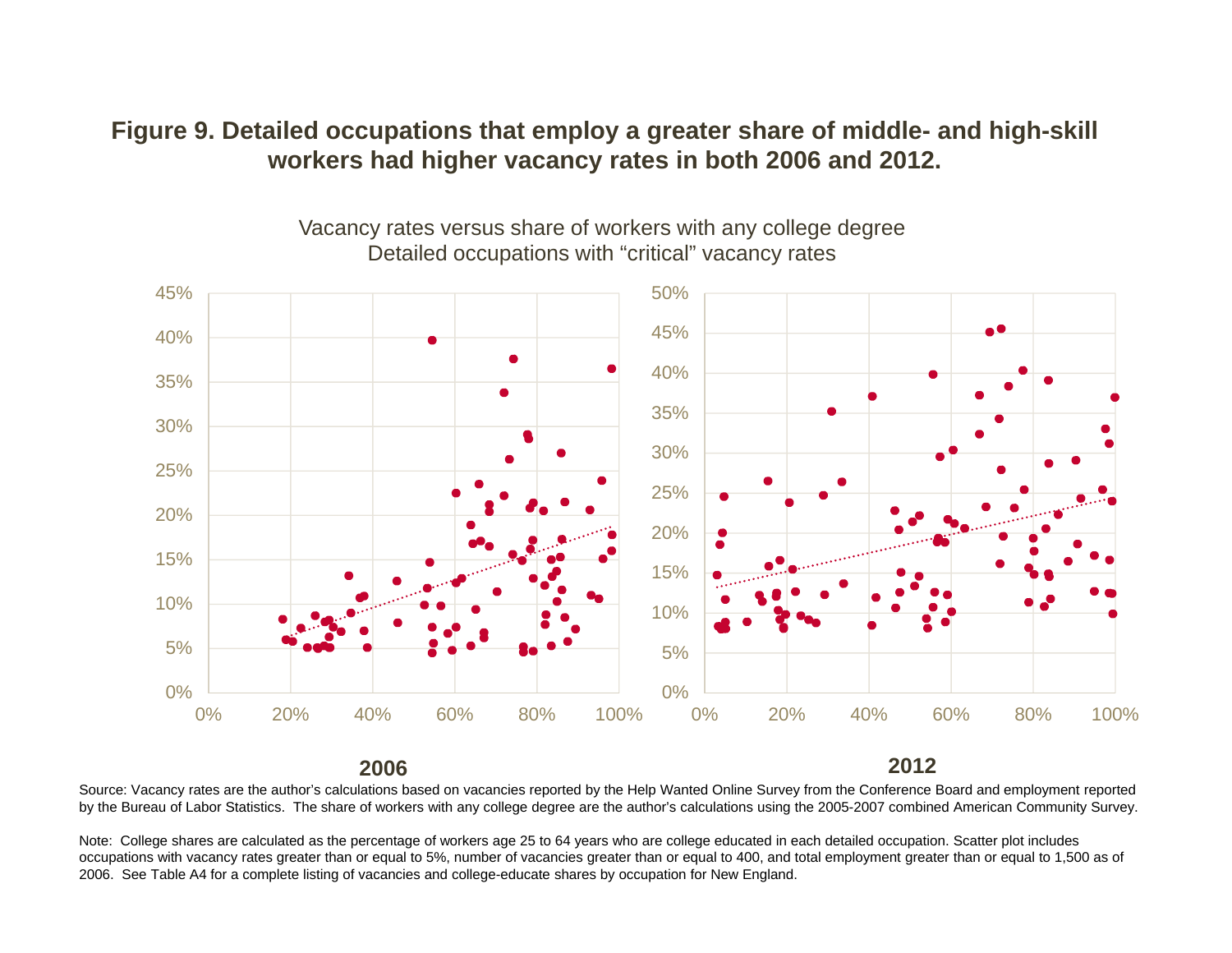## **Figure 10. Projected labor supply suggests that the share of middle-skill workers will hold steady while that of high-skill workers will rise slightly.**



Source: Author's projections of labor supply using a cohort component model . See data appendix for details.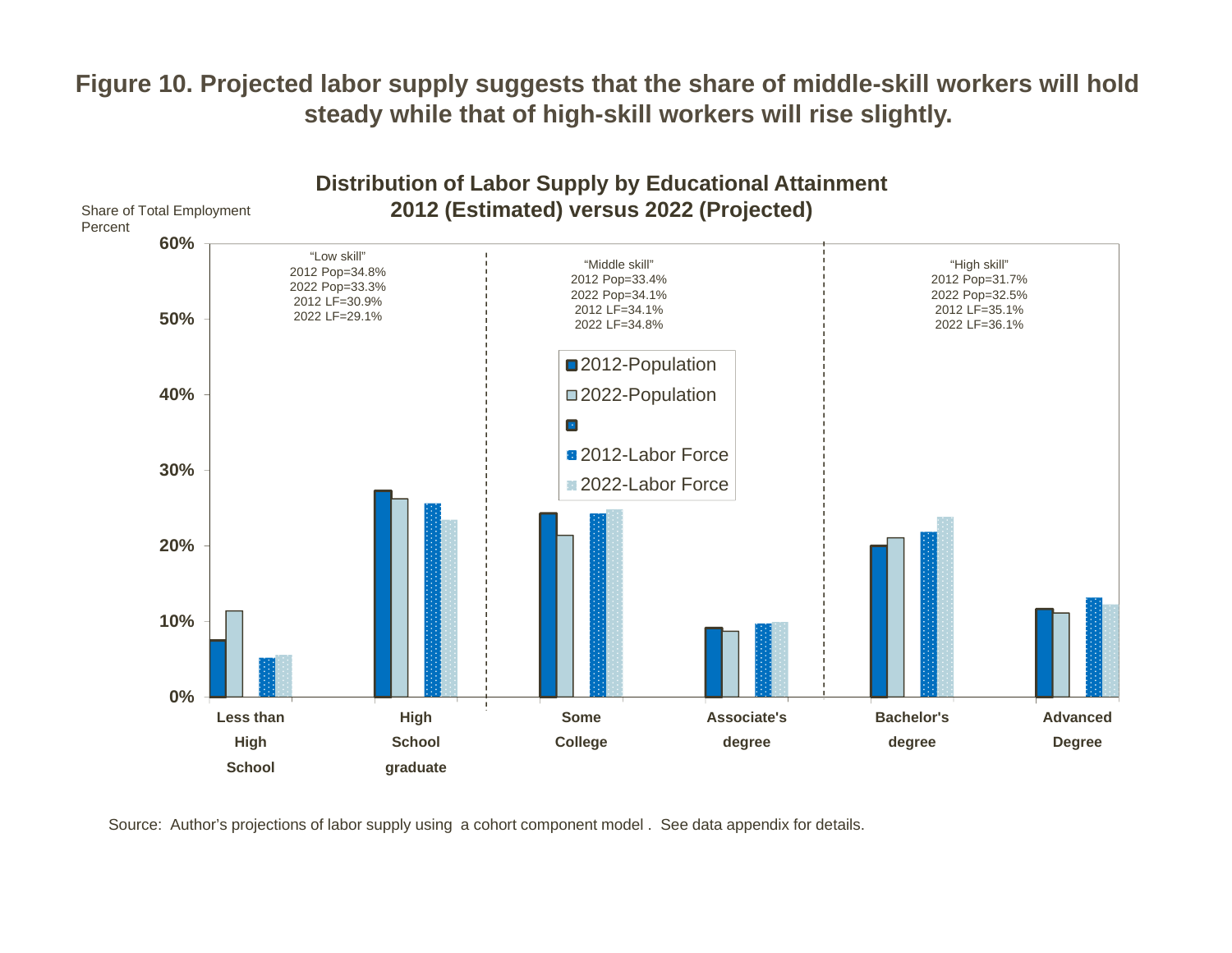## **Figure 11. Projected labor demand suggests that a greater share of net new jobs due to growth and replacement will be high-skill.**



Note: Author's calculations based on total demand equal to employment by detailed occupations for 2012 reported by the Bureau of Labor Statistics plus vacancies reported by Burning Glass Technologies. Total demand is categorized by skill level using educational attainment as (1) specified by O\*NET, (2) calculated from the 3-year 2012 American Community Survey, and (3) calculated from 2012 vacancies collected by Burning Glass Technologies. See the data appendix for more details on the methodology.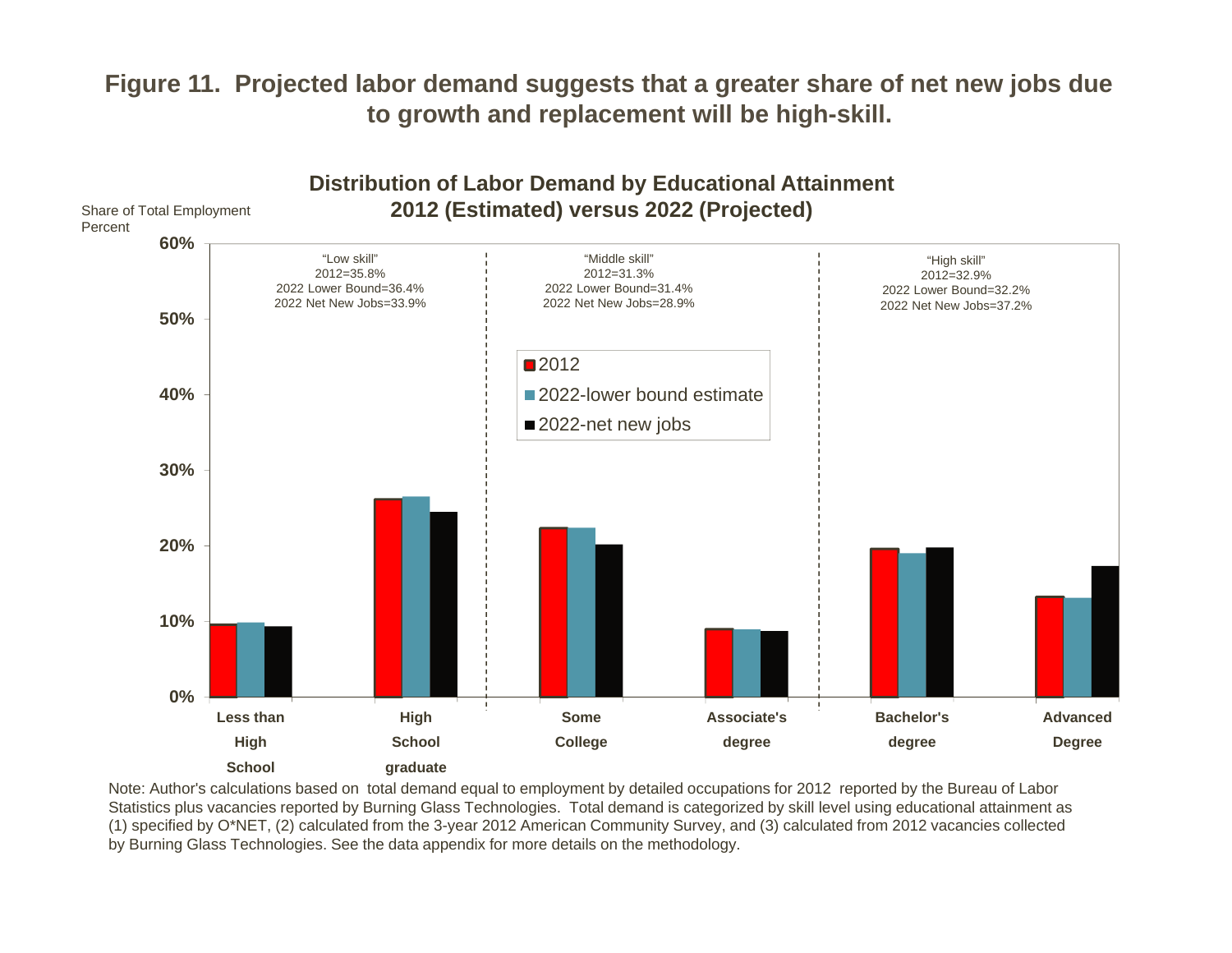## **Figure 12. Projected labor demand and supply suggest that any potential mismatch would likely occur in the middle of the distribution.**



Note: Author's calculations based on the educational attainment of the resident population using the 3-Year combined American Community Survey, various years.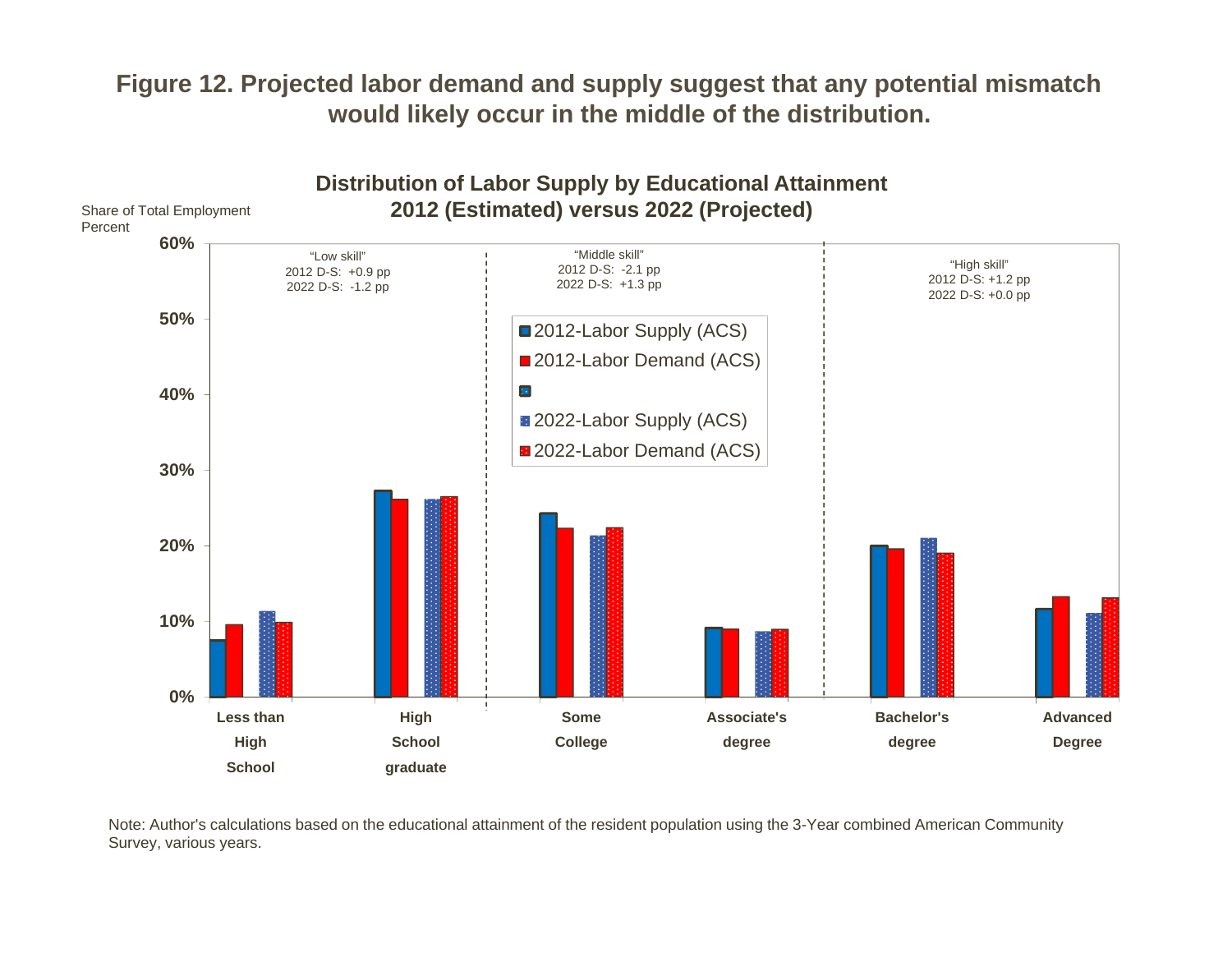**Table 1. Major occupation groups with persistently high vacancy rates employ a higher share of both middle- and high--skill workers. United States**

|                                                            | <b>Education Distribution of Workers</b> |              |            |                 | Vacancies               |                 |                         |                 |                         |        | <b>Projected Employment</b>           |
|------------------------------------------------------------|------------------------------------------|--------------|------------|-----------------|-------------------------|-----------------|-------------------------|-----------------|-------------------------|--------|---------------------------------------|
|                                                            | 2012                                     |              | 2006       |                 | 2009                    |                 | 2012                    |                 |                         | Growth |                                       |
| <b>Major Category</b>                                      | Low-Skill                                | Middle-Skill | High-Skill | Vacancy<br>rate | Vacancy<br><b>Share</b> | Vacancy<br>rate | Vacancy<br><b>Share</b> | Vacancy<br>rate | Vacancy<br><b>Share</b> |        | <b>Percent Change</b><br>2012 to 2022 |
| Management occupations                                     | 19.3%                                    | 28.4%        | 61.0%      | 9.0%            | 14%                     | 4.4%            | 11%                     | 8.5%            | 14%                     |        | 7.2%                                  |
| Business and financial operations occupations              | 10.9%                                    | 26.1%        | 55.4%      | 5.0%            | 8%                      | 2.3%            | 5%                      | 7.9%            | 10%                     |        | 12.5%                                 |
| Computer and mathematical science occupations              | 6.2%                                     | 27.7%        | 67.9%      | 17.3%           | 14%                     | 8.4%            | 11%                     | 18.6%           | 17%                     |        | 18.0%                                 |
| Architecture and engineering occupations                   | 8.9%                                     | 27.4%        | 65.6%      | 7.7%            | 5%                      | 4.6%            | 4%                      | 10.4%           | 5%                      |        | 7.3%                                  |
| Life, physical, and social science occupations             | 6.2%                                     | 13.5%        | 79.0%      | 6.3%            | 2%                      | 4.4%            | 2%                      | 8.5%            | 2%                      |        | 10.1%                                 |
| Community and social services occupations                  | 10.0%                                    | 21.3%        | 71.1%      | 2.5%            | 1%                      | 2.0%            | 1%                      | 4.0%            | 2%                      |        | 17.2%                                 |
| Legal occupations                                          | 5.2%                                     | 15.6%        | 68.2%      | 2.7%            | 1%                      | 1.9%            | 1%                      | 5.4%            | 1%                      |        | 10.7%                                 |
| Education, training, and library occupations               | 8.2%                                     | 16.3%        | 77.4%      | 0.7%            | 2%                      | 0.7%            | 2%                      | 1.9%            | 3%                      |        | 11.1%                                 |
| Arts, design, entertainment, sports, and media occupations | 12.2%                                    | 27.1%        | 60.7%      | 4.7%            | 2%                      | 4.7%            | 3%                      | 5.3%            | 2%                      |        | 7.0%                                  |
| Healthcare practitioners and technical occupations         | 7.7%                                     | 38.3%        | 69.7%      | 6.6%            | 12%                     | 5.2%            | 15%                     | 6.9%            | 10%                     |        | 21.5%                                 |
| Healthcare support occupations                             | 41.4%                                    | 47.7%        | 22.2%      | 2.0%            | 2%                      | 2.3%            | 4%                      | 2.2%            | 2%                      |        | 28.1%                                 |
| Protective service occupations                             | 29.7%                                    | 47.0%        | 20.6%      | 0.9%            | 1%                      | 0.7%            | 1%                      | 2.0%            | 1%                      |        | 7.9%                                  |
| Food preparation and serving related occupations           | 61.6%                                    | 28.9%        | 11.3%      | 0.8%            | 2%                      | 0.6%            | 3%                      | 0.7%            | 1%                      |        | 9.3%                                  |
| Building and grounds cleaning and maintenance occupations  | 72.5%                                    | 21.5%        | 12.1%      | 0.8%            | 1%                      | 0.7%            | 1%                      | 0.6%            | 1%                      |        | 12.5%                                 |
| Personal care and service occupations                      | 44.3%                                    | 37.0%        | 25.8%      | 1.4%            | 1%                      | 1.4%            | 2%                      | 1.2%            | 1%                      |        | 20.9%                                 |
| Sales and related occupations                              | 35.8%                                    | 34.9%        | 28.8%      | 2.7%            | 10%                     | 2.3%            | 12%                     | 4.1%            | 11%                     |        | 7.3%                                  |
| Office and administrative support occupations              | 35.8%                                    | 44.5%        | 20.8%      | 2.1%            | 13%                     | 1.2%            | 10%                     | 2.9%            | 11%                     |        | 6.8%                                  |
| Farming, fishing, and forestry occupations                 | 79.8%                                    | 13.9%        | 6.6%       | 1.0%            | 0%                      | 1.1%            | 0%                      | 0.3%            | 0%                      |        | $-3.4%$                               |
| Construction and extraction occupations                    | 67.0%                                    | 26.7%        | 3.9%       | 1.1%            | 2%                      | 0.7%            | 2%                      | 0.5%            | 1%                      |        | 21.4%                                 |
| Installation, maintenance, and repair occupations          | 53.8%                                    | 38.8%        | 9.9%       | 2.0%            | 3%                      | 1.5%            | 3%                      | 2.8%            | 3%                      |        | 9.6%                                  |
| Production occupations                                     | 65.2%                                    | 28.0%        | 6.6%       | 1.1%            | 3%                      | 0.7%            | 3%                      | 1.7%            | 2%                      |        | 0.8%                                  |
| Transportation and material moving occupations             | 65.2%                                    | 27.4%        | 6.9%       | 1.4%            | 3%                      | 0.8%            | 3%                      | 1.3%            | 2%                      |        | 8.6%                                  |
| Total                                                      | 35.8%                                    | 31.3%        | 32.9%      | 2.9%            |                         | 1.9%            |                         | 4.0%            |                         |        | 10.8%                                 |

Source: Author's calculations

#### Notes:

Vacancy rates are the author's calculations of vacancies as a share of total employment.

Number of vacancies for 2006 and 2009 are from The Conference Board Help Wanted OnLine (HWOL); 2012 are from Burning Glass Technologies.

Total employment is equal to employment plus vacancies. Employment is from the U.S. Bureau of Labor Statistics.

The education distribution is the share of workers within each occupation that are low-skill (less than high school plus high school graduates), middle-skill (some college plus associate's degree), and high-skill (bachelor's degree or higher) as calculated from the 3-year Combined 2012 American Community Survey.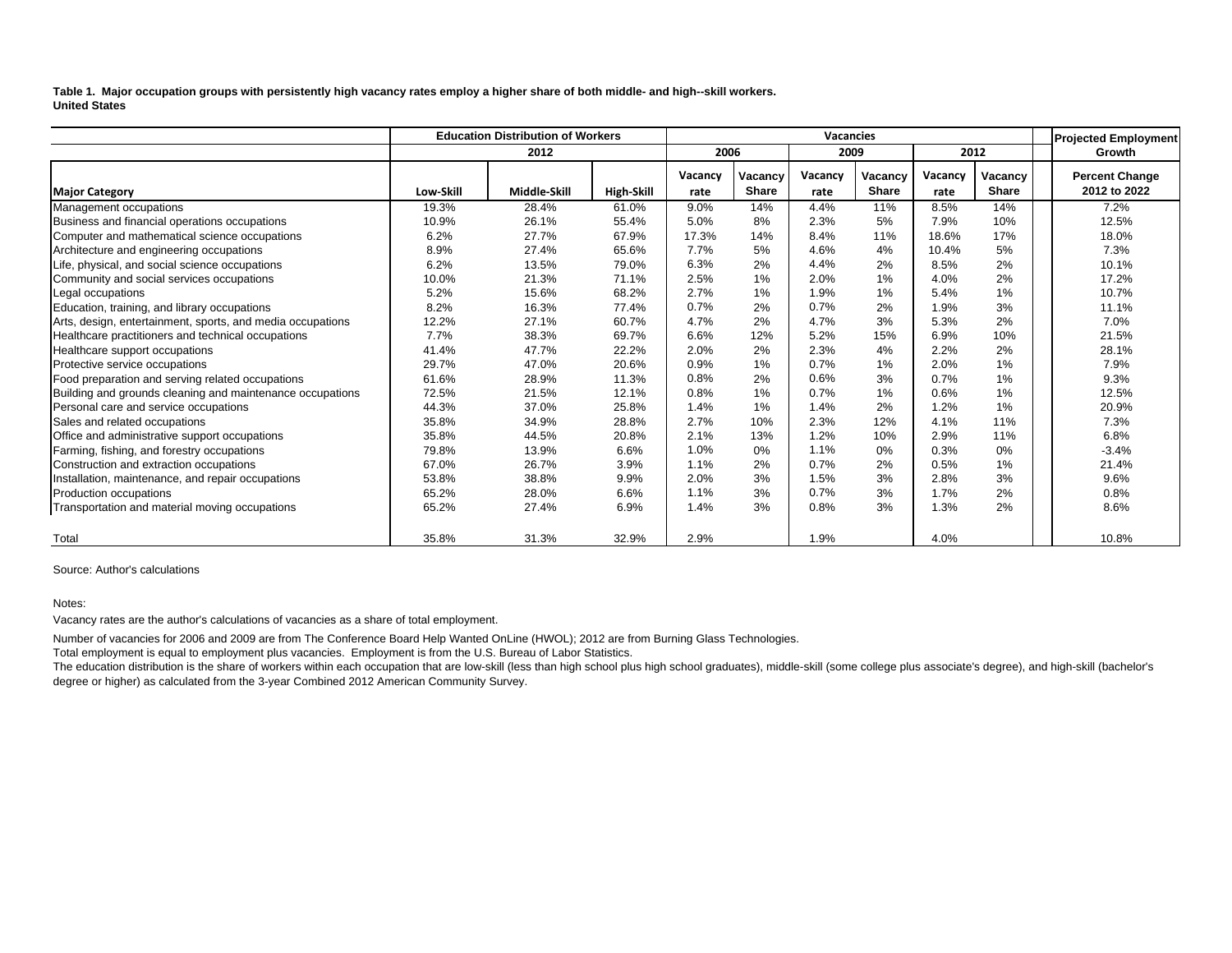Table 2. Detailed occupation groups with high vacancy rates show strong wage and employment growth for middle-skill jobs. United States

|                                                    |                                                                                   | <b>Education Distribution of Workers (2012)</b> |                |                |                | Vacancies (2012) | <b>Annual Wage Growth</b> |                    | <b>Projected Employment Growth</b> |      |  |
|----------------------------------------------------|-----------------------------------------------------------------------------------|-------------------------------------------------|----------------|----------------|----------------|------------------|---------------------------|--------------------|------------------------------------|------|--|
|                                                    |                                                                                   |                                                 |                |                | Vacancy        | Vacancy          | <b>Median Wages</b>       | <b>Wage Growth</b> | <b>Percent Change</b>              | 2012 |  |
| <b>Detailed Occupations</b>                        |                                                                                   | Low-Skill                                       | Middle-Skill   | High-Skill     | rate           | Share            | 2012                      | 2012 to 2014       | to 2022                            |      |  |
| Management occupations                             |                                                                                   |                                                 |                |                |                |                  |                           |                    |                                    |      |  |
| 11-2021                                            | Marketing managers                                                                | 9.2%                                            | 24.0%          | 66.8%          | 38.4%          | 0.9%             | \$119,480                 | 6.4%               | 12.7%                              |      |  |
| 11-2022                                            | Sales managers                                                                    | 9.2%                                            | 24.0%          | 66.8%          | 32.4%          | 1.4%             | \$105,260                 | 5.1%               | 8.3%                               |      |  |
| 11-2031                                            | Public relations and fundraising managers                                         | 3.5%                                            | 13.8%          | 82.7%          | 37.2%          | 0.3%             | \$95,450                  | 6.3%               | 12.9%                              |      |  |
| 11-3011                                            | <b>Administrative services managers</b>                                           | 19.0%                                           | 40.4%<br>23.2% | 40.6%<br>72.7% | 10.8%<br>8.5%  | 0.3%<br>0.2%     | \$81,080                  | 3.3%               | 12.2%                              |      |  |
| 11-3021<br>11-3031                                 | Computer and information systems managers<br><b>Financial managers</b>            | 4.1%<br>11.5%                                   | 27.6%          | 60.9%          | 19.6%          | 1.0%             | \$120,950<br>\$109.740    | 5.5%<br>5.1%       | 15.3%<br>8.9%                      |      |  |
| 11-3051                                            | Industrial production managers                                                    | 24.2%                                           | 31.4%          | 44.4%          | 21.2%          | 0.4%             | \$89,190                  | 3.7%               | $-2.4%$                            |      |  |
| 11-3071                                            | Transportation, storage, and distribution managers                                | 33.9%                                           | 37.3%          | 28.8%          | 19.4%          | 0.2%             | \$81,830                  | 4.4%               | 4.8%                               |      |  |
| 11-3121                                            | Human resources managers                                                          | 15.1%                                           | 28.2%          | 56.7%          | 30.4%          | 0.4%             | \$99,720                  | 3.1%               | 13.2%                              |      |  |
| 11-9033                                            | Education administrators, postsecondary                                           | 5.8%                                            | 14.0%          | 80.2%          | 17.7%          | 0.3%             | \$86,490                  | 2.2%               | 14.5%                              |      |  |
| 11-9041                                            | Architectural and engineering managers                                            | 3.2%                                            | 13.0%          | 83.8%          | 14.8%          | 0.3%             | \$124,870                 | 4.6%               | 6.8%                               |      |  |
| 11-9051                                            | <b>Food service managers</b>                                                      | 38.2%                                           | 37.1%          | 24.7%          | 14.5%          | 0.4%             | \$47,960                  | 1.3%               | 1.6%                               |      |  |
| 11-9111                                            | Medical and health services managers                                              | 10.5%                                           | 29.0%          | 60.5%          | 37.1%          | 1.5%             | \$88,580                  | 4.8%               | 23.2%                              |      |  |
| 11-9141                                            | Property, real estate, and community association managers                         | 24.6%                                           | 36.7%          | 38.7%          | 9.3%           | 0.2%             | \$52,610                  | 3.2%               | 11.8%                              |      |  |
| 11-9199                                            | Managers, all other                                                               | 17.8%                                           | 28.2%          | 54.0%          | 18.8%          | 1.7%             | \$100,890                 | 4.1%               | 5.9%                               |      |  |
| Business and financial operations occupations      |                                                                                   |                                                 |                |                |                |                  |                           |                    |                                    |      |  |
| 13-1023                                            | Purchasing agents, except wholesale, retail, and farm products                    | 21.1%                                           | 37.8%          | 41.1%          | 13.7%          | 0.4%             | \$58,760                  | 3.8%               | 2.9%                               |      |  |
| 13-1041                                            | Compliance officers                                                               | 12.1%                                           | 29.4%          | 58.5%          | 10.7%          | 0.2%             | \$62,020                  | 4.7%               | 4.6%                               |      |  |
| 13-1051                                            | <b>Cost estimators</b>                                                            | 26.2%                                           | 40.3%          | 33.5%          | 8.9%           | 0.2%             | \$58,860                  | 2.0%               | 26.2%                              |      |  |
| 13-1071                                            | Human resources specialists                                                       | 12.3%                                           | 30.4%          | 57.3%          | 26.4%          | 1.2%             | \$55,800                  | 2.9%               | 7.9%                               |      |  |
| 13-1081<br>13-1111                                 | Logisticians                                                                      | 15.4%<br>5.5%                                   | 42.8%<br>17.8% | 41.8%<br>76.7% | 29.6%<br>11.9% | 0.4%<br>0.8%     | \$72,780                  | 1.5%<br>2.9%       | 22.0%<br>18.6%                     |      |  |
| 13-1141                                            | Management analysts<br>Compensation, benefits, and job analysis specialists       | 13.4%                                           | 38.8%          | 47.8%          | 19.4%          | 0.2%             | \$78,600<br>\$59,090      | 2.6%               | 5.8%                               |      |  |
| 13-1151                                            | <b>Training and development specialists</b>                                       | 14.1%                                           | 33.6%          | 52.3%          | 15.1%          | 0.3%             | \$55,930                  | 2.5%               | 15.5%                              |      |  |
| 13-1161                                            | Market research analysts and marketing specialists                                | 5.2%                                            | 18.0%          | 76.8%          | 14.6%          | 0.6%             | \$60,300                  | 1.6%               | 31.6%                              |      |  |
| 13-2011                                            | Accountants and auditors                                                          | 4.2%                                            | 17.4%          | 78.4%          | 12.6%          | 1.5%             | \$63,550                  | 3.8%               | 13.1%                              |      |  |
| 13-2051                                            | <b>Financial analysts</b>                                                         | 3.5%                                            | 10.4%          | 86.1%          | 20.6%          | 0.5%             | \$76,950                  | 2.2%               | 15.6%                              |      |  |
| 13-2052                                            | Personal financial advisors                                                       | 3.7%                                            | 15.5%          | 80.8%          | 22.3%          | 0.5%             | \$67,520                  | 20.1%              | 27.0%                              |      |  |
| 13-2072                                            | Loan officers                                                                     | 15.5%                                           | 33.4%          | 51.1%          | 13.4%          | 0.4%             | \$59,820                  | 4.7%               | 7.7%                               |      |  |
| Computer and mathematical science occupations      |                                                                                   |                                                 |                |                |                |                  |                           |                    |                                    |      |  |
| 15-1121                                            | Computer systems analysts                                                         | 5.2%                                            | 23.1%          | 71.7%          | 24.3%          | 1.3%             | \$79,680                  | 3.8%               | 24.5%                              |      |  |
| 15-1122                                            | Information security analysts                                                     | 7.0%                                            | 36.4%          | 56.6%          | 34.3%          | 0.3%             | \$86,170                  | 3.2%               | 36.5%                              |      |  |
| 15-1131                                            | Computer programmers                                                              | 5.2%                                            | 22.6%          | 72.2%          | 18.9%          | 0.6%             | \$74,280                  | 4.4%               | 8.3%                               |      |  |
| 15-1132                                            | Software developers, applications                                                 | 2.7%                                            | 13.6%          | 83.7%          | 45.6%          | 4.1%             | \$90,060                  | 6.1%               | 22.8%                              |      |  |
| 15-1133                                            | Software developers, systems software                                             | 2.7%                                            | 13.6%          | 83.7%          | 14.9%          | 0.6%             | \$99,000                  | 3.9%               | 20.4%                              |      |  |
| 15-1134                                            | Web developers                                                                    | 5.0%                                            | 25.7%          | 69.3%          | 39.1%          | 0.7%             | \$62,500                  | 1.6%               | 20.2%                              |      |  |
| 15-1141                                            | Database administrators                                                           | 6.5%                                            | 25.0%          | 68.5%          | 45.1%          | 0.8%             | \$77,080                  | 4.2%               | 15.1%                              |      |  |
| 15-1142<br>15-1143                                 | Network and computer systems administrators<br><b>Computer network architects</b> | 7.4%<br>5.2%                                    | 42.0%<br>35.5% | 50.6%<br>59.3% | 23.3%<br>21.4% | 0.9%<br>0.3%     | \$72,560<br>\$91,000      | 4.5%<br>8.2%       | 11.7%<br>14.6%                     |      |  |
| 15-1151                                            | <b>Computer user support specialists</b>                                          | 11.5%                                           | 45.3%          | 43.2%          | 21.7%          | 1.2%             | \$46,420                  | 2.6%               | 20.2%                              |      |  |
| 15-1199                                            | Computer occupations, all other                                                   | 10.2%                                           | 38.5%          | 51.3%          | 68.4%          | 3.5%             | \$81,140                  | 2.8%               | 3.8%                               |      |  |
| Architecture and engineering occupations           |                                                                                   |                                                 |                |                |                |                  |                           |                    |                                    |      |  |
| 17-2041                                            | Chemical engineers                                                                | 3.0%                                            | 8.5%           | 88.5%          | 40.4%          | 0.2%             | \$94,350                  | 2.7%               | 4.5%                               |      |  |
| 17-2051                                            | Civil engineers                                                                   | 2.9%                                            | 11.8%          | 85.3%          | 16.5%          | 0.4%             | \$79,340                  | 3.4%               | 19.7%                              |      |  |
| 17-2071                                            | Electrical engineers                                                              | 3.4%                                            | 17.6%          | 79.0%          | 27.9%          | 0.5%             | \$87,920                  | 4.0%               | 4.8%                               |      |  |
| 17-2112                                            | Industrial engineers                                                              | 5.3%                                            | 22.7%          | 72.0%          | 16.2%          | 0.3%             | \$78,860                  | 3.3%               | 4.5%                               |      |  |
| 17-2141                                            | Mechanical engineers                                                              | 4.8%                                            | 20.8%          | 74.4%          | 23.1%          | 0.6%             | \$80,580                  | 3.1%               | 4.5%                               |      |  |
| 17-2199                                            | Engineers, all other                                                              | 3.4%                                            | 14.6%          | 82.0%          | 20.6%          | 0.3%             | \$92,030                  | 2.4%               | 3.8%                               |      |  |
| 17-3023                                            | <b>Electrical and electronics engineering technicians</b>                         | 26.8%                                           | 55.7%          | 17.5%          | 12.1%          | 0.2%             | \$57,850                  | 3.4%               | 0.0%                               |      |  |
| Healthcare practitioners and technical occupations |                                                                                   |                                                 |                |                |                |                  |                           |                    |                                    |      |  |
| 29-1051                                            | Pharmacists                                                                       | 0.3%                                            | 1.6%           | 98.1%          | 9.9%           | 0.3%             | \$116,670                 | 3.7%               | 14.5%                              |      |  |
| 29-1069                                            | Physicians and surgeons, all other                                                | 0.3%                                            | 0.5%           | 99.2%          | 12.4%          | 0.4%             | NA                        | NA                 | 18.7%                              |      |  |
| 29-1071<br>29-1122                                 | Physician assistants<br>Occupational therapists                                   | 4.2%<br>0.4%                                    | 21.5%<br>9.2%  | 74.3%<br>90.4% | 24.0%<br>37.0% | 0.2%<br>0.5%     | \$90,930<br>\$75,400      | 5.4%<br>4.5%       | 38.4%<br>29.1%                     |      |  |
| 29-1123                                            | Physical therapists                                                               | 1.3%                                            | 7.6%           | 91.1%          | 29.1%          | 0.7%             | \$79,860                  | 3.2%               | 36.0%                              |      |  |
| 29-1127                                            | Speech-language pathologists                                                      | 0.4%                                            | 0.5%           | 99.1%          | 24.7%          | 0.4%             | \$69,870                  | 2.4%               | 19.4%                              |      |  |
| 29-1141                                            | Registered nurses                                                                 | 1.2%                                            | 43.3%          | 55.5%          | 12.5%          | 3.1%             | \$65,470                  | 1.8%               | 19.4%                              |      |  |
| 29-1171                                            | Nurse practitioners                                                               | 0.6%                                            | 2.6%           | 96.8%          | 25.4%          | 0.3%             | \$89,960                  | 6.0%               | 33.7%                              |      |  |
| 29-1199                                            | Health diagnosing and treating practitioners, all other                           | 3.5%                                            | 9.3%           | 87.2%          | 33.0%          | 0.2%             | \$72,710                  | 0.9%               | 7.8%                               |      |  |
| 29-2012                                            | <b>Medical and clinical laboratory technicians</b>                                | 11.9%                                           | 35.7%          | 52.4%          | 22.2%          | 0.4%             | \$37,240                  | 3.0%               | 29.7%                              |      |  |
| 29-2055                                            | <b>Surgical technologists</b>                                                     | 27.3%                                           | 54.4%          | 18.3%          | 16.6%          | 0.2%             | \$41.790                  | 3.7%               | 29.7%                              |      |  |
| 29-2061                                            | <b>Licensed practical and licensed vocational nurses</b>                          | 19.7%                                           | 75.6%          | 4.7%           | 9.2%           | 0.6%             | \$41,540                  | 2.3%               | 24.8%                              |      |  |
| 29-2071                                            | Medical records and health information technicians                                | 29.5%                                           | 51.5%          | 19.0%          | 24.6%          | 0.5%             | \$34,160                  | 5.1%               | 22.1%                              |      |  |
| 29-2099                                            | Health technologists and technicians, all other                                   | 22.0%                                           | 47.0%          | 31.0%          | 35.2%          | 0.4%             | \$40,700                  | 1.8%               | 26.8%                              |      |  |
|                                                    |                                                                                   |                                                 |                |                |                |                  |                           |                    |                                    |      |  |
| Total (all occupations)                            |                                                                                   | 35.8%                                           | 31.3%          | 32.9%          | 4.0%           |                  | \$34,750                  | 2.3%               | 10.8%                              |      |  |

Source: Author's calculations

Notes:

Vacancy rates are the author's calculations of vacancies as a share of total employment.

Number of vacancies are from Burning Glass Technologies.

Total employment is equal to employment plus vacancies. Employment is from the U.S. Bureau of Labor Statistics.

The education distribution is the share of workers within each occupation that are low-skill (less than high school plus high school graduates), middle-skill (some college plus associate's degree), and high-skill (bachelor

from the 3-year Combined 2012 American Community Survey.<br>Occupations in red are those that employ a relatively high share of middle-skill workers.